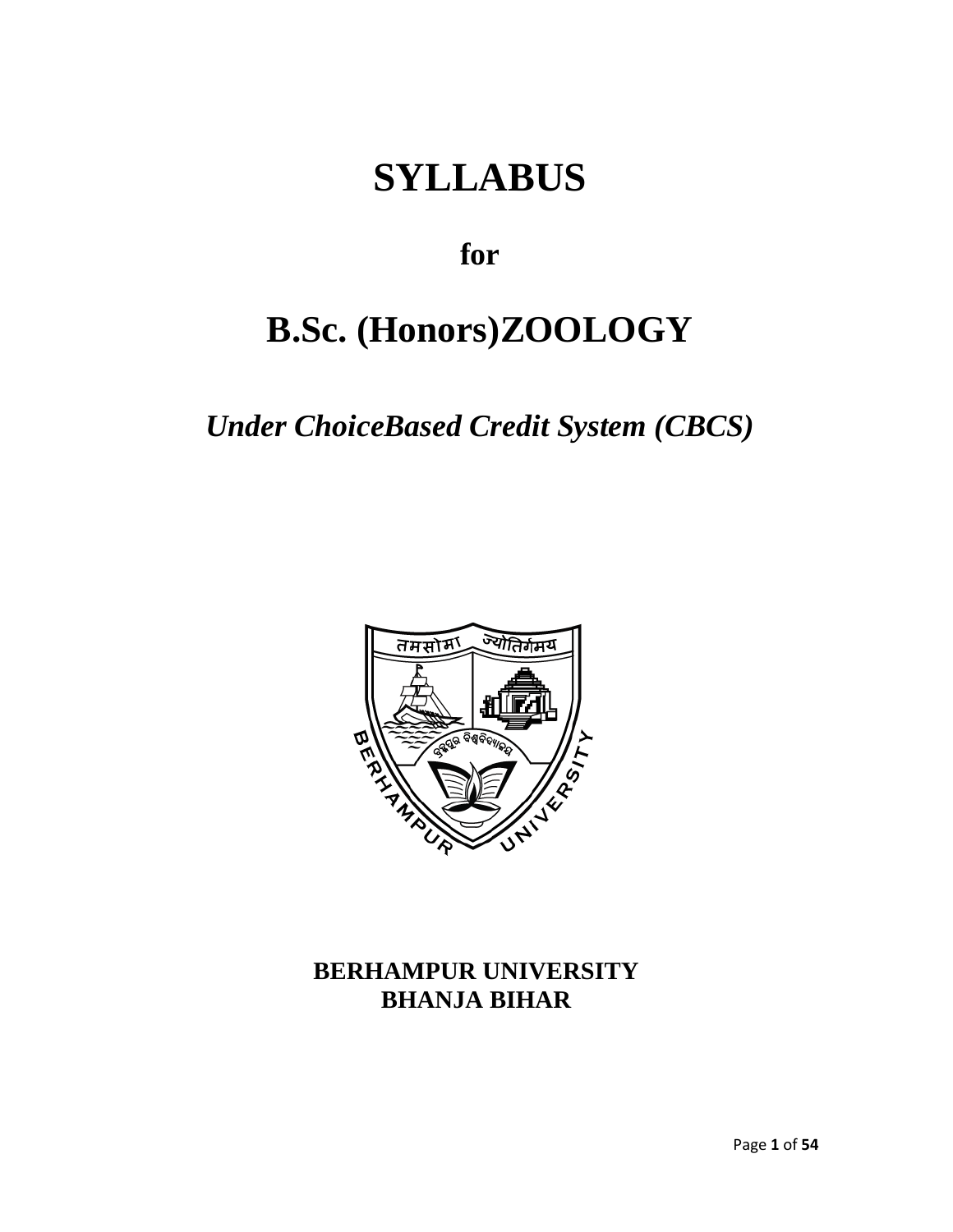## **SCHEME FOR CHOICE BASED CREDIT SYSTEMIN B.Sc. ZOOLOGY HONORS**

| Semester-I                                       |                                                            | <b>Credits</b>          |
|--------------------------------------------------|------------------------------------------------------------|-------------------------|
| Core Course-1                                    | Biology of Non-Chordata-I Protista to<br>Pseudo coelomates | 4                       |
| Core Course-2                                    | Principles and Ethics of Ecology                           | 4                       |
| Lab Works                                        | CC1 and CC2 (Practical)                                    | $2 + 2 = 4$             |
| GE-1 (Generic Elective)                          | <from other="" subject=""></from>                          | 6                       |
| AECC-1 (Ability<br><b>Enhancement Compulsory</b> | <b>Environmental Science</b>                               | $\overline{2}$          |
| Semester-II                                      |                                                            | <b>Credits</b>          |
| Core Course-3                                    | Biology of Non-Chordata-II Coelomate<br>Nonchordates       | 4                       |
| Core Course-4                                    | Physiology: Life Sustaining Systems                        | 4                       |
| Lab Works                                        | CC3 and CC4 (Practical)                                    | $2+2=4$                 |
| GE-2 (Generic Elective)                          | <from other="" subject=""></from>                          | 6                       |
| AECC-2 (Ability<br><b>Enhancement Compulsory</b> | <b>MIL Communication</b>                                   | 2                       |
| Semester-III                                     |                                                            | <b>Credits</b>          |
| Core Course-5                                    | <b>Biology of Chordata</b>                                 | 4                       |
| Core Course-6                                    | Physiology: Controlling and Coordinating<br>System         | 4                       |
| Core Course-7                                    | <b>Comparative Anatomy of Vertebrates</b>                  | 4                       |
| Lab Works                                        | CC5, CC6 and CC7 (Practical)                               | $2+2+2=6$               |
| <b>GE-3 (Generic Elective)</b>                   | <b>Environment and Public health</b>                       | $\overline{\mathbf{4}}$ |
| Lab Work                                         | GE-3(Practical)                                            | $\overline{\mathbf{2}}$ |
| <b>SEC-1 (Skill Enhancement</b><br>Course)       | <b>Economic Zoology</b>                                    | $\overline{\mathbf{2}}$ |
| Semester-IV                                      |                                                            | <b>Credits</b>          |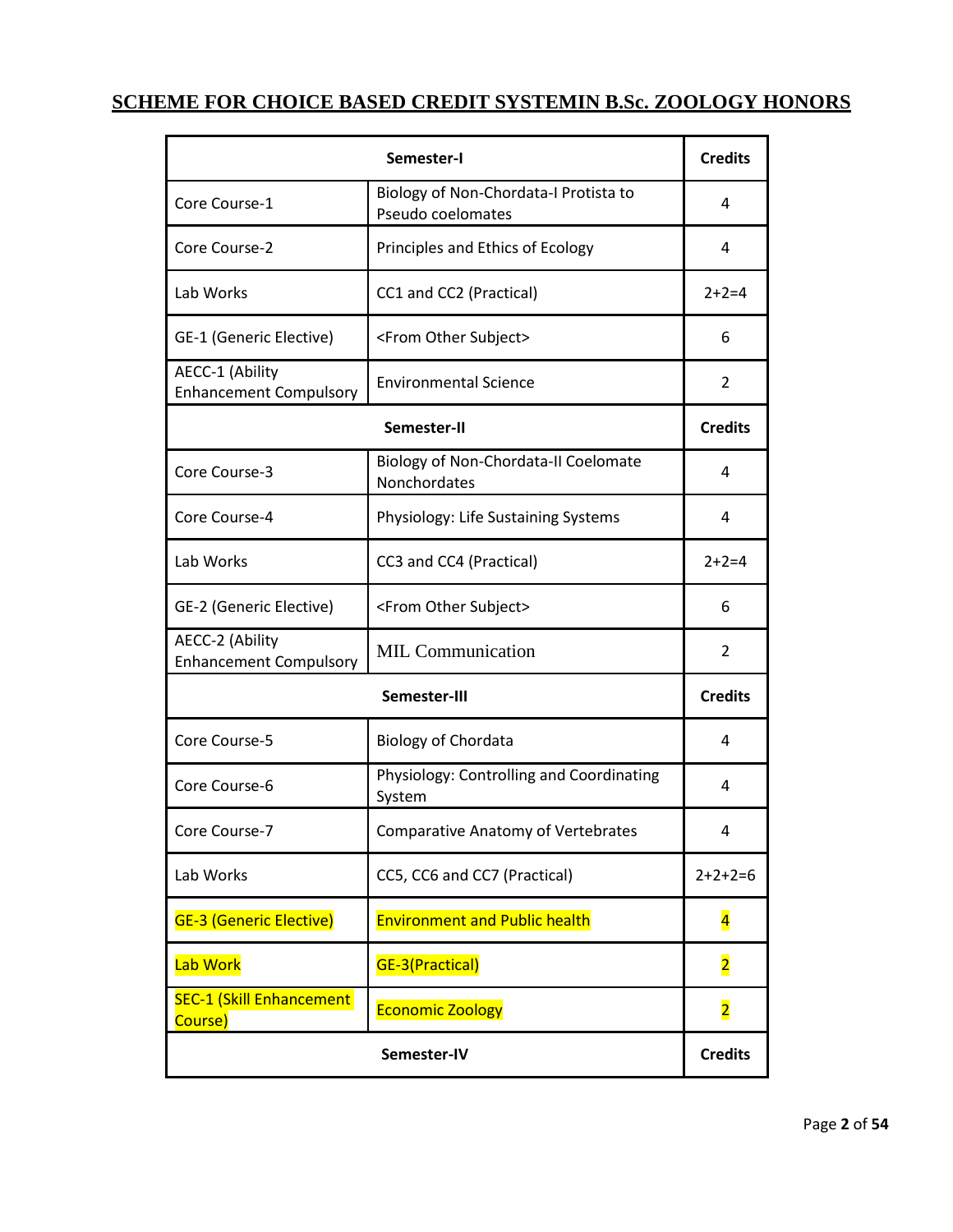| Core Course-8                                   | <b>Biochemistry of Metabolic Processes</b> | 4                       |
|-------------------------------------------------|--------------------------------------------|-------------------------|
| Core Course-9                                   | Cell Biology                               | 4                       |
| Core Course-10                                  | <b>Principles of Genetics</b>              | 4                       |
| Lab Works                                       | CC8, CC9 and CC10 (Practical)              | $2+2+2=6$               |
| GE-4 (Generic Elective)                         | <from other="" subject=""></from>          | 4                       |
| Lab Work                                        | GE-4 (Practical)                           | 2                       |
| <b>SEC-2 (Skill Enhancement</b><br>Course)      | <b>Public Health and Hygiene</b>           | $\overline{\mathbf{2}}$ |
| Semester-V                                      |                                            | <b>Credits</b>          |
| Core Course-11                                  | Developmental Biology                      | 4                       |
| Core Course-12                                  | Molecular Biology                          | 4                       |
| Lab Works                                       | CC11 and C12 (Practical)                   | $2+2=4$                 |
| DSE-1 (Discipline Specific<br>Elective) Any one | Animal Behaviour                           | 4                       |
| DSE-2 (Discipline Specific<br>Elective) Any one | Animal Biotechnology                       | 4                       |
| Lab Works                                       | DSE-I and DSE II (Practical)               | $2+2=4$                 |
| Semester-VI                                     |                                            | <b>Credits</b>          |
| Core Course-13                                  | Immunology                                 | 4                       |
| Core Course-14                                  | <b>Evolutionary Biology</b>                | 4                       |
| Lab Works                                       | CC13 and C14 (Practical)                   | $2+2=4$                 |
| DSE-3 (Discipline Specific<br>Elective) Any one | Microbiology                               | 4                       |
| Lab Work                                        | DSE-3 (Practical)                          | 2                       |
| DSE-4 (Discipline Specific<br>Elective) Any one | Project                                    | 6                       |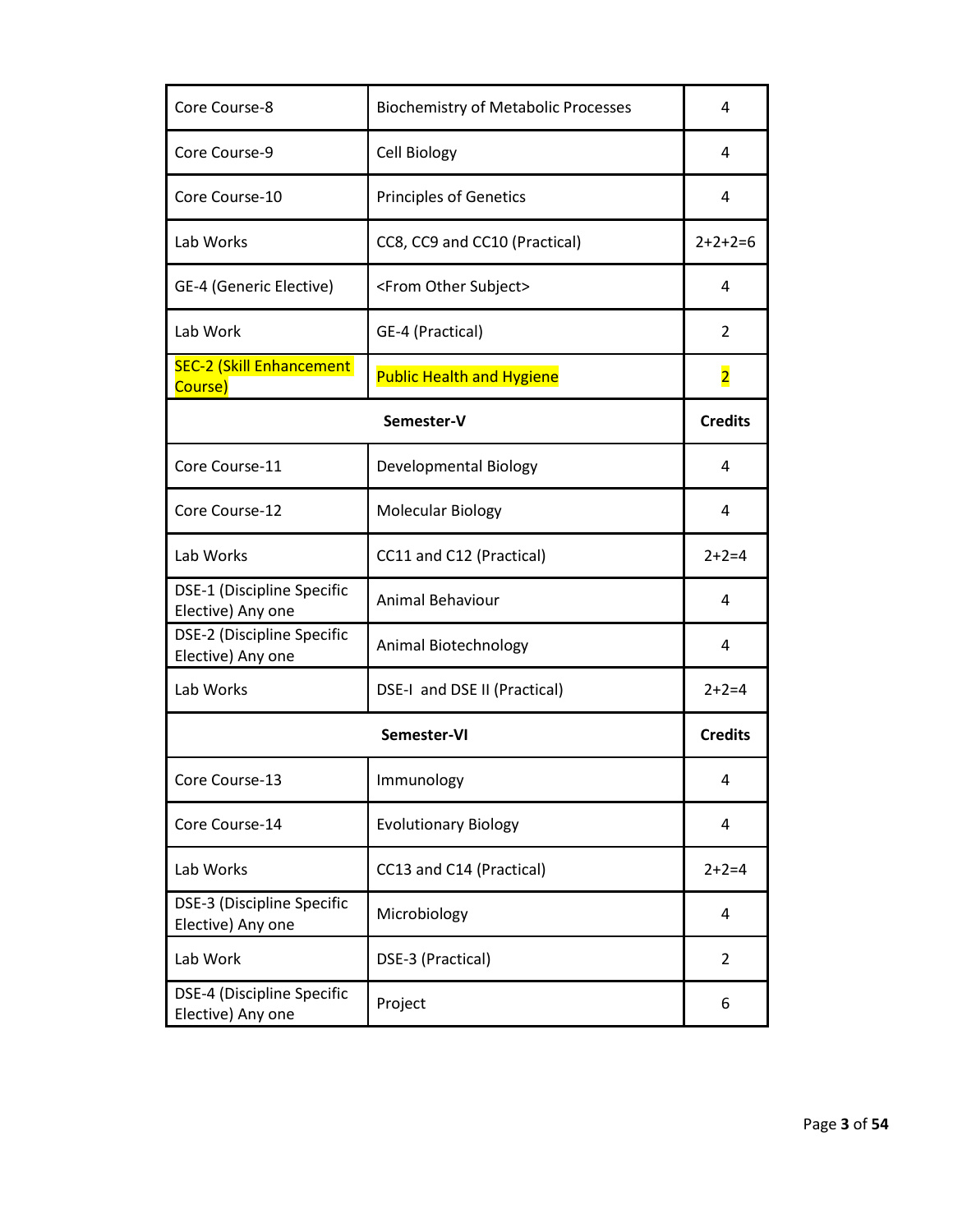## **CORE COURSE: ZOOLOGY PaperI**

## Biology of Non-Chordata-I Protista to Pseudo coelomates

## **(CREDITS: THEORY-4, PRACTICALS-2)**

## **THEORY**

#### **Unit 1:PhylumProtozoa, Parazoa andMetazoa**

Generalcharacteristicsandclassificationuptoclasses; Lifecycle,pathogenicityand prophylaxisof*Plasmodiumvivax,Trypanosomagambiense*and*Entamoebahistolytica;*  Locomotion and reproduction in Protozoa, origin of Metazoa.

#### **Unit 2:PhylumPorifera and Ctenophora**

| Generalcharacteristicsandclassificationuptoclasses; Canal   | systeminsponges; General |
|-------------------------------------------------------------|--------------------------|
| characteristics and evolutionary significance of Ctenophora |                          |

#### **Unit 3:PhylumCnidaria**

Generalcharacteristicsandclassificationuptoclasses;Metagenesisin*Obelia*; Polymorphism in Cnidaria; Corals andcoral reefs.

#### **Unit 4:PhylumHelminthes**

Generalcharacteristicsandclassificationuptoclasses; Lifecycle,pathogenicityand prophylaxis of *Fasciola hepatica* and *Ascarislumbricoides;*Parasiticadaptations.

Note:Classification to befollowed from "BarnesRD (1982)InvertebrateZoology. 5<sup>th</sup>Edition."

## **PRACTICALS**

#### **PhylumProtozoa**

1. Morphologyof*Paramecium,*Binaryfission andConjugation in *Paramecium.*

2. Lifestagesof*Plasmodiumvivax,Trypanosmagambiense*and*Entamoebahistolytica* (Slides/Micro-photographs).

3. Examination of pond waterfor protists.

#### **PhylumPorifera**

- 4. Studyof*Sycon*(includingT.S. andL.S.),*Hyalonema,* and *Euplectella.*
- 5. Temporarymounts of spicules, gemmulesand sponginfibres.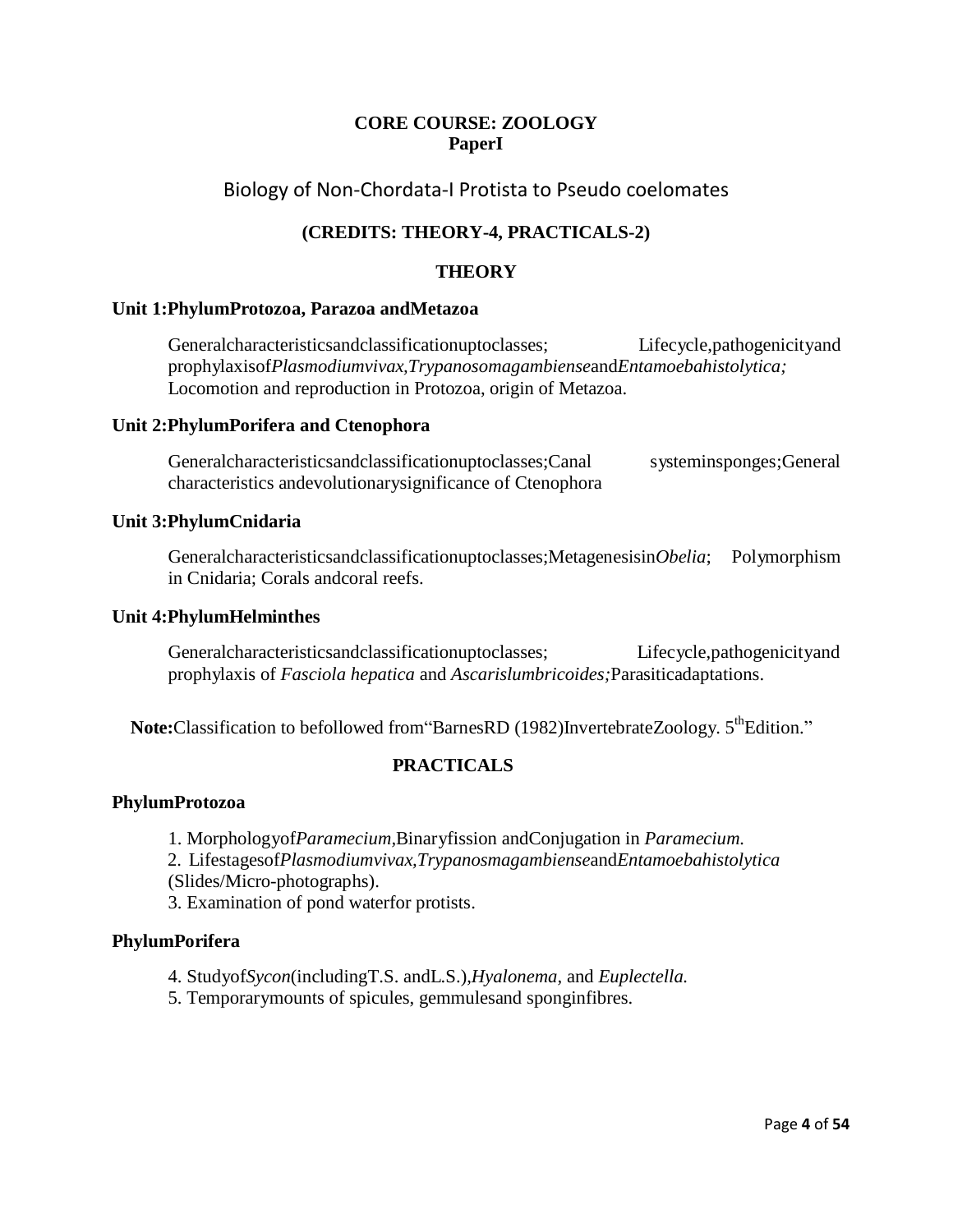## **PhylumCnidaria**

6. Studyof*Obelia,Physalia,Millepora,Aurelia,*Ephyralarva*,Tubipora,Corallium, Alcyonium, Gorgonia*and *Metridium*(includingT.S.andL.S.).

### **PhylumCtenophora**

7. Anyonespecimen/slide.

#### **PhylumHelminthes**

8. Study of adult *Fasciolahepatica*, *Taeniasolium*and their life stages (Slides/ microphotographs).Studyof adult*Ascarislumbricoides,Wuchereriabancrofti*andtheirlifestages(Slides/ microphotographs).

**Note:**Classification to be followed from BarnesRD (1982)InvertebrateZoology. 5<sup>th</sup>Edition."

- 1. AroraMP (2006) Non-Chordata-I. 1<sup>st</sup>edition. HimalayaPublishing House, New Delhi.
- 2. AroraMP (2008)Non-Chordata-II.1<sup>st</sup>edition. HimalayaPublishingHouse,New Delhi.
- 3. Barnes RD(1982)InvertebrateZoology.6<sup>th</sup>Edition. Holt SaundersInternational Edition.
- 4. BarnesRSK,CalowP,OlivePJW,GoldingDW& SpicerJI(2002)TheInvertebrates:A NewSynthesis. 3<sup>rd</sup>Edition. Blackwell Science, USA.
- 5. Barrington EJW(1979)Invertebrate Structure and Functions.  $2<sup>nd</sup>$  Edition. ELBS and Nelson.
- 6. BoradaleLAand Potts EA (1961)Invertebrates:AManual fortheuseofStudents. Asia PublishingHome.
- 7. [Jordan E](https://www.schandpublishing.com/author-details/-el-jordan/413)Lan[dVermaP](https://www.schandpublishing.com/author-details/-p-s-verma/131)S(1963)InvertebrateZoology.RevisedEdition.S.Chand,New Delhi.
- 8. MohantyPK(2000)Illustrated DictionaryofBiology. Kalyani Publishers,Ludhiana.
- 9. Kotpal R.L Modern Text Book of Zoology, Invertebrates. RastogiPublication,Meerut.
- 10. Singh.H.S. &Rastogi.P., Parasitology,RastogiPublication,Meerut.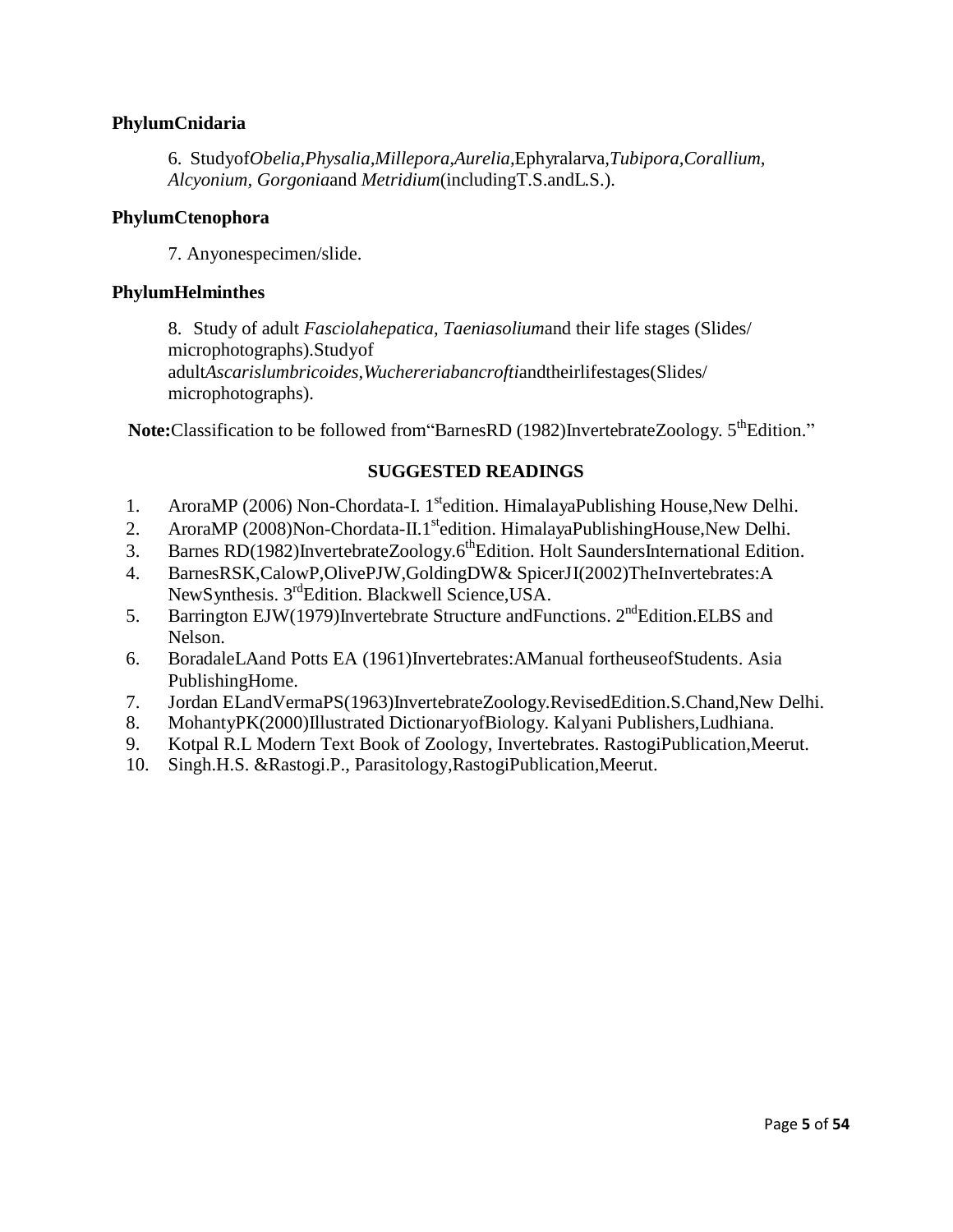## **CORE COURSE: ZOOLOGY PAPER II** Principles and Ethics of Ecology **(CREDITS: THEORY-4, PRACTICALS-2)**

## **THEORY**

#### **Unit 1:Introduction to Ecology**

Relevanceofstudyingecology;Historyofecology;Autecologyandsynecology;Levels oforganization;Lawsoflimitingfactors;Detailedstudyoftemperatureandlightas physicalfactors.

#### **Unit 2:Population**

Unitaryandmodularpopulations;Uniqueandgroupattributesofpopulation:Density, natality,mortality,lifetables,fecunditytables,survivorshipcurves,ageratio,sexratio, dispersalanddispersion;Exponentialandlogisticgrowth,equationandpatterns,randK strategies,Populationregulation-density-dependentandindependentfactors;Population interactions,Gause'sPrinciplewithlaboratoryandfieldexamples

#### **Unit3:Community**

Communitycharacteristics:dominance,diversity,speciesrichness,abundance, stratification;Ecotoneandedgeeffect;Ecosystemdevelopment(succession)with exampleand Theories pertainingto climaxcommunity.

#### **Unit 4:Ecosystem**

Typesofecosystem;Foodchain,Detritusandgrazingfoodchains,LinearandY-shaped foodchains;Foodweb;Energyflowthroughtheecosystem;Ecologicalpyramidsand Ecologicalefficiencies;Nutrientandbiogeochemicalcycle,NitrogencycleandSulphur cycle.

- 1. Studyoflifetables andplottingof survivorship curves ofdifferent types from the hypothetical/real dataprovided.
- 2. Determinationofpopulationdensityinanatural/hypotheticalcommunitybyquadrate method and calculation ofShannon-Weinerdiversityindexfor thesamecommunity.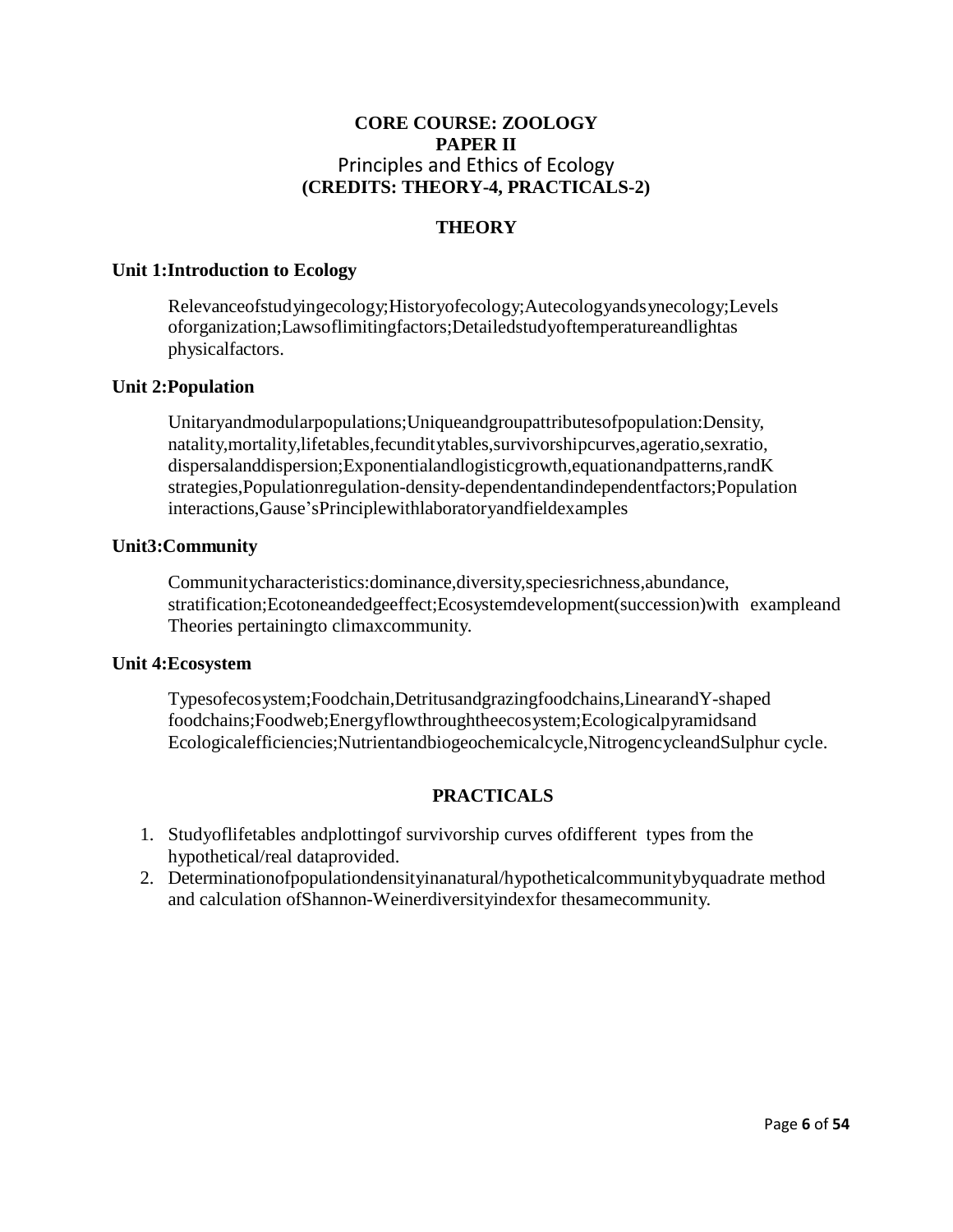3. Studyofanaquaticecosystem:faunaandfloraMeasurementofarea, temperature,turbidity/penetrationoflight,determinationofpH,andDissolvedOxygen content(Winkler's method), Chemical OxygenDemandand freeCO2.

- 1. ColinvauxPA(1993)*Ecology*.IIEdition. JohnWileyand Sons,Inc., USA.
- 2. Dash MC(1993)Fundamentals of Ecology. McGraw Hill Book Company,New Delhi.
- 3. JoshiNandJoshiPC(2012)EcologyandEnvironment.1st Edition.HimalayaPublishing House, NewDelhi.
- 4. MohantyPK(2000)Illustrated DictionaryofBiology. Kalyani Publishers,Ludhiana.
- 5. Odum EP (2008)*Fundamentals of Ecology*.Indian Edition. Brooks/Cole.
- 6. Ricklefs, R.E., (2000). *Ecology*. 5thEdition. Chiron Press.
- 7. RobertLeo Smith EcologyandfieldbiologyHarperand Row.
- 8. [SinghJ](https://www.schandpublishing.com/author-details/js-singh/903)S, [Gupta S](https://www.schandpublishing.com/author-details/s-r-gupta/905)R and [Singh S](https://www.schandpublishing.com/author-details/-s-p-singh/754)P (2014) Ecology, Environmental Science and Conservation. S. Chand, New Delhi.
- 9. Sharma P.D (2011) : Ecology and Environment. RastogiPublication,Meerut.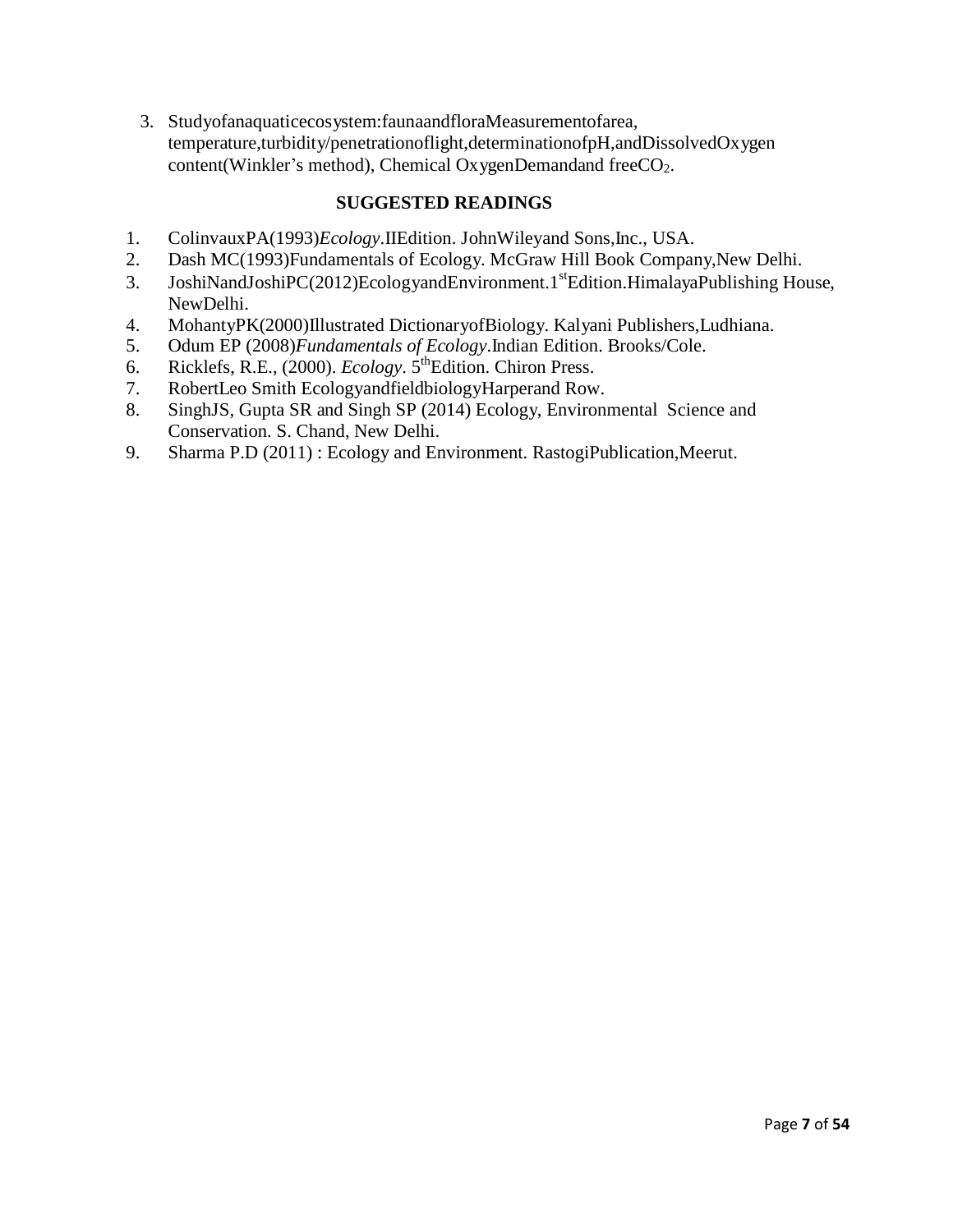## **CORE COURSE: ZOOLOGY PAPER III**

# Biology of Non-Chordata-II Coelomate Nonchordates

## **(CREDITS: THEORY-4, PRACTICALS-2)**

## **THEORY**

#### **Unit 1:PhylumAnnelida**

Generalcharacteristicsandclassificationuptoclasses;EvolutionofCoelom; Metamerism and Excretion in Annelida.

#### **Unit 2:PhylumArthropoda and Onychophora**

Generalcharacteristicsandclassificationuptoclasses;VisioninArthropoda;Resp iration inArthropoda,Larvalforms in Crustacea, Generalcharacteristics and affinities of*Peripatus.*

#### **Unit 3:PhylumMollusca**

Generalcharacteristicsandclassificationuptoclasses;RespirationinMollusca;Torsion inGastropoda, Evolutionarysignificance of trochophorelarva.

#### **Unit 4:PhylumEchinodermata**

Generalcharacteristicsandclassificationuptoclasses;Water-vascularsystemin Asteroidea;LarvalformsinEchinodermataandits Evolutionarysignificance

Note: Classification tobefollowed from "Barnes, R.D. (1982). *InvertebrateZoology*, 5<sup>th</sup>Edition, Holt SaundersInternational Edition."

## **PRACTICAL**

#### **PhylumAnnelida**

- *1.* Studyof*Aphrodite,Nereis,Heteronereis,Sabella, Terebella,Serpula,Chaetopterus, Pheretimaand Hirudinaria.*
- 2. T.S. through pharynx, gizzard,and typhlosolarintestineofearthworm.
- 3. T.S. through cropof leech.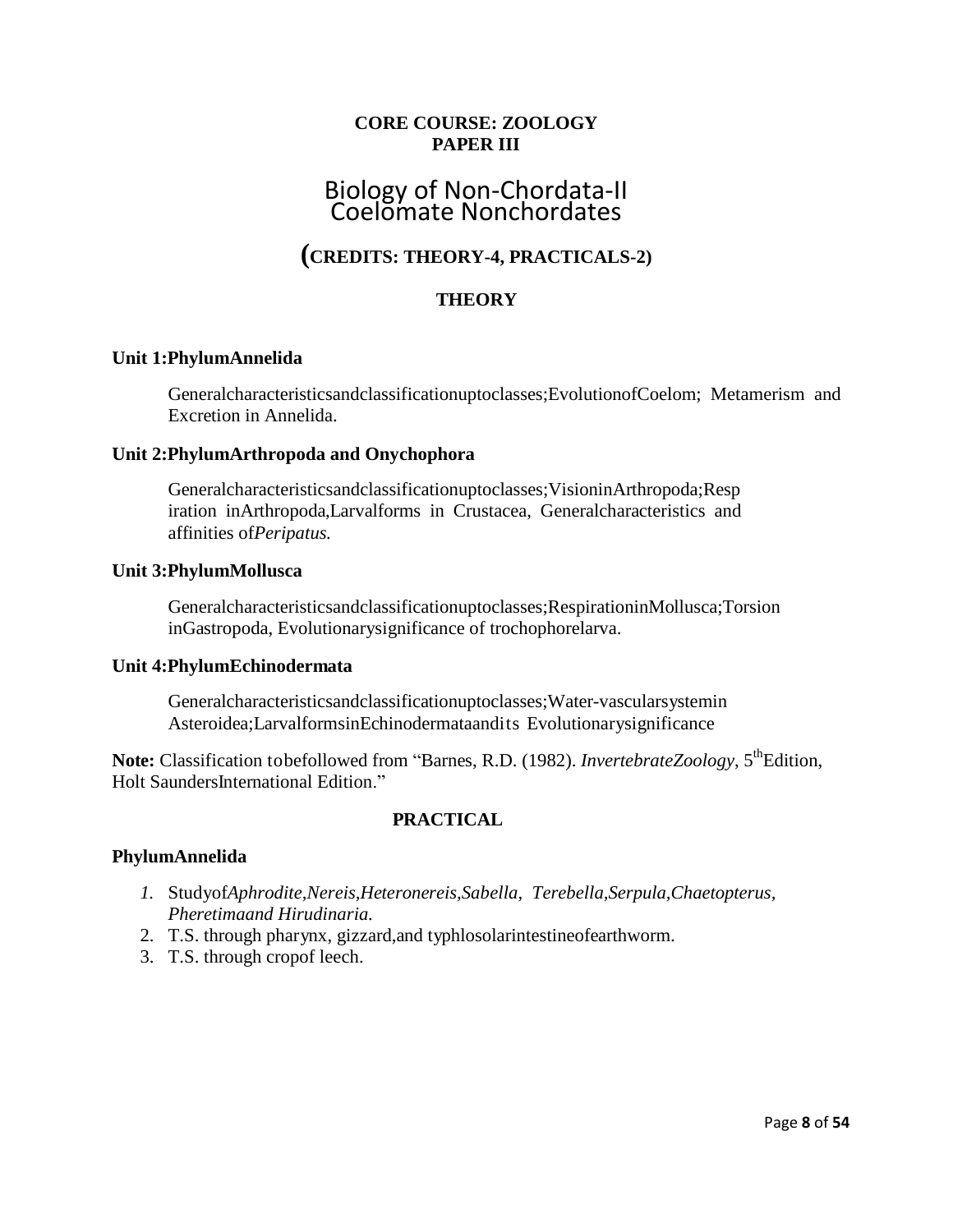## **PhylumArthropoda**

4. Study of *Limulus*, *Palamnaeus, Palaemon, Daphnia*, *Balanus*, *Sacculina*, *Cancer*, *Eupagurus*, *Scolopendra*, *Julus*, termite, louse, honeybee, silk moth, waspand dragon fly.

## **PhylumOnychophora**

**5.** Anyonespecimen/slide.

## **PhylumMollusca**

*6.* Study of *Chiton, Dentalium, Pila, Doris, Helix, Unio, Ostrea, Mytilus, Loligo, Sepia,Octopus*and *Nautilus* and *Cypraea*(cowrie).

## **PhylumEchinodermata**

- 7. Studyof echinodermlarvae.
- *8.* Study of *Pentaceros, Asterias, Ophiura, Clypeaster, Echinus, Echinocardium, Cucumaria*and *Antedon.*

Note: Classification tobe followed from "Barnes, R.D. (1982). *InvertebrateZoology*, 5<sup>th</sup>Edition, Holt SaundersInternational Edition".

- 1. AroraMP (2006)Non-Chordata-I. 1<sup>st</sup>edition. HimalayaPublishingHouse, New Delhi.
- 2. AroraMP (2008)Non-Chordata-II.1<sup>st</sup>edition.HimalayaPublishing House, New Delhi.
- 3. Barnes RD(1982)InvertebrateZoology.  $6<sup>th</sup>$ Edition. Holt SaundersInternational Edition.
- 4. BarnesRSK,CalowP,OlivePJW,GoldingDW&SpicerJI(2002)TheInvertebrates:A NewSynthesis. 3<sup>rd</sup>Edition. Blackwell Science, USA.
- 5. Barrington EJW(1979)*Invertebrate Structure and Functions*. 2<sup>nd</sup>Edition.ELBSand Nelson.
- 6. BoradaleLAand Potts EA (1961)*Invertebrates:A Manual for theuseof Students*. Asia PublishingHome.
- 7. [Jordan E](https://www.schandpublishing.com/author-details/-el-jordan/413)Lan[dVermaP](https://www.schandpublishing.com/author-details/-p-s-verma/131)S(1963)InvertebrateZoology.RevisedEdition.S.Chand,New Delhi.
- 8. MohantyPK(2000)Illustrated DictionaryofBiology. Kalyani Publishers,Ludhiana.
- 9. Kotpal R.L Modern Text Book of Zoology, Invertebrates. RastogiPublication,Meerut.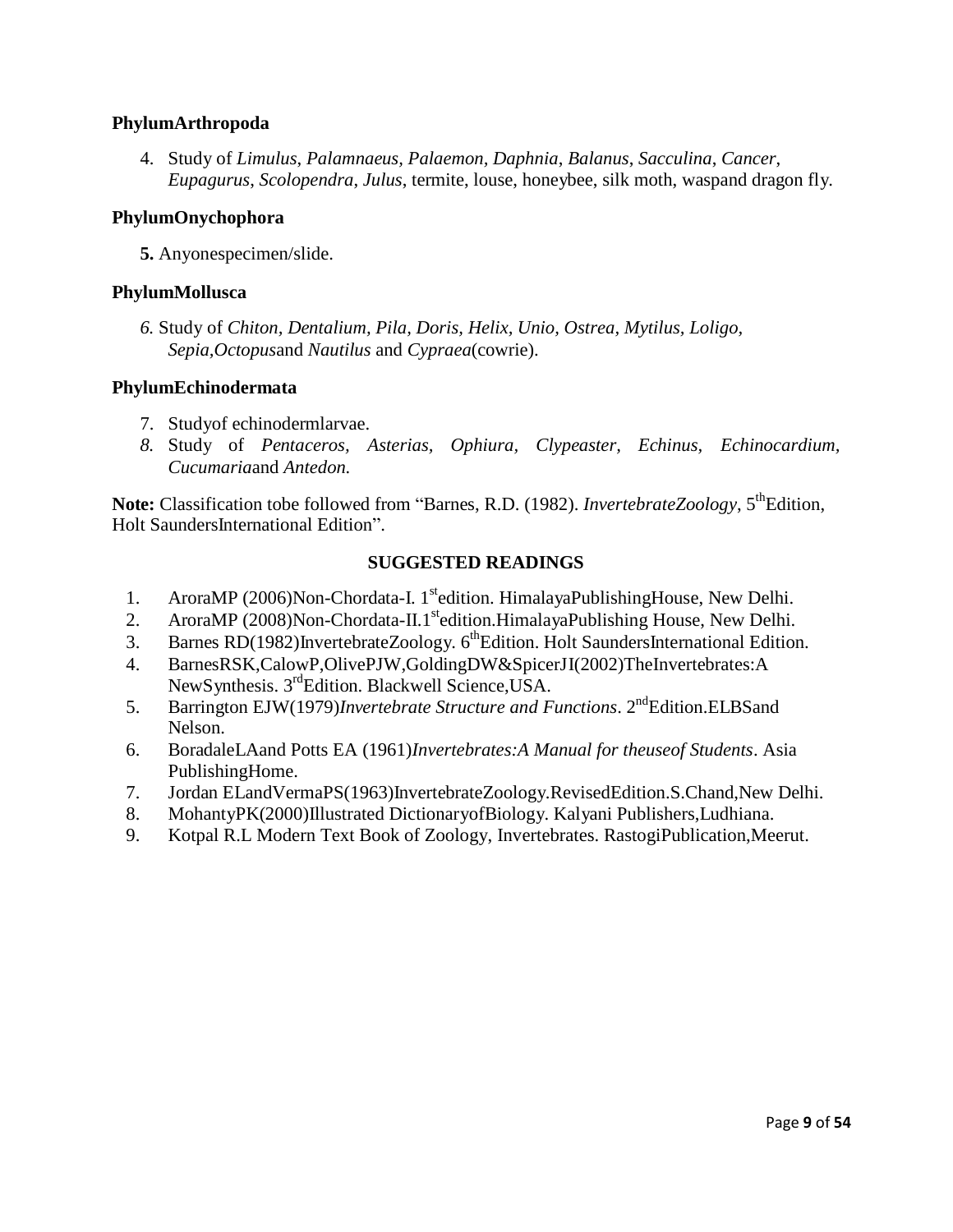## **CORE COURSE: ZOOLOGY PAPER IV PHYSIOLOGY:LIFESUSTAININGSYSTEMS (CREDITS: THEORY-4, PRACTICALS-2)**

## **THEORY**

#### **Unit 1:DigestiveSystem**

Structuralorganization,histologyandfunctionsofgastrointestinaltractanditsassociated glands;Mechanicalandchemicaldigestionoffood;Absorptionsofcarbohydrates,lipids, proteins,water,mineralsandvitamins;Roleofgastrointestinalhormonesonthesecretion and control of enzymes ofgastrointestinal tract.

#### **Unit 2: Respiratory System**

Mechanismofrespiration,Pulmonaryventilation; Respiratoryvolumeandcapacity; Transport ofoxygenintheblood;Oxygen-hemoglobin andmyoglobin,dissociationcurveandthefactorsinfluencingit;Carbonmonoxide poisoning;Carbondioxidetransportintheblood;bufferingactionofbloodand haemoglobinand Control of respiration.

#### **Unit 3:Excretory System**

Structureofkidneyanditshistologicaldetails;Renalbloodsupply;Mechanismofurine formation and its regulation and Regulation ofacid-basebalance.

#### **Unit 4:Circulatory System**

Componentsofbloodandtheirfunctions;Haemopoiesis; Haemostasisand Coagulation ofblood,Structureofheart,Cardiaccycle, Bloodpressureanditsregulation, Electrocardiogram

- **1.** Enumeration of red blood cells usinghaemocytometer.
- 2. Estimation of haemoglobin usingSahli'shaemoglobinometer.
- 3. Preparation ofhaeminand haemochromogencrystals.
- 4. Recordingof blood pressureusingaSphygmomanometer.
- 5. Examinationofsectionsofmammalianoesophagus,stomach,duodenum,ileum,rectum liver, trachea, lungand kidney.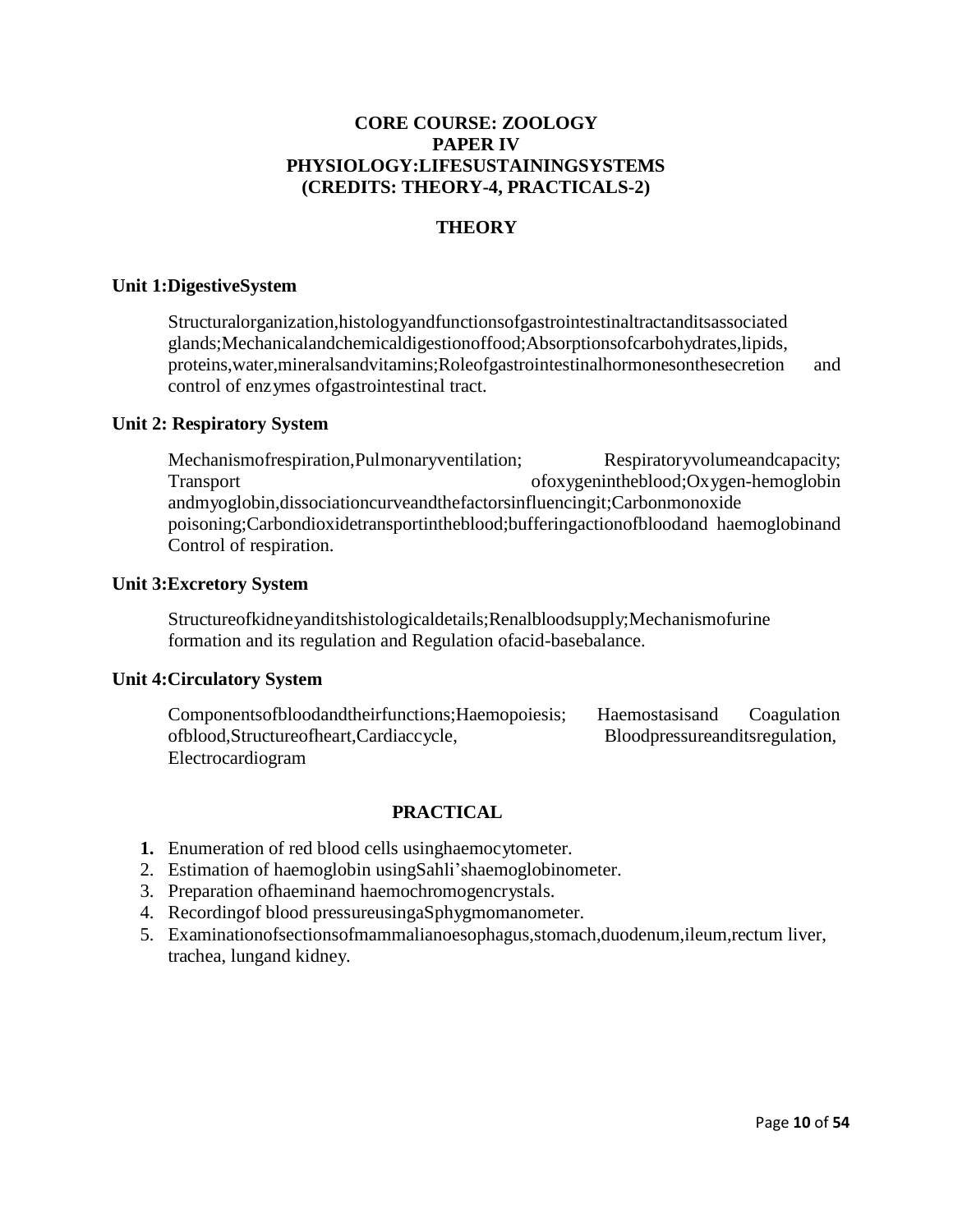- 1. AreyLB (1974)HumanHistology. 4<sup>th</sup>Edition.W.B. Saunders, USA.
- 2. ChatterjeeCC (2008)Human Physiology.Vol.IandII. MedicalAllied Agency, Kolkata.
- 3. GuytonAC and Hall JE(2006) Textbook of Medical Physiology.  $9^{\text{th}}$ Edition. W.B. Saunders Company, Philadelphia.
- 4. MohantyPK(2000)Illustrated DictionaryofBiology. Kalyani Publishers,Ludhiana.
- 5. TortoraGJand Derrickson B(2012) Principles ofAnatomy&Physiology.13<sup>th</sup>Edition JohnWileyand sons, USA.
- 6. Victor PE (2008)diFiore's Atlas of Histology with Functional Correlations.  $12^{th}$ Edition. Lippincott W. &Wilkins, USA.
- 7. Goyal K.A. &Shastri K.V. Animal Physiology, RastogiPublication.Meerut.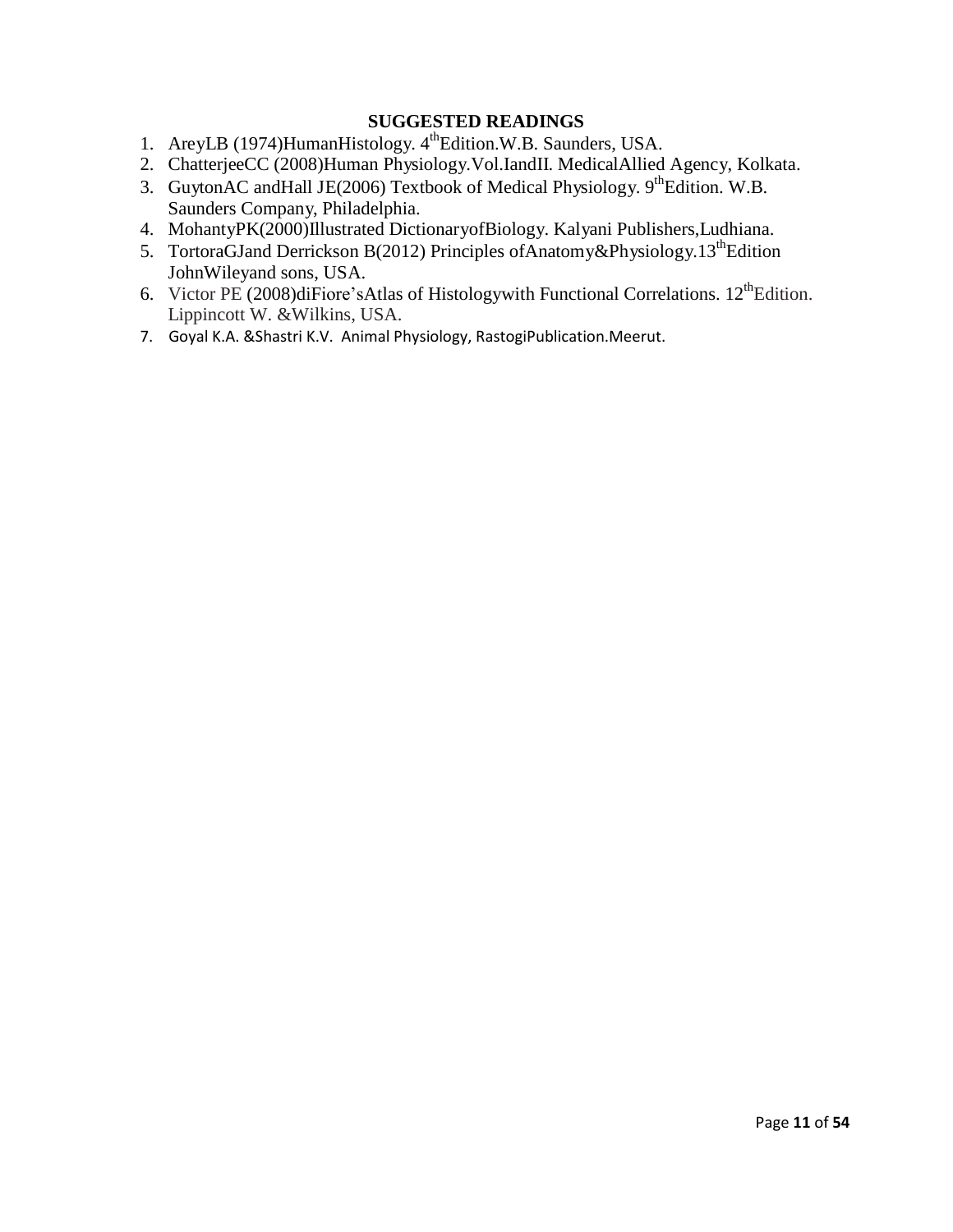## **CORE COURSE: ZOOLOGY PAPER V BIOLOGY OFCHORDATA (CREDITS: THEORY-4, PRACTICALS-2)**

## **THEORY**

#### **Unit 1:Protochordataand Cyclostomata**

GeneralcharactersofHemichordata,UrochordataandCephalochordata;Retrogressivemetamo rphosisinUrochordata;Generalcharactersand classificationofcyclostomesuptoclass;Structuralpeculiaritiesandaffinitiesof *Petromyzon*  and *Myxine.*

#### **Unit 2:Pisces and Amphibia**

GeneralcharactersofChondrichthyesandOsteichthyesandclassificationuptoorder; Migration;Osmoregulationinfishes;Scalesinfishes;Originof *Tetrapoda*(Evolutionofterrestrialectotherms);Generalcharactersandclassificationup to orderand Parentalcarein Amphibians.

#### **Unit 3:Reptilia and Aves**

Generalcharactersandclassificationuptoorder;Affinitiesof *Sphenodon*;PoisonapparatusandBitingmechanisminsnakes;Generalcharactersand classificationuptoorder;Flightadaptations; *Archaeopteryx*-a connectinglink and Migration in birds.

#### **Unit 4:Mammals**

Generalcharactersandclassificationuptoorder;Affinitiesof PrototheriaandMetatheria;Dentitioninmammals;Adaptiveradiationwithreferencetolocomo toryappendages;

#### **PRACTICAL**

#### **1. Protochordata**

- 1. *Balanoglossus, Herdmania, Branchiostoma*and Colonial Urochordata.
- 2. Sections of*Balanoglossus*through proboscis andbranchiogenitalregions.
- 3. Sections of*Amphioxus* through pharyngeal, intestinal and caudal regions.
- 4. Permanent slide ofspicules of*Herdmania*.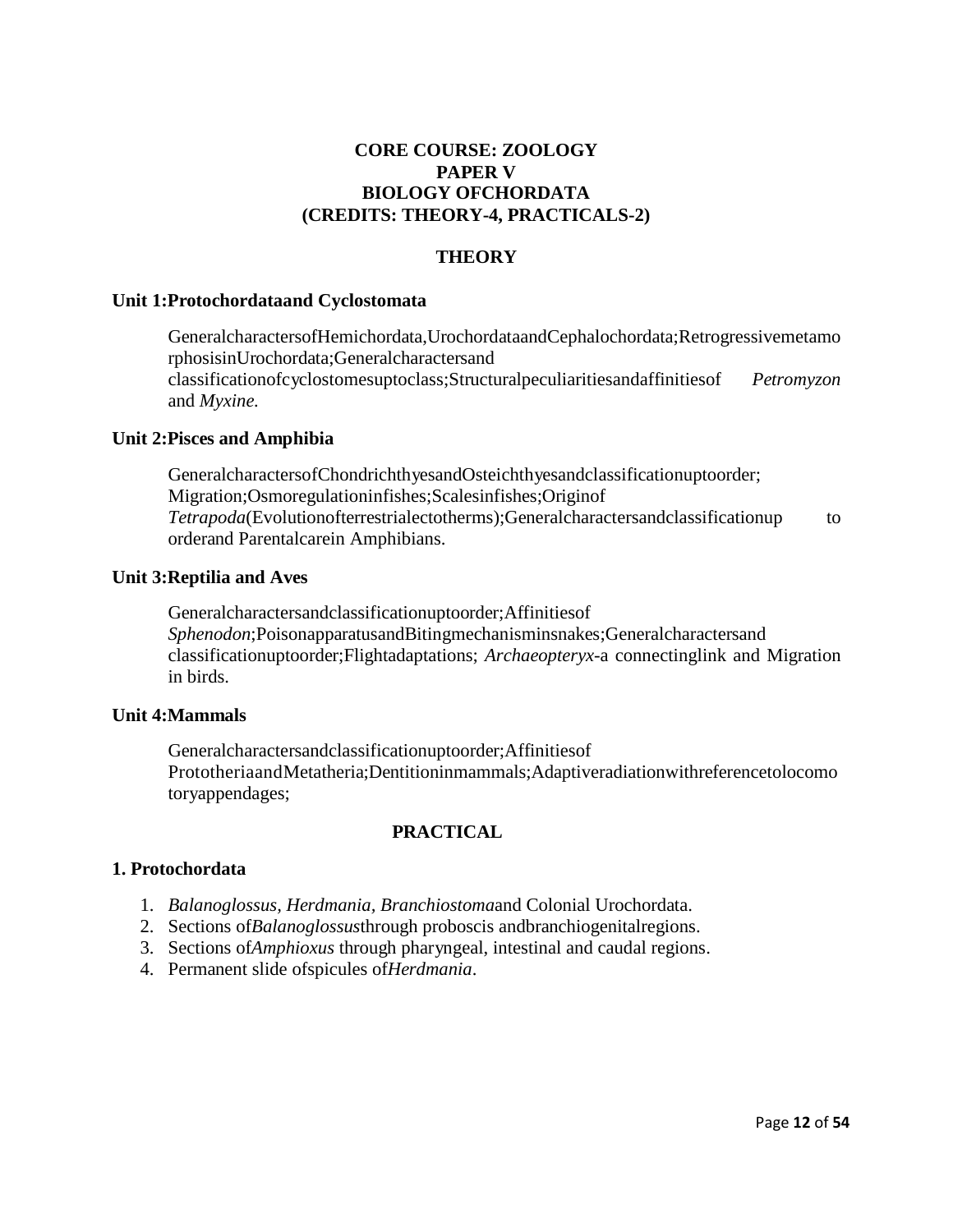## **2.Agnatha**

*5. Petromyzon* and *Myxine.*

## **3. Fishes**

6. *Sphyrna, Pristis, Trygon, Torpedo, Chimaera, Notopterus, Mystus, Heteropneustes, Hippocampus, Exocoetus, Echeneis, Anguilla, Tetrodon,Diodon, Anabas* and Flat fish.

#### **4.Amphibia**

*7. Ichthyophis/Ureotyphlus, Necturus, Duttaphrynus, Polypedates, Hyla, Alytes* and *Salamandra.*

#### **5. Reptiles**

- *8. Chelone, Trionyx, Hemidactylus, Varanus, Uromastix, Chamaeleon, Draco, Ophiosaurus, Bungarus, Vipera, Naja, Hydrophis, Zamenis*and *Crocodylus.*
- 9. KeyforIdentificationofpoisonous and non-poisonous snakes.

## **6. Aves**

- 10. Studyof sixcommon birds from different orders.
- 11. Types of beaksand claws.
- 12. Types offeathers.

#### **7. Mammalia**

*13.Sorex*, Bat (Insectivorous and Frugivorous), *Funambulus, Loris, Herpestes*and *Hemiechenis.*

- 1. Agarwal VK (2011)Zoologyfor degreestudents.S. Chand, New Delhi.
- 2. AroraMP (2006) Chordata-1. 1<sup>st</sup>Edition. HimalayaPublishingHouse, NewDelhi.
- 3. Hall BKand Hallgrimsson B(2008)*Strickberger's Evolution*. 4<sup>th</sup>Edition.Jones and Bartlett PublishersInc.,USA.
- 4. [Jordan E](https://www.schandpublishing.com/author-details/-el-jordan/413)Land [VermaP](https://www.schandpublishing.com/author-details/-p-s-verma/131)S(1963)ChordateZoology.RevisedEdition.S.Chand,New Delhi.
- 5. MohantyPK(2000)Illustrated DictionaryofBiology. Kalyani Publishers,Ludhiana.
- 6. YoungJZ(2004)*TheLifeof Vertebrates*. 3rd Edition. OxfordUniversityPress, USA.
- 7. Kotpal R.L. (2015) Modern Text Book of Zoology, Vertebrates, RastogiPublication,Meerut.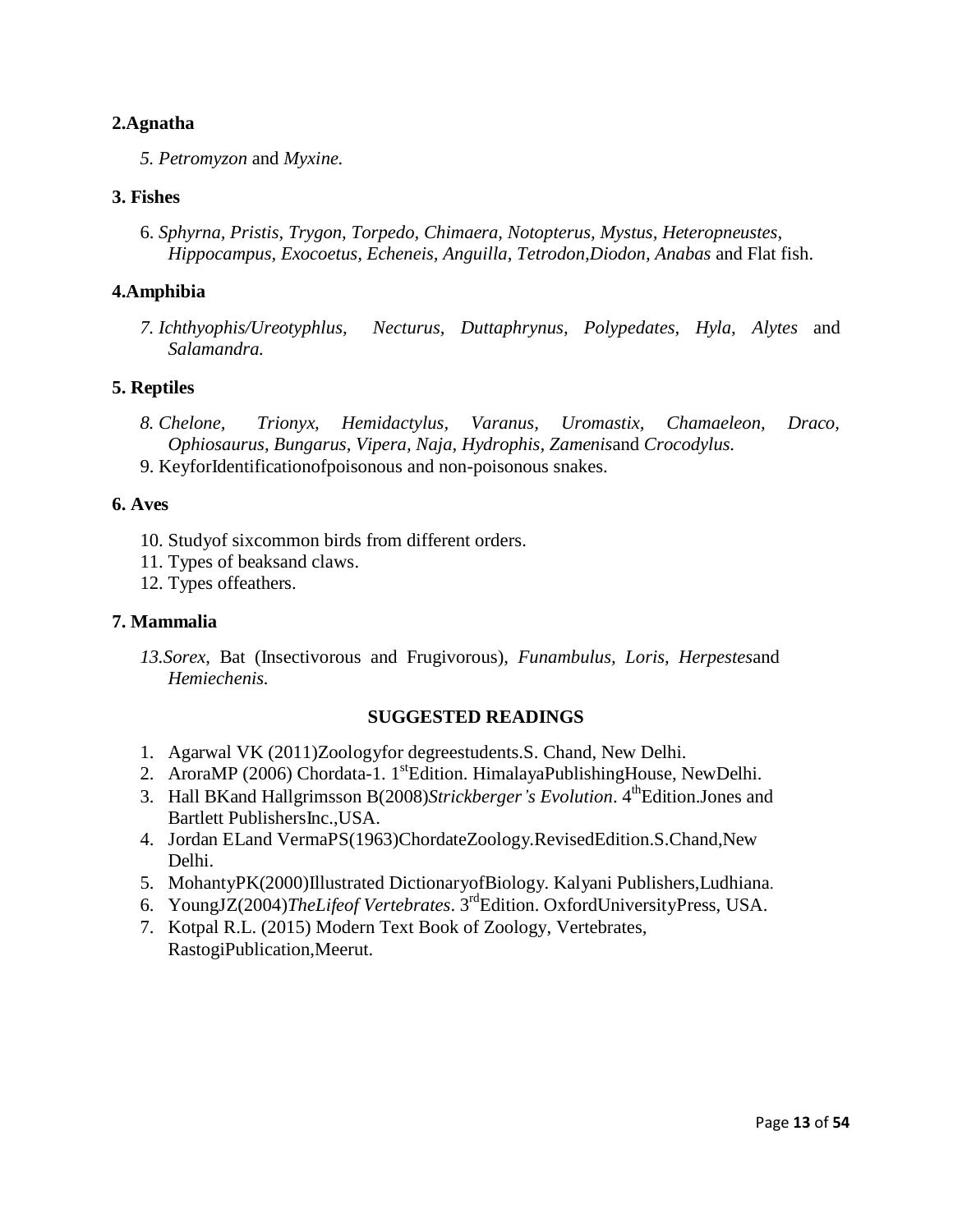## **CORE COURSE: ZOOLOGY PAPER VI PHYSIOLOGY – CONTROLLINGAND COORDINATINGSYSTEM (CREDITS: THEORY-4, PRACTICALS-2)**

#### **THEORY**

#### **Unit 1:Tissues and Glands, Boneand cartilage**

Structure,location,functionandclassificationofEpithelialtissue,Connectivetissue, Musculartissue,Nervoustissue;Typesofglandsandtheirfunctions;Structureandtypes of bones and cartilages;Ossification, bonegrowth and resorption.

#### **Unit 2: Nervous System**

Structureofneuron,restingmembranepotential;Originofactionpotentialandits propagationacrossthemyelinatedandunmyelinatednervefibers;typesofsynapsis, Synaptictransmission;Neuromuscularjunction;Reflexactionanditstypes,Reflexarc and Physiologyof hearingandvision.

#### **Unit 3: Muscle**

Histology ofdifferenttypesofmuscle;Ultrastructureofskeletalmuscle;Molecularand chemicalbasisofmusclecontraction;Characteristicsofmuscletwitch;MotorUnit, summation and tetanus.

#### **Unit 4:EndocrineSystem**

FunctionalHistologyofendocrine glands-pineal,pituitary,thyroid,parathyroid,thymus, pancreas,adrenals;Hormonessecretedbythemandtheirmechanismofaction;Classificationofh ormones;Regulationoftheirsecretion;Modeofhormone action Hypothalamus(neuroendocrinegland),

- 1. Demonstrationoftheunconditionedreflexaction(Deeptendonreflexsuchaskneejerk reflex).
- 2. Preparation oftemporarymounts: Squamousepithelium, Striatedmusclefibresandnerve cells.
- 3. Examinationofsectionsofmammalianskin,Cartilage,Bone,Spinalcord,Nervecell, Pituitary, Pancreas, Testis, Ovary, Adrenal, Thyroid and Parathyroid.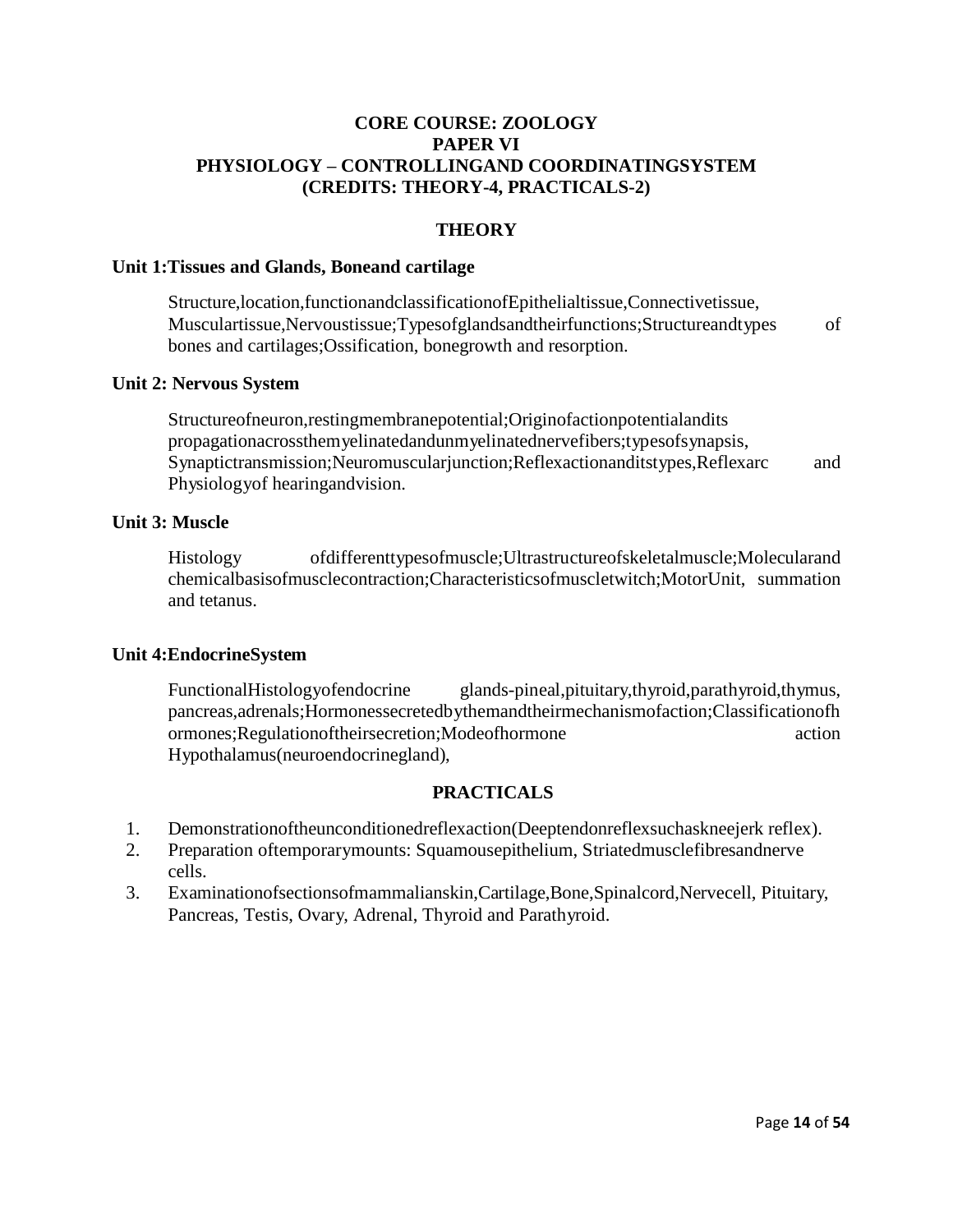## **SUGGESTED BOOKS**

- 1. AreyLB (1974)HumanHistology. 4<sup>th</sup>Edition.W.B. Saunders, USA.
- 2. ChatterjeeCC (2008)Human Physiology.Vol.IandII. MedicalAllied Agency, Kolkata.
- 3. GuytonAC and Hall JE(2006) Textbook of Medical Physiology.  $9^{\text{th}}$ Edition. W.B. Saunders Company, Philadelphia.
- 4. MohantyPK(2000)Illustrated DictionaryofBiology. Kalyani Publishers, Ludhiana.
- 5. TortoraGJand Derrickson B(2012) Principles of Anatomy & Physiology.13<sup>th</sup>Edition JohnWileyand sons, USA.
- 6. Victor PE (2008)diFiore's Atlas of Histology with Functional Correlations.  $12^{th}$ Edition. Lippincott W. and Wilkins, USA.
	- 7. Goyal K.A. &Shastri K.V. Animal Physiology, RastogiPublication.Meerut.
	- 8. Pocock G.&Rechards C. The Human Body, Oxfort University Press,U.K.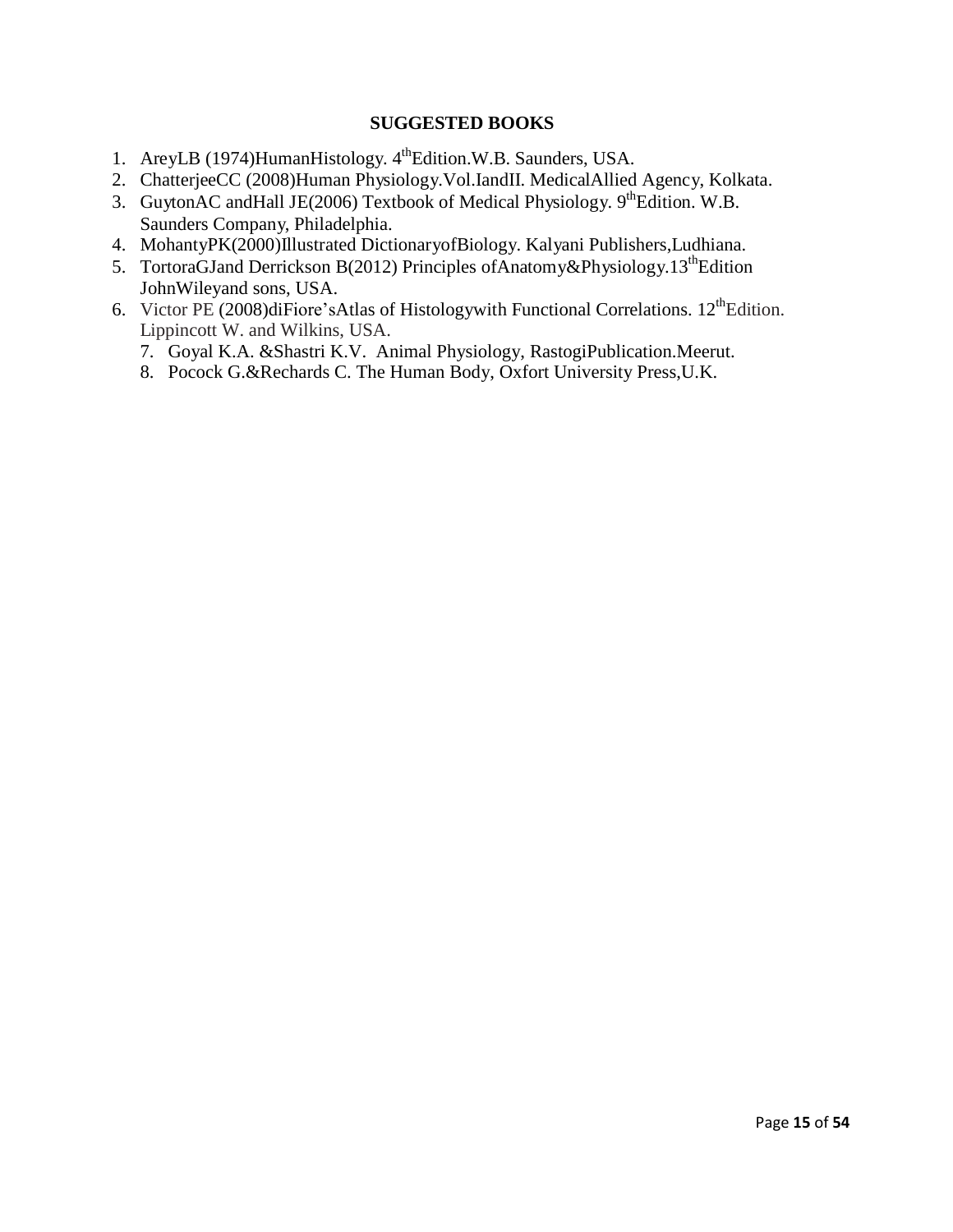## **CORE COURSE: ZOOLOGY PAPER VII COMPARATIVE ANATOMYOFVERTEBRATES (CREDITS:THEORY-4, PRACTICALS-2)**

## **THEORY**

#### **Unit 1:IntegumentarySystemandSkeletal System**

Structure,functionsandderivativesofintegument;Axial andappendicularskeletons; Jaw suspensorium in vertebrates.

#### **Unit 2:DigestiveandRespiratory System**

Alimentarycanalandassociatedglands;Skin,gills,lungsandairsacsandAccessory respiratoryorgansin fishes.

#### **Unit 3:Circulatory Systemand Urinogenital System**

General plan ofcirculation; Evolution of heartandaortic arches. Succession ofkidney; Evolution of urinogenitalducts and Types of mammalian uteri.

#### **Unit 4:Nervous SystemandSenseOrgans**

Comparativeaccountofbrain;Autonomicnervoussystem;SpinalNerves;Spinalcord; CranialnervesinMammals;Classificationofreceptors;visualreceptors,chemo- receptorsand mechanoreceptors.

## **PRACTICAL**

- 1. Studyof placoid,cycloidand ctenoid scales through permanent slides/photographs.
- 2. Disarticulated skeleton of Frog, *Varanus,*Fowl and Rabbit.
- 3. Carapace and plastron ofturtleor tortoise.
- 4. Mammalian skulls(Oneherbivorous and one carnivorous animal).

- 1. Hilderbrand Mand Gaslow GE. Analysis of Vertebrate Structure. John Wileyand Sons., USA.
- 2. KardongKV(2005) Vertebrates'Comparative Anatomy,Function and Evolution. 4 th Edition. McGraw-Hill Higher Education, New York.
- 3. Kent GC and CarrRK (2000)Comparative Anatomy of the Vertebrates.  $9<sup>th</sup>$ Edition. The McGraw-Hill Companies, New York.
- 4. MohantyPK(2000)Illustrated DictionaryofBiology. Kalyani Publishers,Ludhiana.
- 5. Weichert CK and William Presch (1970) Elements of Chordate Anatomy.TataMcGraw Hill, New York.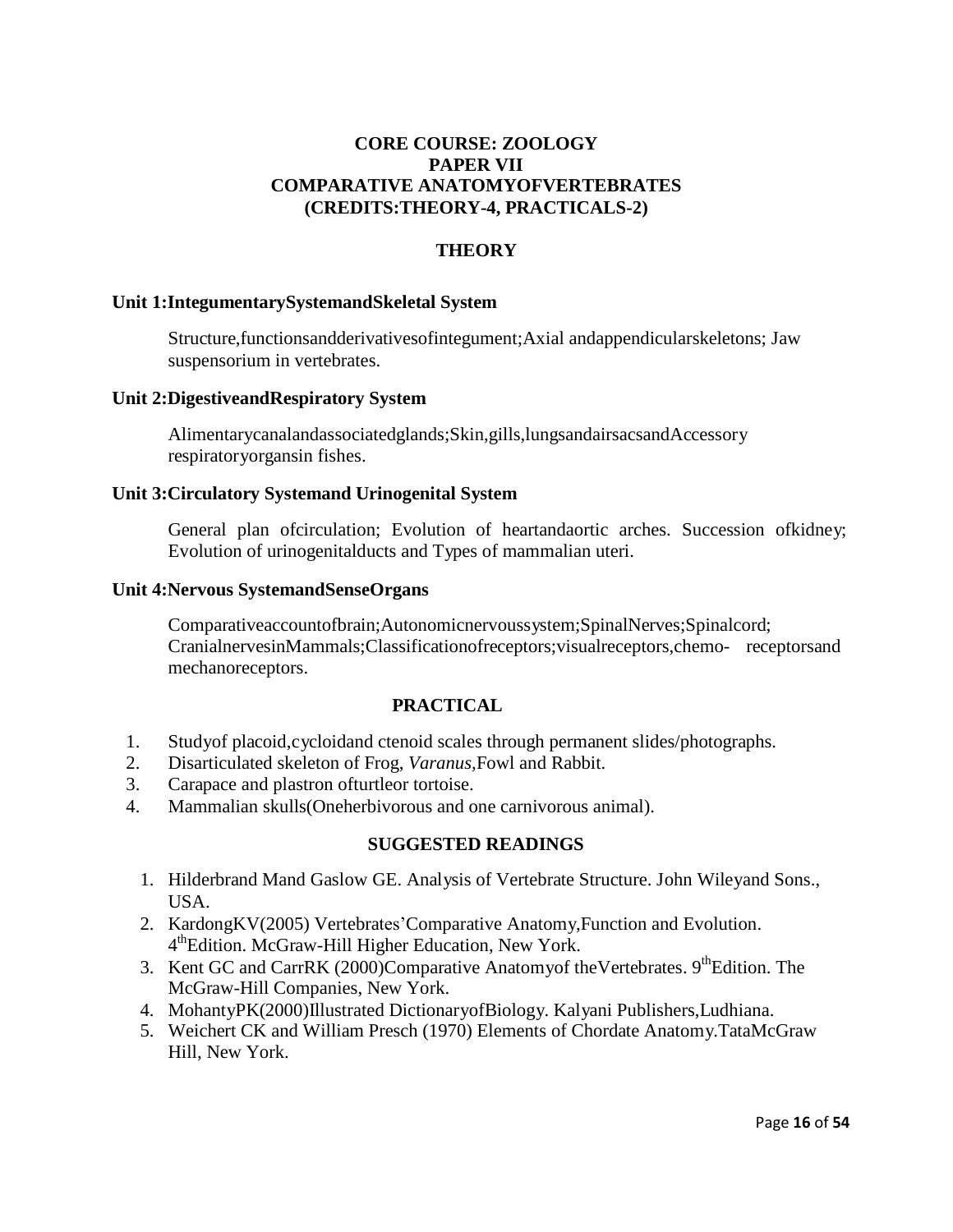## **CORE COURSE: ZOOLOGY**

## **PAPER VIII BIOCHEMISTRYOFMETABOLIC PROCESSES (CREDITS: THEORY-4, PRACTICALS-2)**

## **THEORY**

#### **Unit 1:Carbohydrate Metabolism**

Glycolysis;Citricacidcycle;pentosephosphatepathway;Gluconeogenesis;Shuttle systems(Malate-aspartateshuttle,Glycerol3-phosphateshuttle);Glycogenolysis; Glycogenesis.

#### **Unit 2:Lipid Metabolism**

β-oxidationofsaturatedfattyacidswithevenandoddnumberofcarbonatoms; Biosynthesis of palmiticacid andKetogenesisandits regulation.

#### **Unit 3:ProteinMetabolism**

Catabolismofaminoacids:Transamination,Deamination;Ureacycle;FateofC-skeleton ofGlucogenic andKetogenicamino acids.

#### **Unit 4: Enzymes andOxidative Phosphorylation**

KineticsandMechanismofactionofenzymes;Inhibitionofenzymeaction;Allosteric enzymes;Oxidativephosphorylationinmitochondria;Respiratorychain,ATPsynthase, Inhibitors andUncouplers.

#### **PRACTICALS**

- 1. Identificationofunknowncarbohydratesingivensolutions(Starch,Sucrose,Lactose, Galactose, Glucose, Fructose).
- 2. Colour tests offunctionalgroups in protein solutions.
- 3. Action ofsalivaryamylaseunder optimum conditions.
- 4. Effect of pHon theaction ofsalivaryamylase.
- 5. Effect of temperatureontheaction ofsalivaryamylase.
- 6. Estimation of total protein in given solutionsbyLowry's method.

## **SUGGESTED READINGS**

1. BergJM, TymoczkoJLand StryerL(2007)Biochemistry. 6<sup>th</sup>Edition, W.H. Freeman and Co., New York.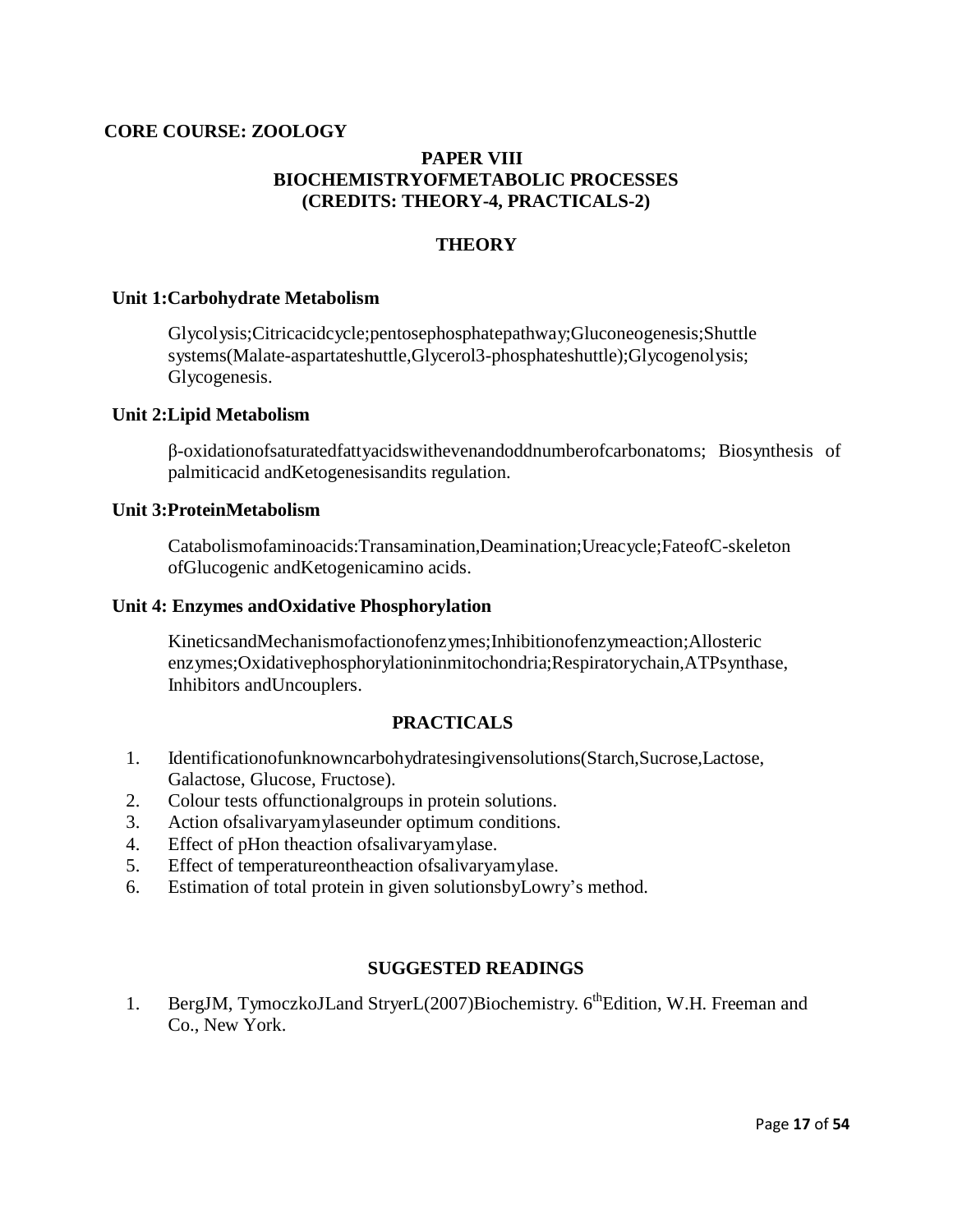- 2. CoxMM and Nelson DL(2008)Lehninger Principles of Biochemistry.  $5<sup>th</sup>$ Edition. W.H. Freeman and Co.,NewYork.
- 3. DevesenaT (2014) Enzymology.2<sup>nd</sup>Edition. OxfordUniversityPress, UK.
- 4. HamesBD and HooperNM (2000)Instant Notesin Biochemistry. 2<sup>nd</sup>Edition. BIOS ScientificPublishersLtd., U.K.
- 5. MohantyPK(2000)Illustrated DictionaryofBiology. Kalyani Publishers,Ludhiana.
- 6. MurrayRK,BenderDA,Botham KM, KennellyPJ,RodwellVWand WellPA(2009) Harper'sIllustratedBiochemistry. 28<sup>th</sup>Edition.International Edition. TheMcGraw-Hill CompaniesInc.,New York.
- 7. Trudy Mckee, & James Mckee5<sup>th</sup>Edition,Biochemistry, Oxpord University Press,U.K.
- 8. Gupta S.N., A Text Book of Bio-Chemistry, RastogiPublication,Meerut.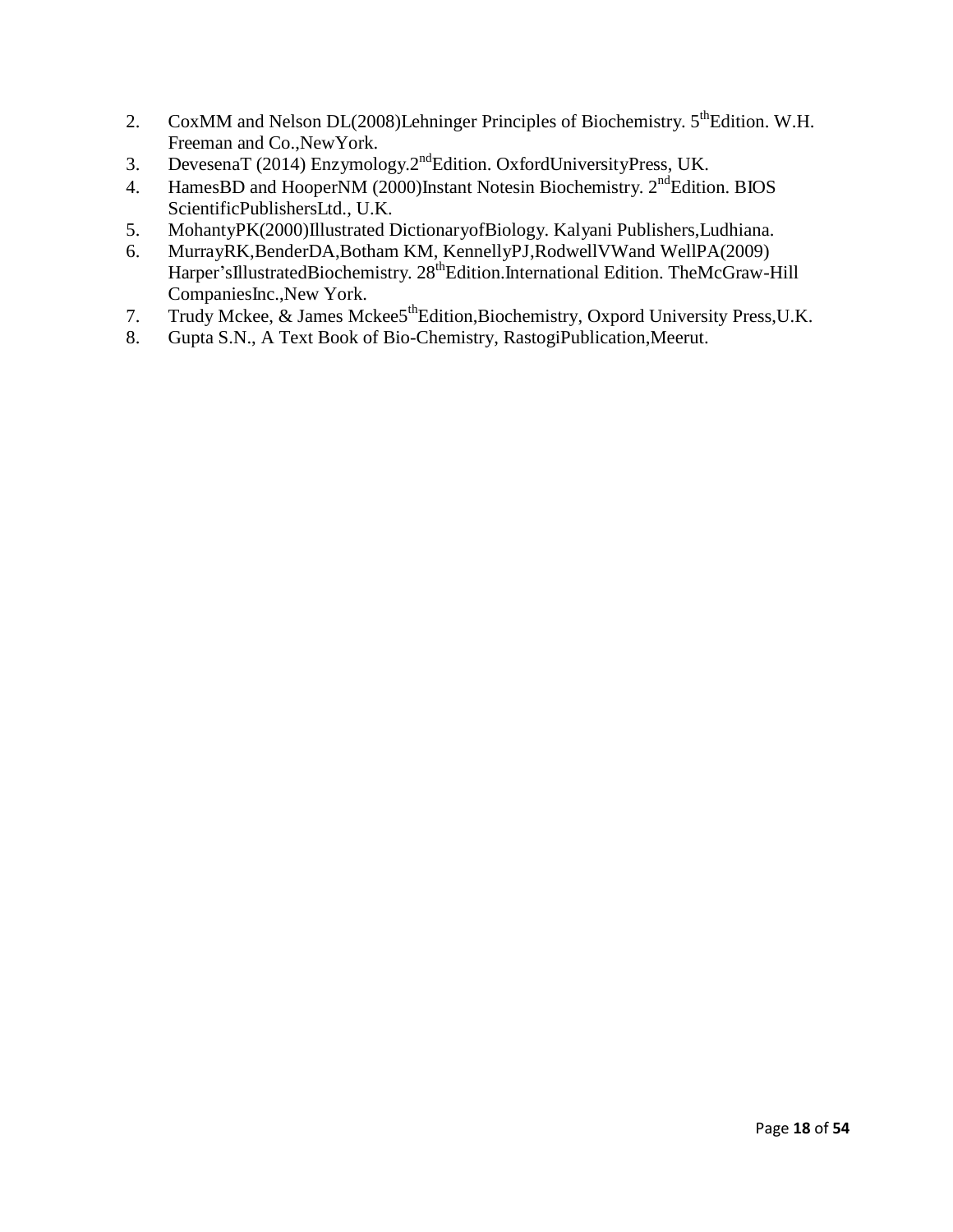## **CORE COURSE: ZOOLOGY PAPER IX CELL BIOLOGY (CREDITS: THEORY-4, PRACTICALS-2)**

## **THEORY**

### **Unit 1:Cells andPlasma Membrane**

Prokaryotic andEukaryotic cells;Mycoplasma;Virus,Viroids,VirionsandPrions;Various models ofplasmamembrane;Transportacrossmembranes; Celljunctions:Occluding junctions(Tightjunctions),Anchoringjunctions(desmosomes),Communicating junctions (gap junctions)and Plasmodesmata.

#### **Unit 2: EndomembraneSystem, Mitochondria and Peroxisomes**

TheEndoplasmicReticulum;Golgiapparatus;Mechanismofvesiculartransport; Lysosomes;Structureandfunctionofmitochondria:Chemi-osmotichypothesis; Semiautonomousnatureof mitochondria; Endosymbiotichypothesis and Peroxisomes.

## **Unit3: Cell CycleandCell Signaling**

Cell cycleand its Regulation ofcell cycle; Signalingmoleculesand their receptors.

#### **Unit4:Apoptosis andCancer**

Extrinsic(DeathReceptor)PathwayandIntrinsic(Mitochondrial)Pathway;Growthand development of tumors and Metastasis.

- 1. Gram's stainingtechniqueforvisualization ofprokaryotic cells.
- 2. Studyvarious stages ofmitosis from permanent slides.
- 3. Studyvarious stages ofmeiosis from permanentslides.
- 4. StudythepresenceofBarrbodyinhumanfemalebloodcells/cheekcells.(Preparationof permanent slides).
- 5. Cytochemical demonstration (Preparation ofpermanent slides).
	- i. DNAbyFeulgen reaction.
	- ii. MucopolysaccharidesbyPAS reaction.
	- iii. ProteinsbyMercurobromophenol blue.
	- iv. DNAand RNAbyMethylGreenPyronin.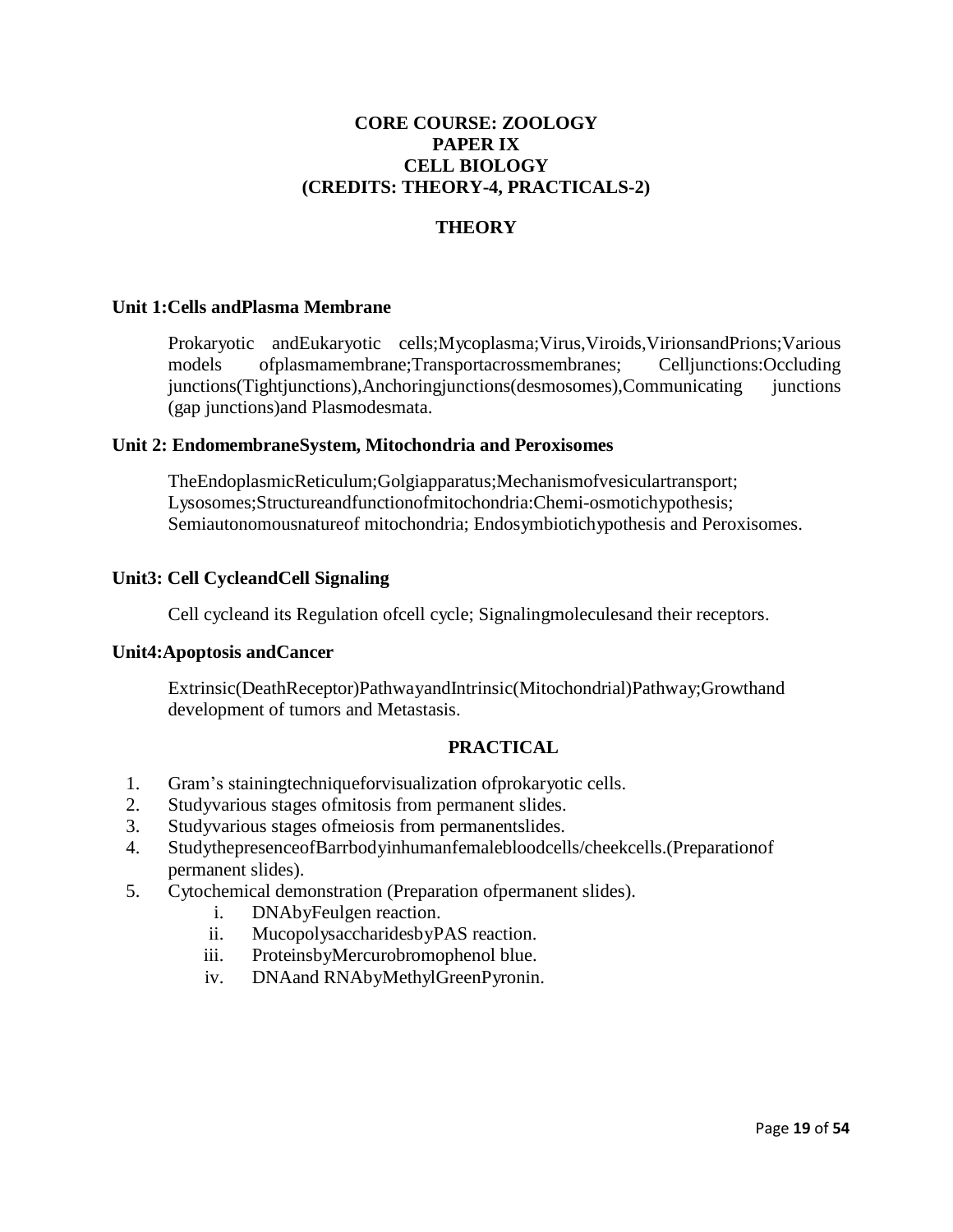**(In practical examination, 05 marks should be of permanent slide submission; one markeachfor DNA,PAS, Proteins, MGPandBarrbody slide.)**

- 1. Becker WM, KleinsmithLJ,Hardin Jand Bertoni G P (2009)TheWorld ofthe Cell. 7<sup>th</sup>Edition. Pearson Benjamin CummingsPublishing, San Francisco.
- 2. BruceAlbert, BrayDennis,Levis Julian, RaffMartin, Roberts Keith and Watson James  $(2008)$ MolecularBiologyof theCell.  $5<sup>th</sup>$ Edition.Garland publishingInc.,New York.
- 3. CooperGM and Hausman RE (2009)TheCell: AMolecularApproach. 5<sup>th</sup>Edition. ASM Press, Washington D.C.
- 4. DeRobertis EDP and DeRobertis EMF(2006)Cell and MolecularBiology.  $8^{th}$ Edition. Lippincott Williams andWilkins,Philadelphia.
- 5. Karp G(2010)Cell and Molecular Biology: Concepts and Experiments. 6<sup>th</sup>Edition.John Wileyand Sons.Inc.,USA.
- 6. MohantyPK(2000)Illustrated DictionaryofBiology. Kalyani Publishers,Ludhiana.
- 7. Debasena.T. Cell Biology,Oxford University Press,U.K.
- 8. Gupta.P.K., Cell & Molecular Biology, RastogiPublication,Meerut.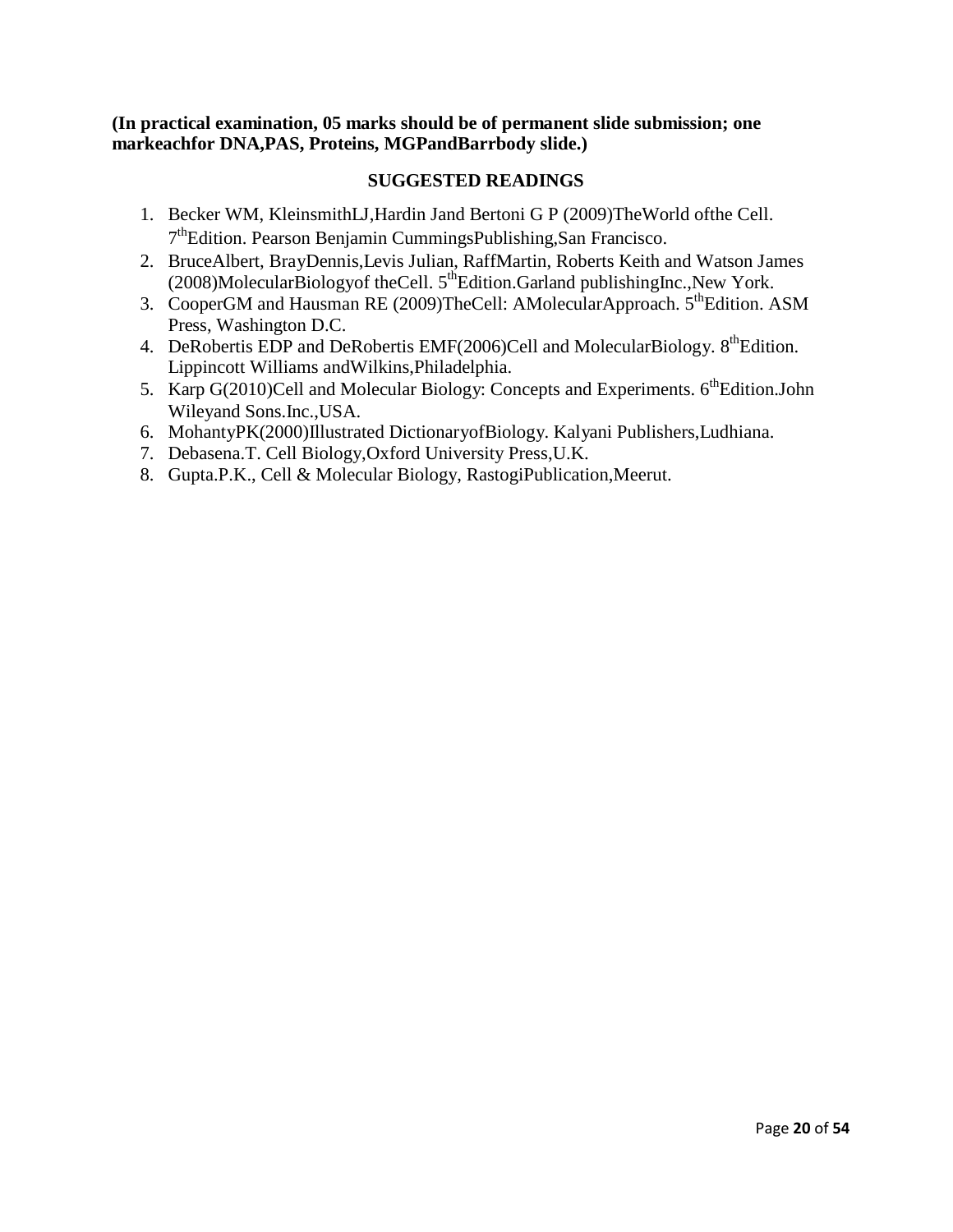## **CORE COURSE: ZOOLOGY PAPER X PRINCIPLES OF GENETICS (CREDITS: THEORY-4, PRACTICALS-2)**

## **THEORY**

#### **Unit 1:Mendelian Genetics andits Extension**

Principlesofinheritance;Incompletedominanceandco-dominance;Multiplealleles, Lethalalleles; Epistasis;Pleiotropy; Sex-linked inheritance.

#### **Unit 2:Linkage, Crossing Overand Chromosomal Mapping**

Linkageandcrossingover;Cytologicalbasisofcrossingover;Molecularmechanismsof crossingover;Recombinationfrequencyasameasureoflinkageintensity;Twofactor and threefactorcrosses;Interference andcoincidence and Somatic cellhybridization.

#### **Unit 3:Mutations**

Genemutations;Chromosomalmutations:Deletion,duplication,inversion, translocation;Aneuploidyandpolyploidy;Inducedversusspontaneousmutations; Backwardandforwardmutations;Suppressormutations;Molecularbasisofmutationsin relationtoUVlightandchemicalmutagens;Detectionofmutations:CLBmethod, attached *X*methodand DNA repair mechanisms.

#### **Unit 4:Sex DeterminationandQuantitativeGenetics**

Chromosomalmechanismsofsexdetermination;Sex-linked,sex-influencedandsex limited characters; Polygenic inheritance and Transgressivevariation.

- 1. TostudytheMendelianlawsandgeneinteractionsandtheirverificationbyChisquareanalyses usingseeds/beads/*Drosophila*.
- 2. Identification ofvariousmutants of *Drosophila*.
- 3. Tocalculate allelic frequenciesbyHardy-WeinbergLaw.
- 4. Linkagemaps based on datafrom crosses of*Drosophila*.
- 5. Studyof human karyotype(normal andabnormal).
- 6. Pedigree analysis of somehuman inherited traits.
- 7. Preparation ofpolytenechromosomes from larvaof*Chironomous*/*Drosophila*.
- 8. To studyMutagenicityin*Salmonella/E. coli*byAmes test.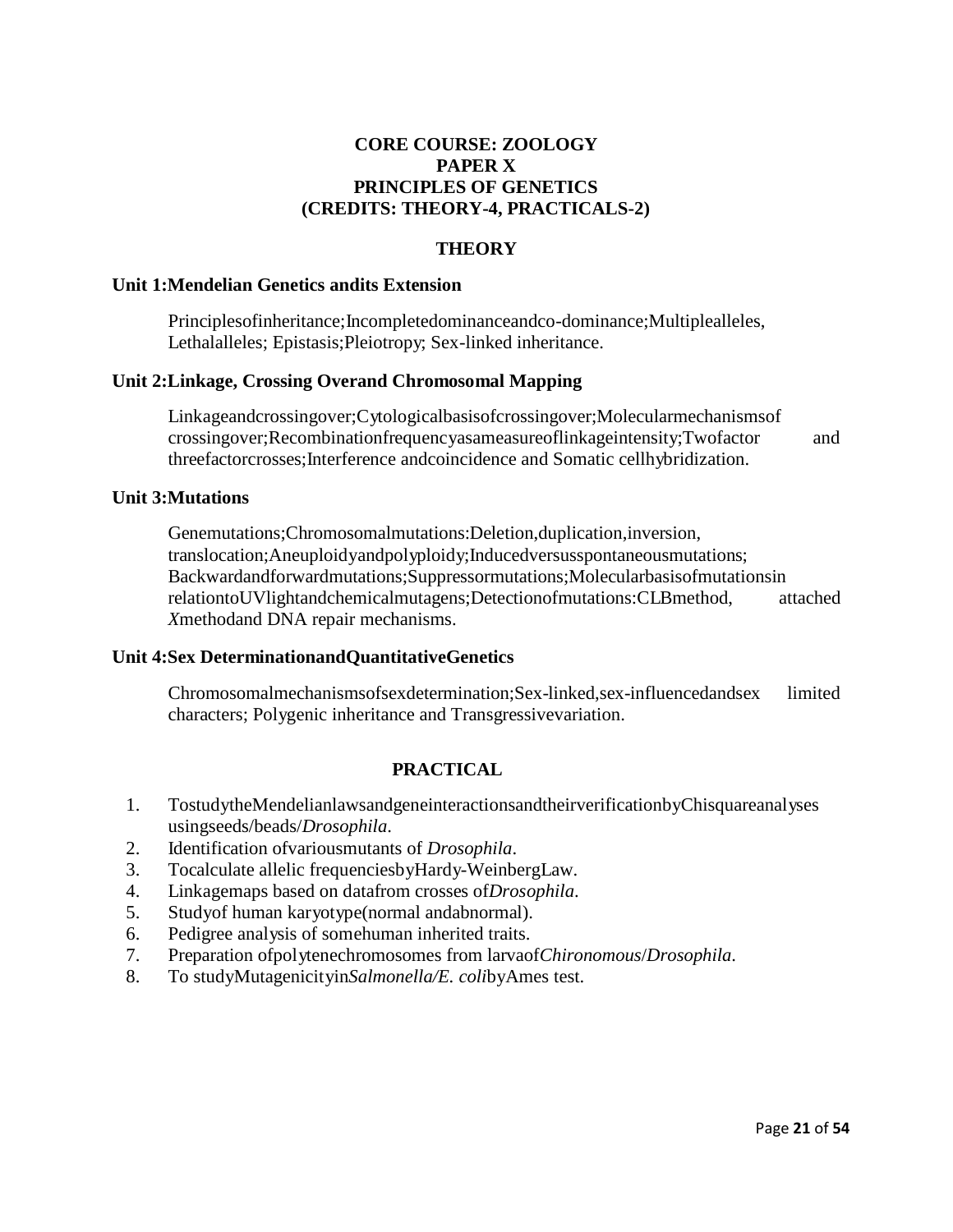- 1. Gardner EJ, SimmonsMJ, Snustad DP (2008) Principles of Genetics. 8<sup>th</sup>Edition. Wiley India.
- 2. Griffiths AJF, WesslerSR,Lewontin RC and Carroll SB.Introduction toGenetic Analysis. 9<sup>th</sup>Edition. W.H. Freeman and Co., New York.
- 3. KlugWS, CummingsMR, Spencer CA and Palladino MA (2012)Concepts of Genetics. 10<sup>th</sup>Edition. Pearson Edsucation, Inc., USA.
- 4. MohantyPK(2000)Illustrated DictionaryofBiology.Kalyani Publishers,Ludhiana.
- 5. Russell PJ(2009) Genetics-A MolecularApproach. 3<sup>rd</sup>Edition. BenjaminCummings, USA.
- 6. Snustad DP and Simmons MJ $(2012)$ Principles of Genetics. 6<sup>th</sup>Edition.John Wileyand SonsInc., USA.
- 7. [VermaP](https://www.schandpublishing.com/author-details/-p-s-verma/131)S and [AgarwalV](https://www.schandpublishing.com/author-details/-v-k-agarwal/195)K $(2010)$  Genetics. 9<sup>th</sup>Edition. S. Chand, New Delhi.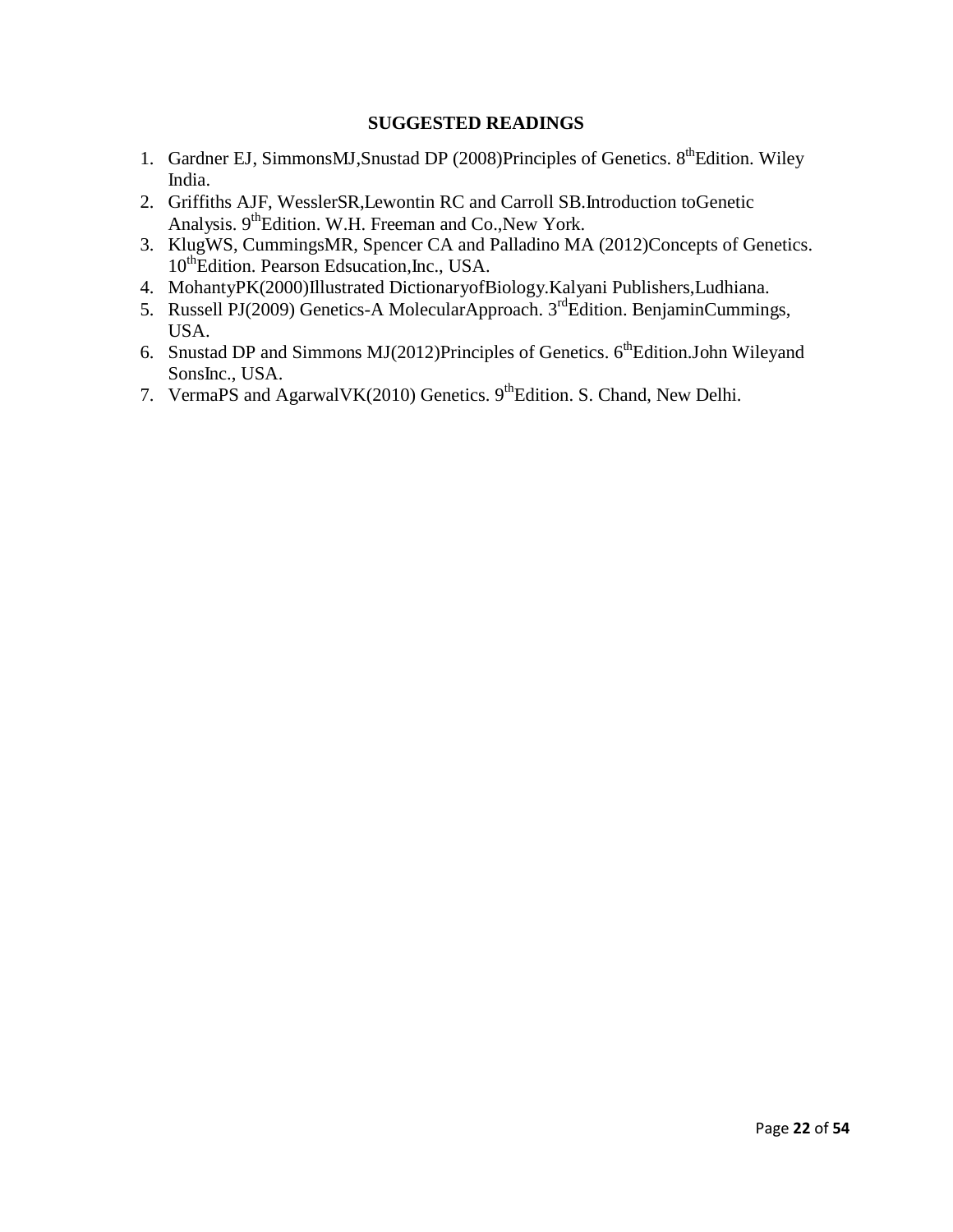## **CORE COURSE: ZOOLOGY PAPER XI DEVELOPMENTALBIOLOGY (CREDITS: THEORY-4, PRACTICALS-2)**

## **THEORY**

#### **Unit 1:Early Embryonic Development**

Gametogenesis(Spermatogenesis,Oogenesis);Typesofeggs;Eggmembranes; Fertilization:Changesingametes,monospermyandpolyspermy;Planesandpatternsof cleavage;earlydevelopmentoffrogandchickuptogastrulation;Fatemaps;embryonic induction andorganizers.

#### **Unit 2:LateEmbryonicDevelopment**

Fateofgermlayers;Extra-embryonicmembranesinbirds;Implantationofembryoin humansand Placenta(Structure, types andfunctions of placenta).

#### **Unit 3:PostEmbryonicDevelopment**

Metamorphosis:Changes,hormonalregulationsinamphibians;Regeneration:Modesof regeneration(epimorphosis,morphallaxisandcompensatoryregeneration);Ageing: Concepts and models.

#### **Unit 4:Implications ofDevelopmental Biology**

Teratogenesis:Teratogenicagentsandtheireffectsonembryonicdevelopment;*invitro* Fertilization;Stem cell cultureandAmniocentesis.

- 1. Studyofwholemountsandsectionsofdevelopmentalstagesoffrogthroughpermanent slides:Cleavagestages,blastula,gastrula,neurula,tail-budstage,tadpole(externaland internal gill stages).
- 2. Studyofwholemountsofdevelopmentalstagesofchickthroughpermanent slides:Primitivestreak(13and18hours),21,24,28,33,36,48,72,and96hoursof incubation(HamiltonandHamburger stages).
- 3. Studyofdevelopmentalstages(abovementioned)byraisingchickembryointhe laboratory.
- 4. Studyof thedevelopmental stages and lifecycleof*Drosophila* from stock culture.
- 5. Studyof differenttypes ofplacenta.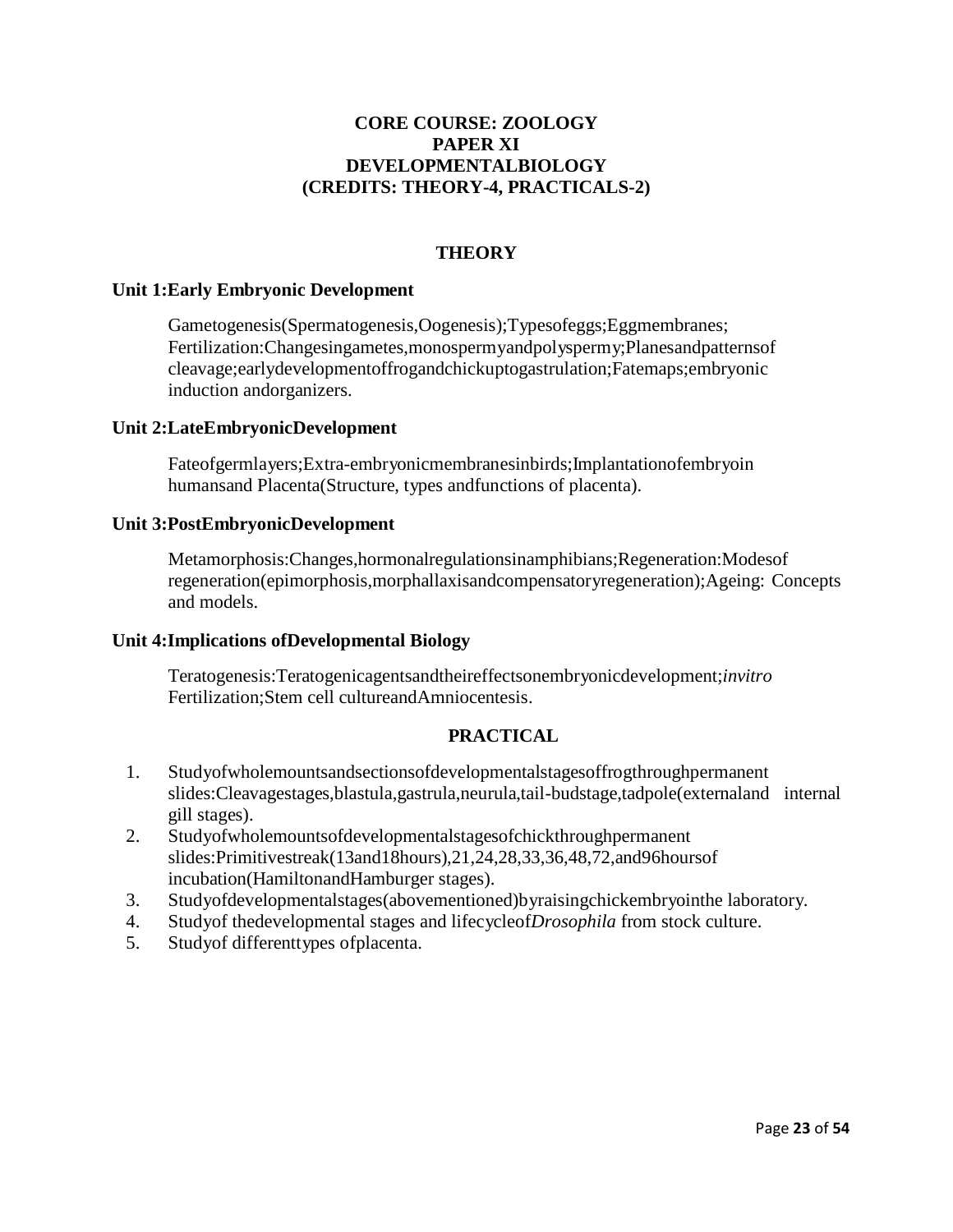6. Project report on*Drosophila* culture/chick embryo development.

- 1. BalinskyBIandFabianBC (1981)AnIntroduction to Embryology.5<sup>th</sup>Edition. International ThompsonComputerPress.
- 2. Gilbert SF(2010)Developmental Biology. 9<sup>th</sup>Edition. SinauerAssociates,Inc.,USA.
- 3. Kalthoff(2008) Analysis of Biological Development. 2nd Edition. McGraw-Hill, New York.
- 4. MohantyPK(2000)Illustrated DictionaryofBiology. Kalyani Publishers,Ludhiana.
- 5. WolpertL, BeddingtonR,Jessell T, LawrenceP,MeyerowitzEand Smith J(2002) Principles of Development. 1<sup>st</sup>Edition, Oxford UniversityPress, New York.
- 6. Sastry K.V & Shukla Vinita, Developmental Biology, RastogiPublication,Meerut.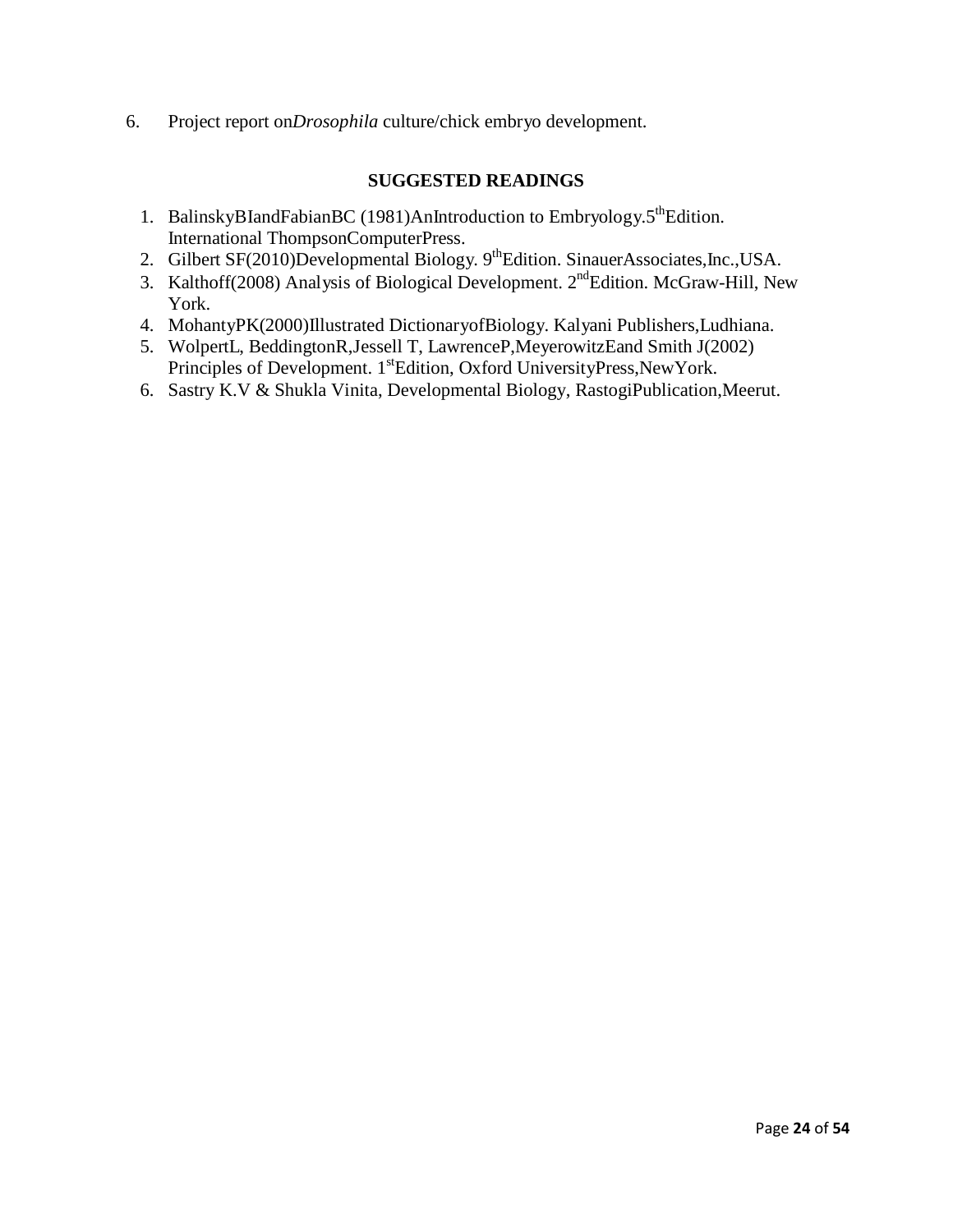## **CORE COURSE: ZOOLOGY PAPER XII MOLECULARBIOLOGY (CREDITS: THEORY-4, PRACTICALS-2)**

## **THEORY**

#### **Unit 1:Nucleic Acids andDNA Replication**

SalientfeaturesofDNAdoublehelix;WatsonandCrickmodelofDNA;DNA denaturationandrenaturation;DNAtopology-linkingnumberandDNAtopoisomerases;StructureofRNA,tRNAandDNAandRNAassociated proteins;DNAReplicationinprokaryotesandeukaryotes;MechanismofDNA replication;

#### **Unit 2: Transcriptionand Translation**

RNApolymeraseandtranscriptionUnit;Mechanismoftranscriptioninprokaryotesand Eukaryotes;SynthesisofrRNAandmRNA; Transcriptionfactorsandregulationof transcription.Geneticcode,Wobble Hypothesis;Processofprotein synthesisinprokaryotes and Eukaryotes

#### **Unit 3:Post Transcriptional Modifications andProcessing ofEukaryoticRNA**

StructureofglobinmRNA;Splitgenes:conceptofintronsandexons,splicing mechanism, alternativesplicing, exon shuffling,and RNA editing,

#### **Unit 4: GeneRegulationandRegulatory RNAs**

Transcriptionregulationinprokaryotes:Principlesoftranscriptionalregulationwith examplesfrom*lac*operonand*trp*operon;Transcriptionregulationineukaryotes: Activators,repressors,enhancers,silencerselements;Genesilencing,Geneticimprinting; Ribo-switches, RNAinterference, miRNAandsiRNA.

- 1. StudyofDNAreplicationusingPhotographsorslidesandspecialcases,e.g.,Polyteny usingpermanent slides of polytene chromosomes.
- 2. Preparation ofliquid culturemedium (LB)andraise cultureof*E. coli*.
- 3. Estimation of the growthkinetics of*E.coli* byturbiditymethod.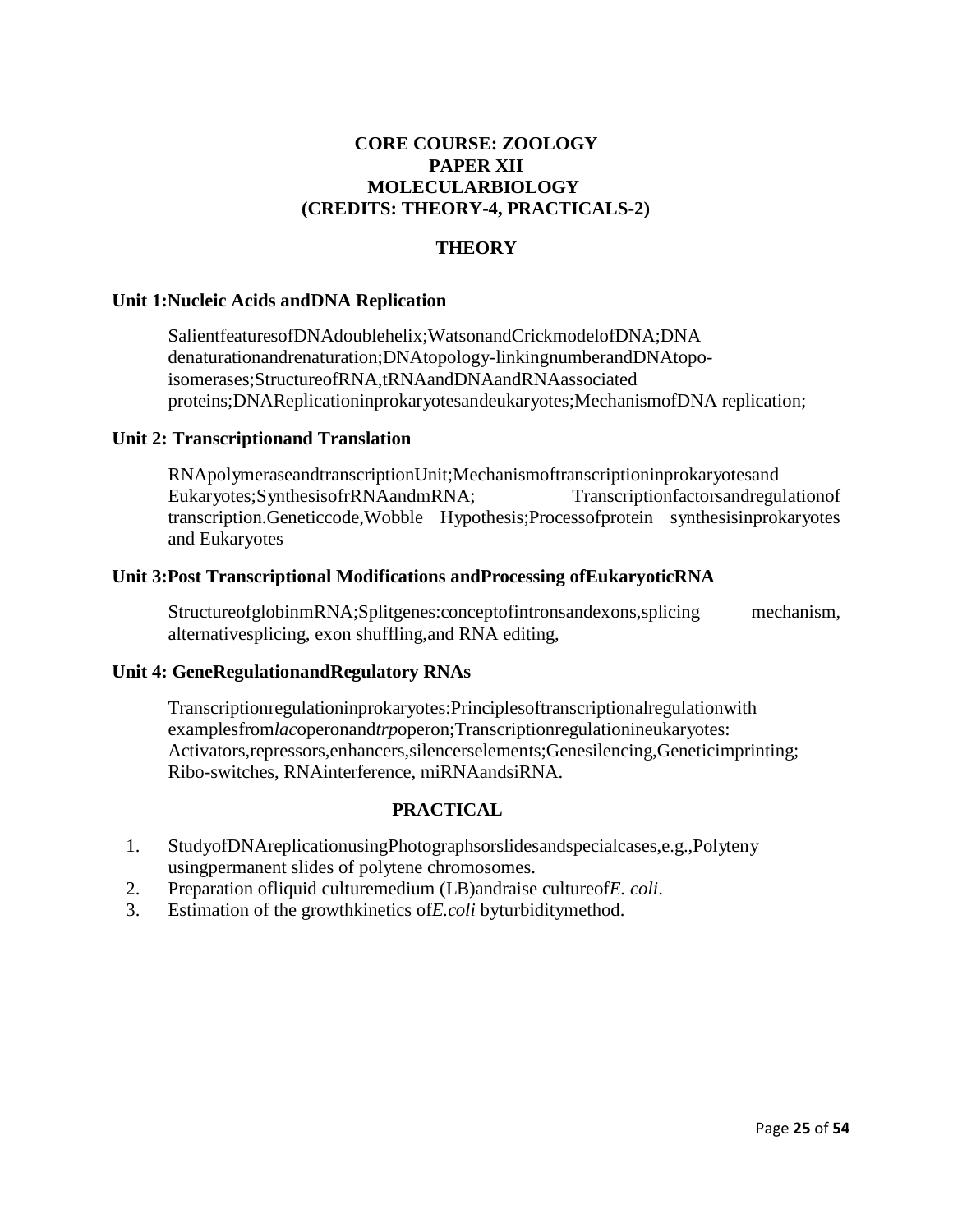- 4. Preparation of solid culture medium (LB) and growth of *E. coli* byspreading and streaking.
- 5. Demonstrationofantibioticsensitivity/resistanceof*E.coli*toantibioticpressureand interpretation of results.
- 6. Quantitative estimation of salmon sperm/calf thymus DNA using colorimeter(Diphenylamine reagent) orspectrophotometer(A260 measurement).
- 7. Quantitativeestimation of RNA usingOrcinol reaction.

- 1. Becker WM, KleinsmithLJ,Hardin Jand Bertoni GP (2009)TheWorld ofthe Cell. 7<sup>th</sup>Edition. Pearson Benjamin CummingsPublishing, San Francisco.
- 2. BruceAlberts, AlexanderJohnson,Julian Lewis,Martin Raff, Keith Roberts, Peter Walter(2008)MolecularBiologyof theCell,  $4^{th}$ Edition. Garland publishingInc.,New York.
- 3. CooperGM and Hausman RE (2007)TheCell: AMolecularApproach. 4<sup>th</sup>Edition, ASM Press, USA.
- 4. DeRobertis EDP and DeRobertis EMF(2006)Cell and MolecularBiology. 8<sup>th</sup>Edition. Lippincott Williams andWilkins,Philadelphia.
- 5. Karp G(2010)Cell and Molecular Biology: Concepts and Experiments.  $6^{\text{th}}$ Edition. John Wileyand Sons.Inc., USA.
- 6. MohantyPK(2000)Illustrated DictionaryofBiology. KalyaniPublishers,Ludhiana.
- 7. Craig N. & Cohen-fix.O., Molecular Biology, Oxford UniversityPress,U.K.
- 8. Pal.J.K. &Ghaskadbi S.S., Fundamentals Of MolecularBiology,OxfortUniversity,U.K.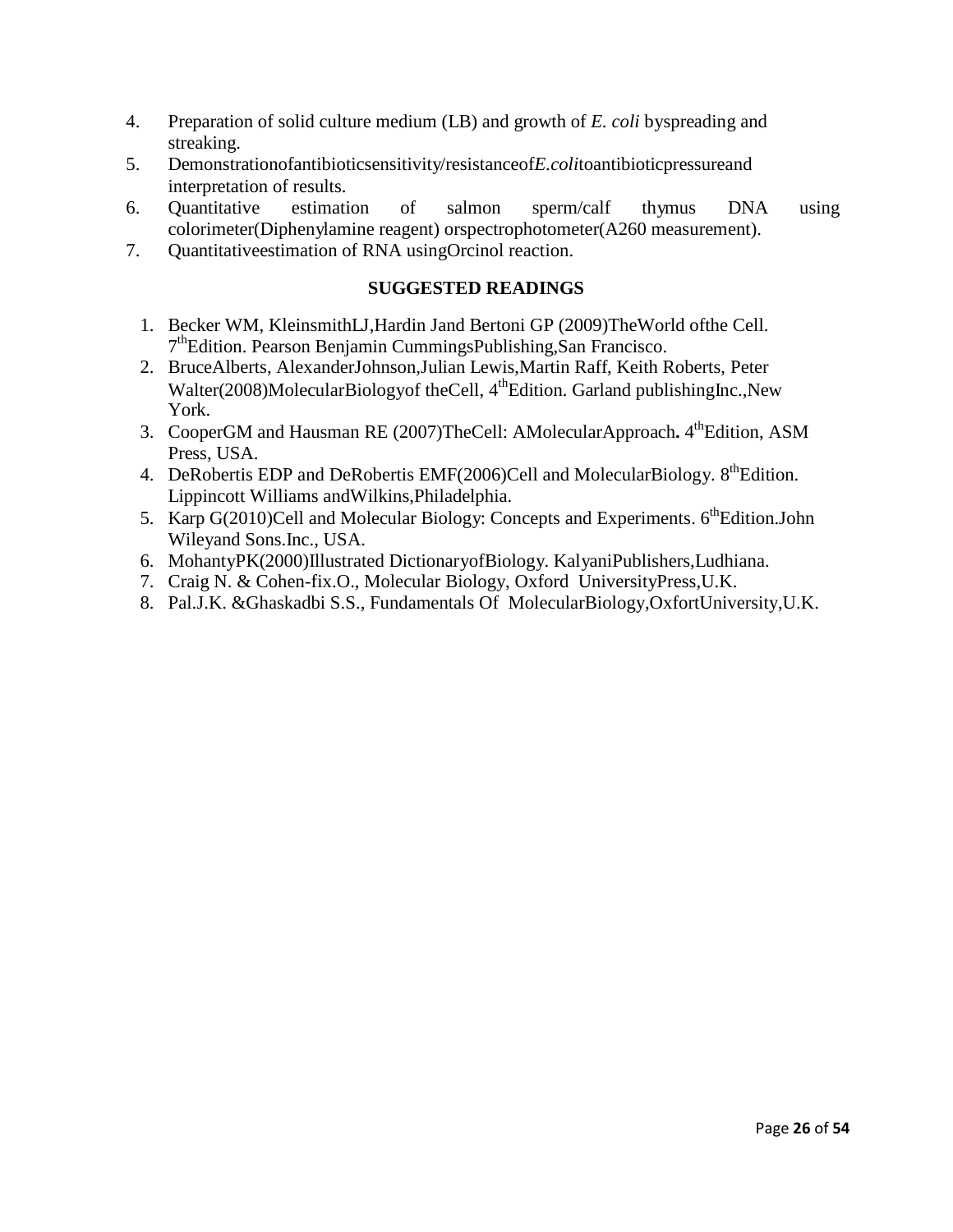## **CORE COURSE: ZOOLOGYPAPER XIII IMMUNOLOGY (CREDITS: THEORY-4, PRACTICALS-2)**

## **THEORY**

#### **Unit 1:ImmuneSystemand Immunity**

Innateimmunity,Adaptiveimmunity. Cellmediatedandhumoral responses Cell and Organs of the Immune system

#### **Unit 2:Antigens**

Antigenicity andimmunogenicity,Immunogens,Adjuvantsandhaptens,Factors influencingimmunogenicity, Band T-Cell epitopes.

#### **Unit 3: Immunoglobulins**

Antibody structure and function, antibody isotypes, Applications Monoclonalantibodies.

#### **Unit4:Hypersensitivity**

Type-I hypersensitivity- allergens, mast cell degranulation, mediators of type-I reaction, Type-II-antibody mediated cytotoxic, Type-III and Type IV hypersensitivity.

- 1. Demonstration of lymphoid organs.
- 2. Ouchterlony's doubleimmuno-diffusion method.
- 3. Determination of ABOblood group.
- 4. Preparationofsinglecellsuspensionofsplenocytesfromchickspleen,cellcountingand viabilitytest.
- 5. ELISA/ dot Elisa (usingkit).
- 6. Principles, experimental set up andapplications of immuno-electrophoresis,RIA,F.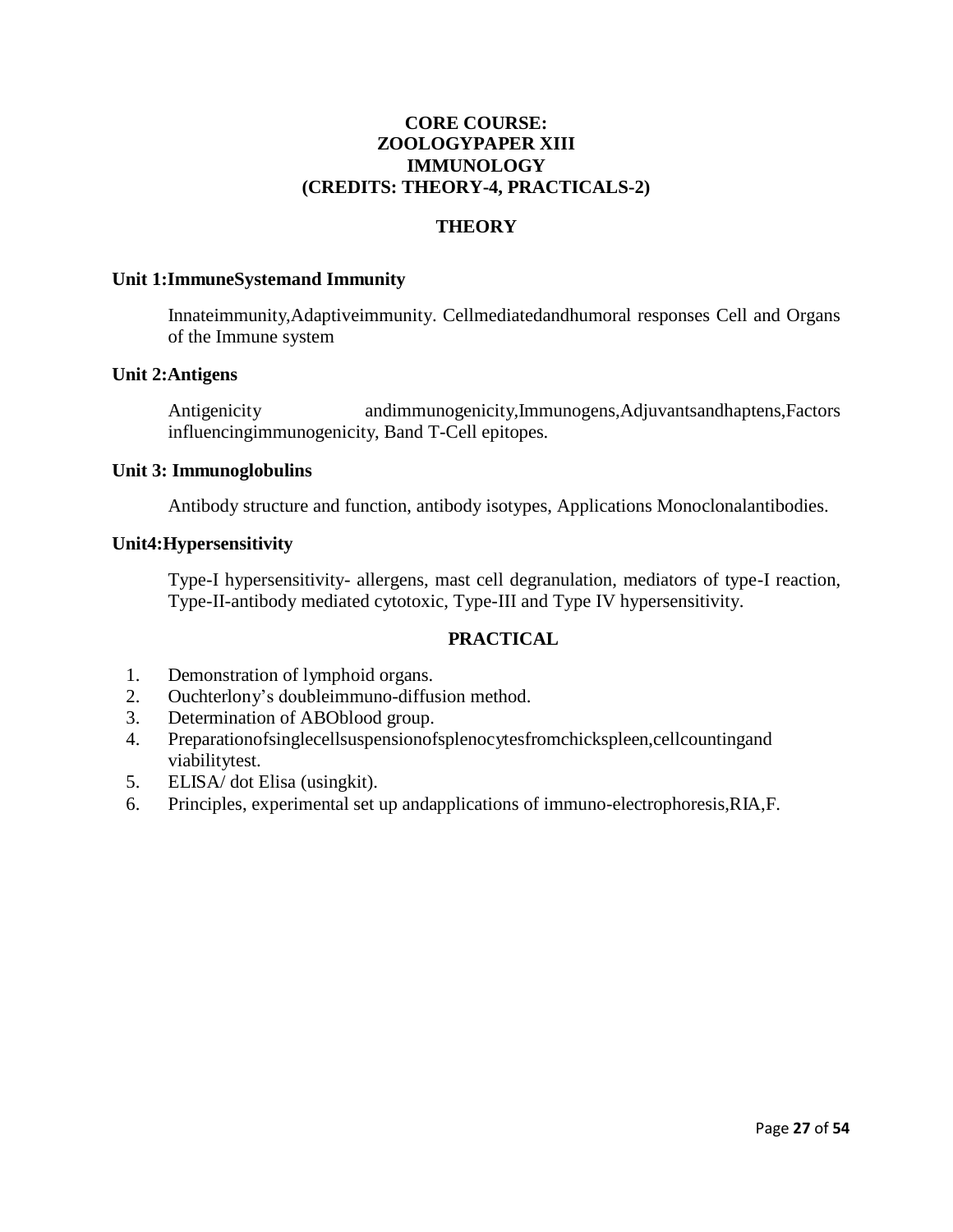- 1. Abbas KA and Lechtman  $HA(2003)$  Cellular and Molecular Immunology.  $5^{th}$ Edition. Saunders Publication, Philadelphia.
- 2. David M, Jonathan B, David RBandIvan R (2006)Immunology.  $7^{th}$ Edition. Elsevier Publication,USA .
- 3. Kindt TJ, GoldsbyRA, OsborneBAand KubyJ(2006)Immunology.6<sup>th</sup>Edition. W.H. Freeman and Company,New York.
- 4. MohantyPK(2000)Illustrated DictionaryofBiology. Kalyani Publishers,Ludhiana.
- 5. Khanna R. Immunology,OxfordUniversity,U.K.
- 6. Lal.S.S& Kumar Sanjeev, Immunology,RastogiPublication,Meerut.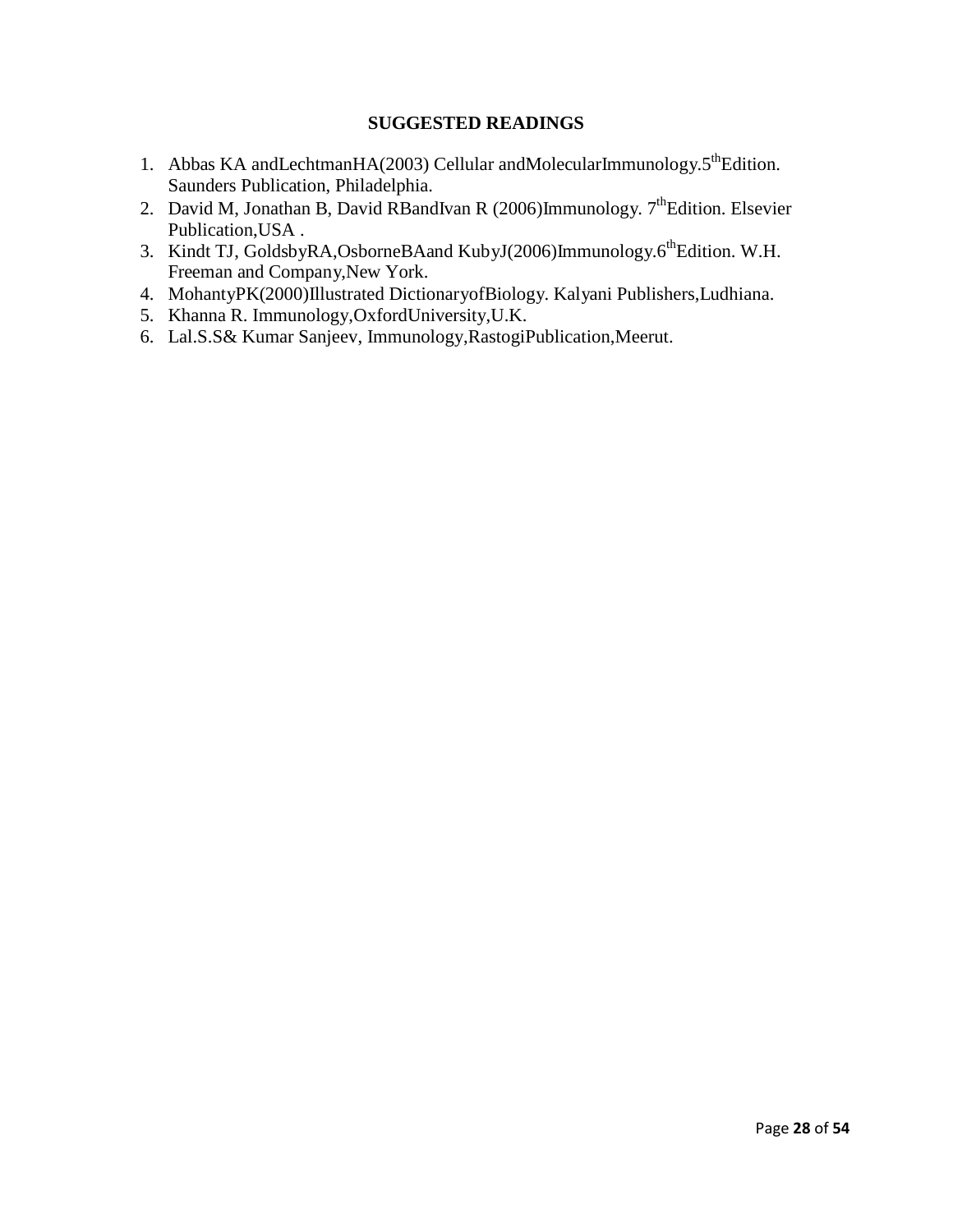## **CORE COURSE: ZOOLOGY PAPER XIV EVOLUTIONARYBIOLOGY (CREDITS:THEORY-4, PRACTICALS-2)**

## **THEORY**

#### **Unit 1:History ofLife,theories ofEvolution and Extinction**

Chemogeny,Biogeny,RNAWorld,MajorEventsinHistoryofLife;Lamarckism; Darwinism;Neo-Darwinism;Backgroundofextinction,Massextinction(Causes,Names offive major extinctions, K-T extinction in detail) and Role ofextinction inevolution.

#### **Unit 2: Evidences ofEvolution**

Fossilsanditstypes;Datingoffossils,Phylogenyofhorseandhuman;Molecular evidences(Globingenefamilies as an example) and Molecularclock concept.

#### **Unit 3:Processes ofEvolutionary Change**

Organicvariations;Isolatingmechanisms;Naturalselection(Industrialmelanism, Pesticide/Antibioticresistance);Typesofnaturalselection(Directional,Stabilizing, Disruptive), Sexual Selection and Artificial selection.

#### **Unit 4:Principles ofpopulation genetics**

Conceptofgenepool,Genefrequencies–equilibriumfrequency(Hardy-Weinberg equilibrium),Shiftingenefrequencywithoutselection–Geneticdrift,Mutationpressure and Geneflow and Shiftsin gene frequencies with selection, species concept

- 1. Studyoffossil evidencesfrom plaster cast models and pictures.
- 2. Studyof homologyandanalogyfrom suitable specimens/ pictures.
- 3. Demonstration of changingallele frequencieswith and without selection.
- 4. Construction of cladogram based on morphological characteristics.
- 5. Construction ofphylogenetictreewith bioinformatics tools (Clustal X and Phylip).
- 6. Interpretation ofphylogenetictrees.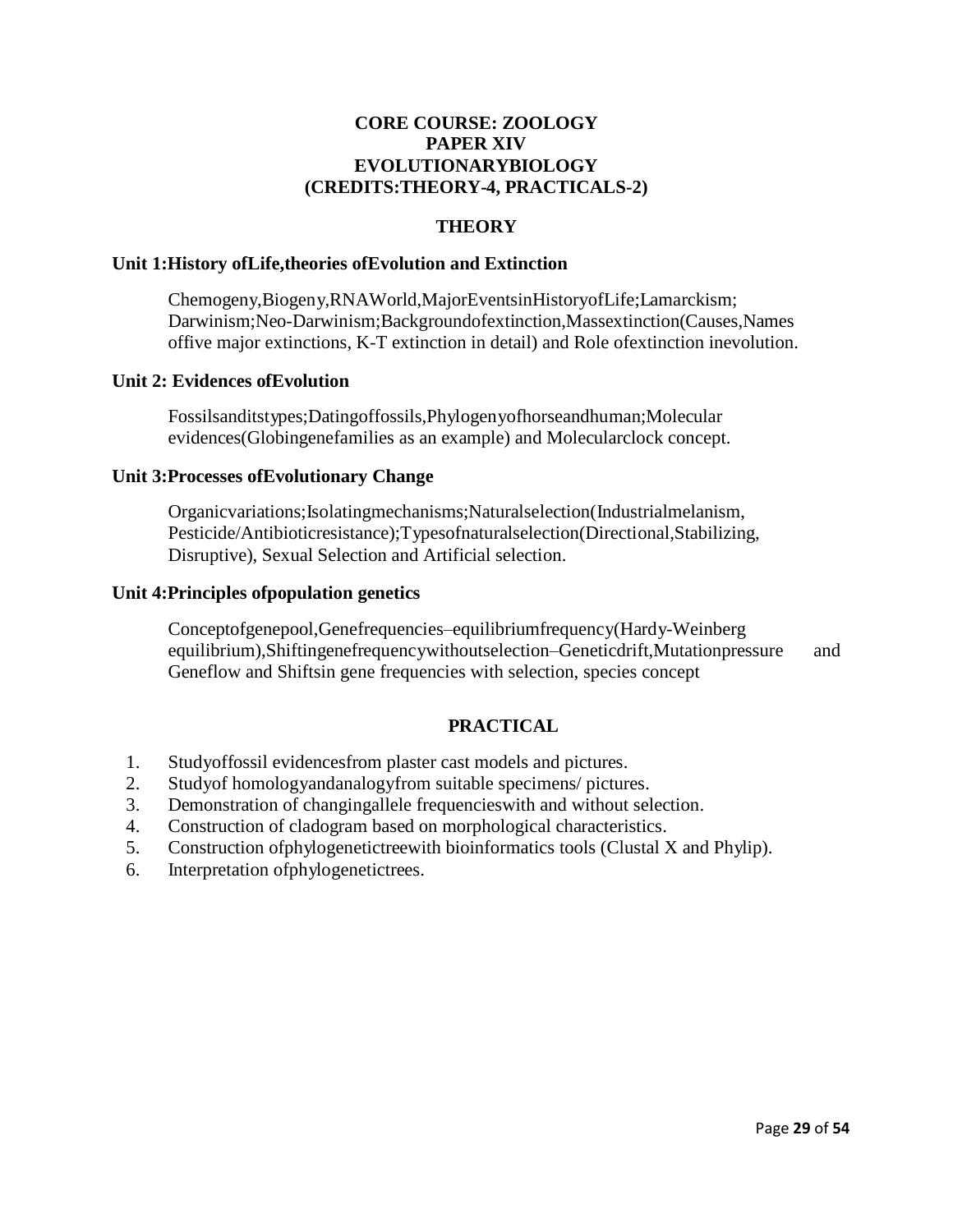- 1. Barton NH,Briggs DEG,EisenJA, Goldstein DBand Patel NH(2007)Evolution. Cold SpringHarbourLaboratoryPress.
- 2. Campbell NAand ReeceJB(2011)Biology. 9<sup>th</sup>Edition. Pearson EducationInc., New York.
- 3. Douglas JF(1997) EvolutionaryBiology. SinauerAssociates, USA.
- 4. Hall BKand Hallgrimsson B(2008)Evolution. 4<sup>th</sup>Edition. Jones and Bartlett Publishers, USA.
- 5. MohantyPK(2000)Illustrated DictionaryofBiology.Kalyani Publishers,Ludhiana.
- 6. Pevsner J(2009) BioinformaticsandFunctional Genomics. 2nd Edition. Wiley-Blackwell, USA.
- 7. RidleyM (2004) Evolution. 3<sup>rd</sup>Edition. Blackwell Publishing, USA.
- 8. Tomar B.S & Singh S.P. Evolutionary Biology,RastogiPublication,Meerut.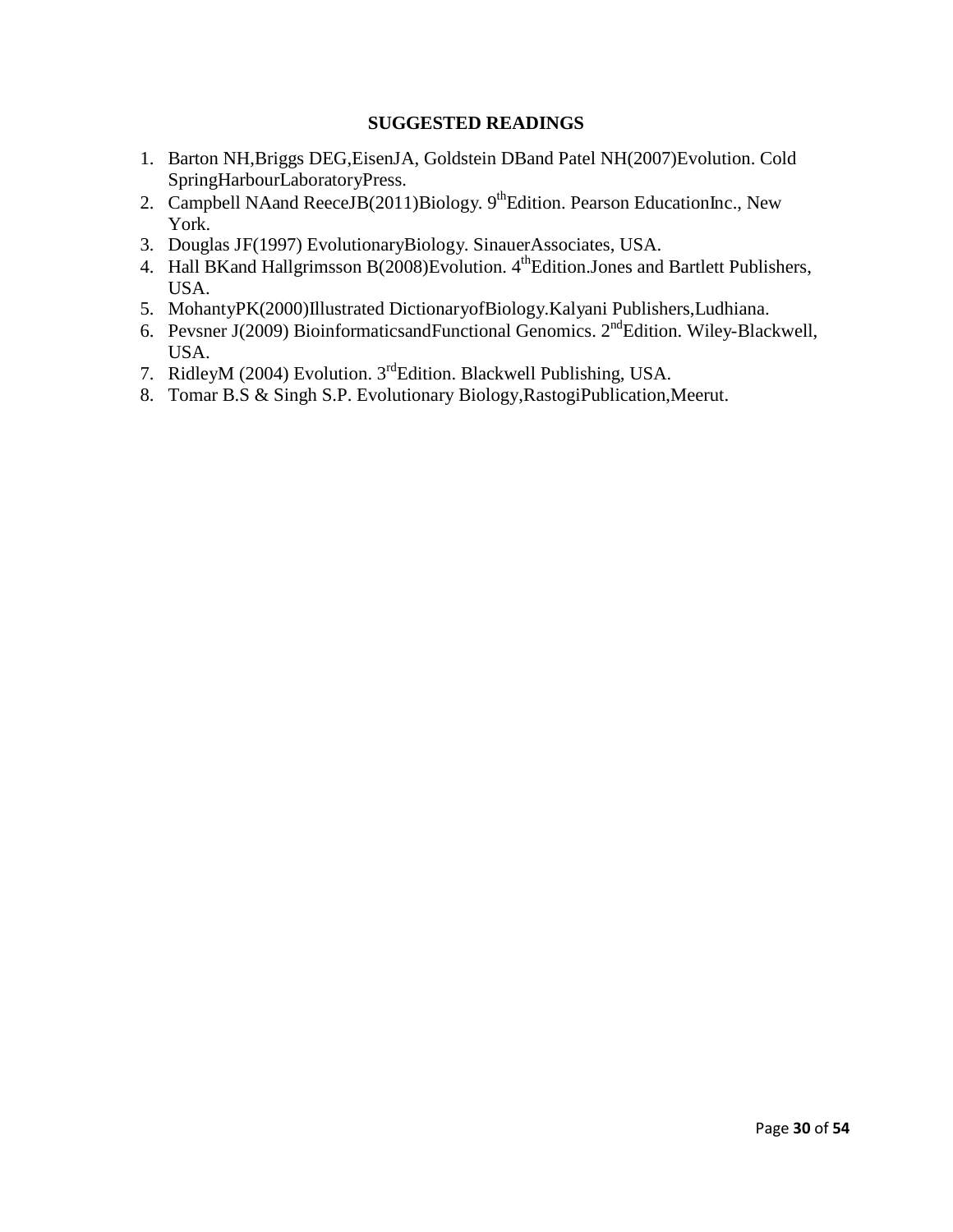## **DISCIPLINE SPECIFIC ELECTIVE-I ANIMAL BEHAVIOUR (CREDITS: THEORY-4, PRACTICALS-2)**

## **THEORY**

#### **Unit 1:Introduction andMechanisms ofBehaviour**

OriginandhistoryofEthology;BriefprofilesofKarlvonFrisch,IvanPavlov,Konrad Lorenz,NikoTinbergen;Proximateandultimatebehavior;Objectiveofbehaviour, Behaviourasabasisofevolution;Behaviourasadisciplineofscience;Innatebehaviour, Instinct, Stimulus filtering, Sign stimuli andCodebreakers.

#### **Unit 2:Patterns of Behaviour**

**Reflexes:**Typesofreflexes,reflexpath,characteristicsofreflexes(latency,after discharge, summation, fatigue, inhibition) and itscomparison with complexbehavior.

**Orientation:**Primaryandsecondaryorientation;kinesis-orthokinesis,klinokinesis; taxistropotaxisand klinotaxisand menotaxis (lightcompass orientation) and mnemotaxis.

**Learning**:Associativelearning,classicalandoperantconditioning,Habituationand Imprinting.

#### **Unit 3: Social Behaviour**

Insects'society;Honeybee:Societyorganization,polyethism,foraging,rounddance, waggledance,Experimentstoprove distanceanddirectioncomponentofdance,learning abilityinhoneybee,formationofnewhive/queen;Reciprocalaltruism,Hamilton'srule and inclusivefitness withsuitable examples.

#### **Unit 4:Sexual Behaviour**

Asymmetryofsex,Sexualdimorphism,Matechoice,Intra-sexualselection(male rivalry),Inter-sexualselection(femalechoice),Infanticide,Consequencesofmatechoice forfemalefitness,SexualconflictformaleversusfemaleparentalcareandCourtship behaviour in threespinestickleback.

- 1. Tostudydifferenttypesofanimalbehavioursuchashabituation,sociallife,courtship behaviourininsects,andparentalcarefromshortvideos/moviesandprepareashort report.
- 2. To studynests and nestinghabits of thebirds andsocial insects.
- 3. To studythe behaviouralresponses ofwoodlicetodrycondition.
- 4. To studybehaviouralresponses ofwood licein response to humid condition.
- 5. To studygeotaxis behaviour inearthworm.
- 6. To studythephototaxisbehaviour in insect larvae.
- 7. Visit to Forest/ Wild life Sanctuary/Biodiversity Park/Zoological Park to study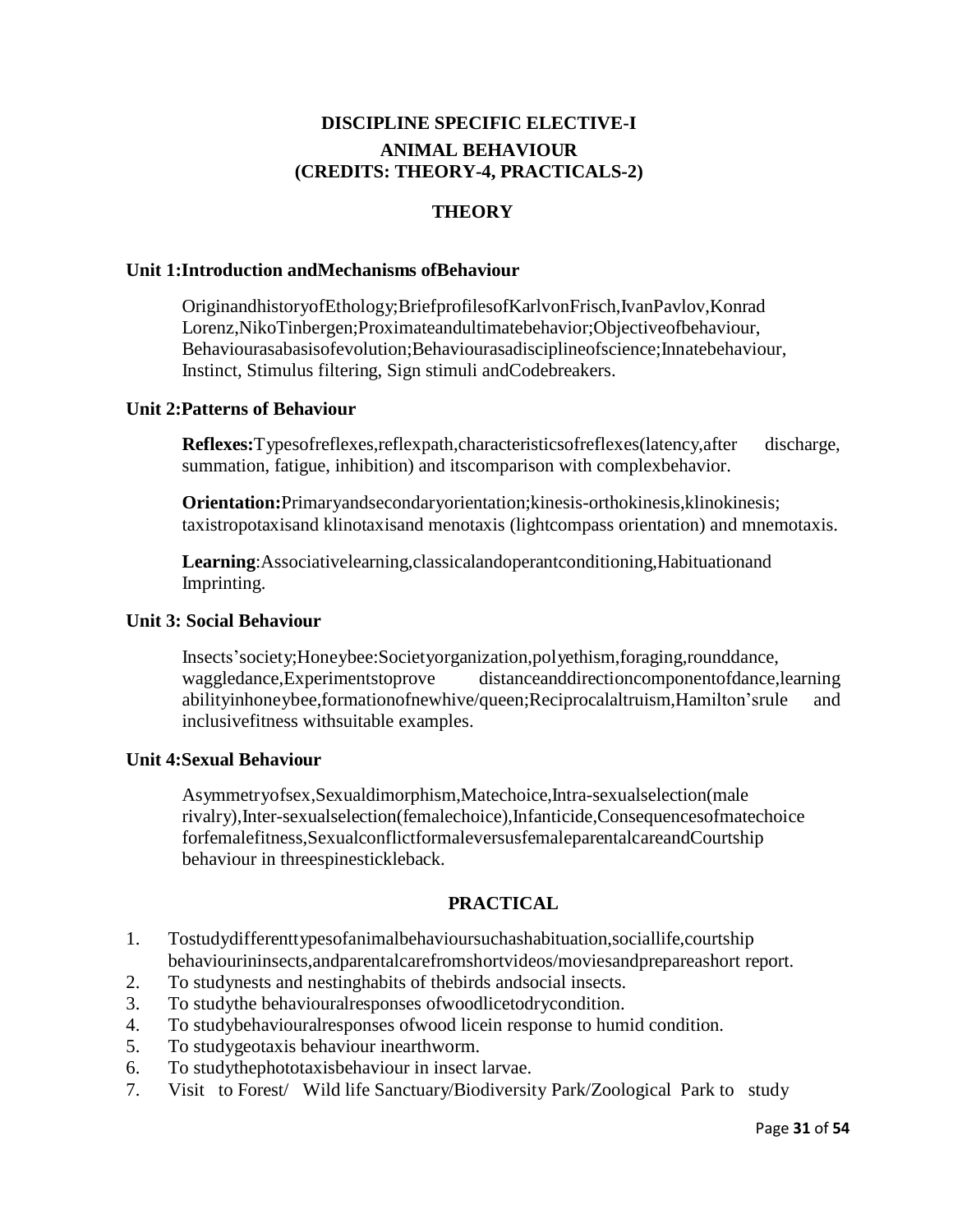behaviouralactivities of animals and prepareashort report.

- 1. David McF. Animal Behaviour. Pitman PublishingLimited,London, UK.
- 2. John A(2001)Animal Behaviour. 7<sup>th</sup>Edition.SinauerAssociateInc., USA.
- 3. ManningA and Dawkins MS. AnIntroduction toAnimal Behaviour. Cambridge UniversityPress, USA.
- 4. MohantyPK(2000)Illustrated DictionaryofBiology. Kalyani Publishers,Ludhiana.
- 5. Paul WS andJohn A (2013) Exploring Animal Behaviour. 6<sup>th</sup> Edition. Sinauer Associate Inc., Massachusetts, USA.
- 6. Mathur R. Animal Behaviour, RastogiPublication,Meerut.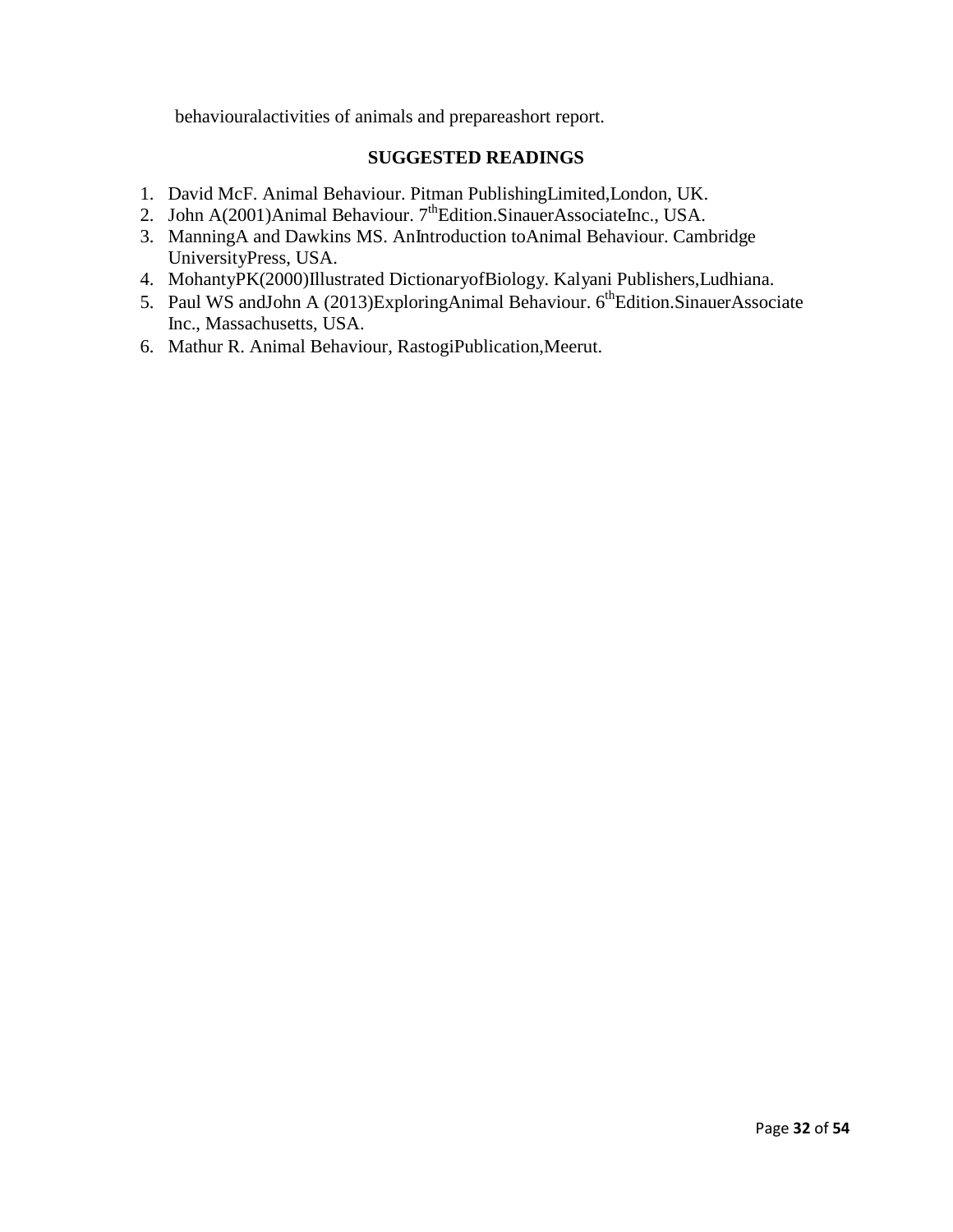## **DISCIPLINE SPECIFIC ELECTIVE II ANIMAL BIOTECHNOLOGY (CREDITS: THEORY-4, PRACTICALS-2)**

## **THEORY**

- **Unit 1:**Concept and scope of Biotechnology, Cloning vectors (Types and characteristics), Restriction enzymes: Nomenclature, detailed study of Type-II.
- **Unit 2:**Transformation techniques: Calcium chloride method and electroporation, Construction of genomic and cDNA libraries and screening, Bloting techniques, DNA sequencing, Polymerase Chain Reaction, DNA finger printing and DNA microarray
- **Unit3:**Production of cloned and transgenic animals: Nuclear transplantation, retroviral method, DNA microinjection, Applications of Transgenic animals: production of pharmaceuticals, knock out mice, donor organs, production of transgenic plants: Agrobacterium mediated transformation, Application of Transgenic plants: insect and herbicide resistant plants.
- **Unit4:**Animal cell culture, Expression of cloned genes, molecular diagnosis of genetic diseases (Cystic fibrosis/Sickle cell anemia), Recombinant DNA in medicine: insulin/growth hormone, Gene therapy.

## **PRACTICAL**

- 1. Genomic DNA isolation from E. Coli.
- 2. Plasmid DNA isolation.
- 3. Restriction digestion
- 4. Construction of circular and linear restriction map
- 5. Calculation of transformation efficiency from the data provided
- 6. To study the following technique through photographs

Southern Bloting NothernBloting DNA sequencing PCR DNA fingerprinting

7. Project report on animal cell culture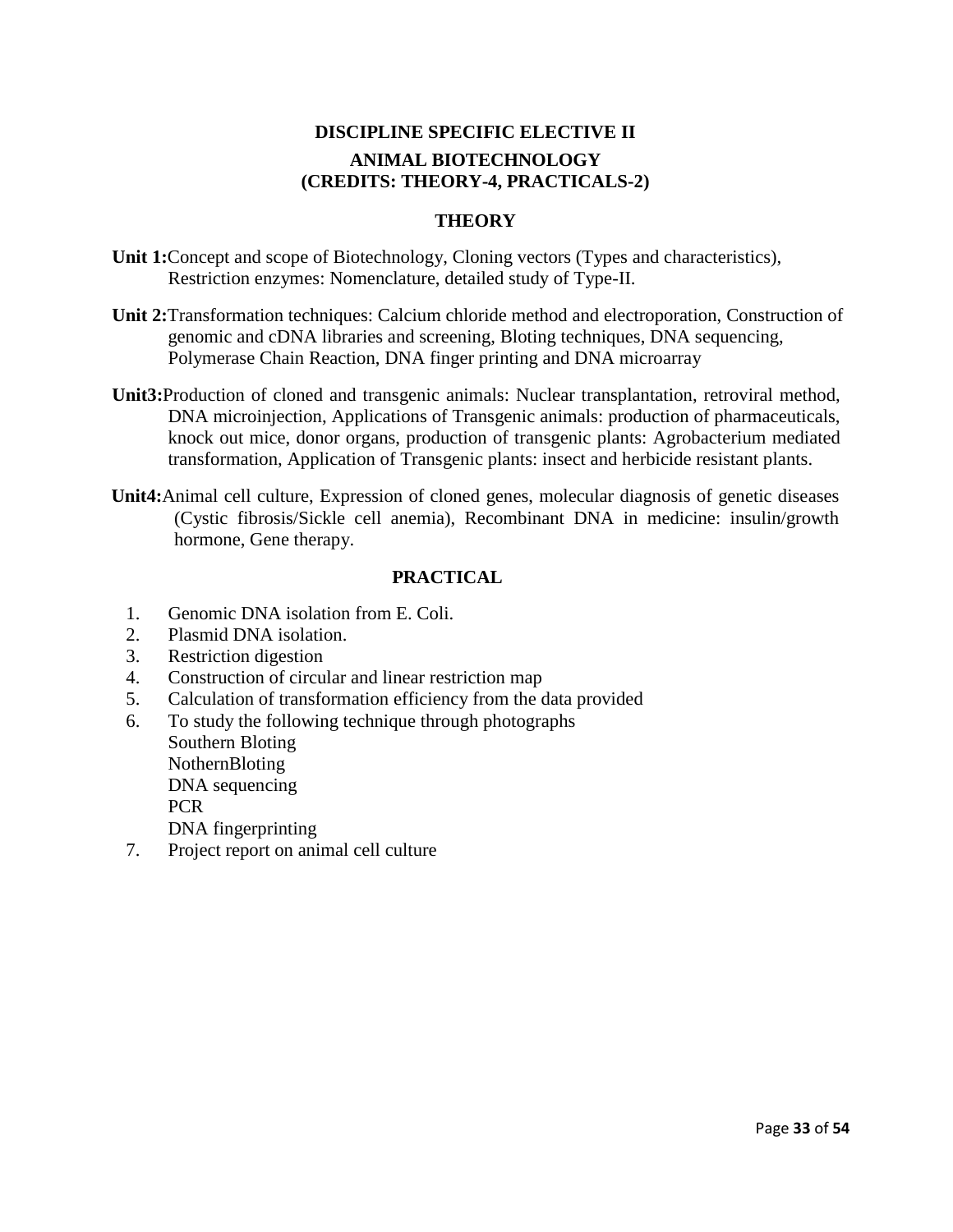- 1. Brown, T. A. Molecular Biology, LabfaxII: Gene cloning and DNA Analysis, II Edition
- 2. Glick, B. R. and Pasternak, JJ, Molecular Biotechnology-Principles and Application of Recombinant DNA, IV Edition
- 3. Griffiths, AJF etal. (2009): An Introduction to Genetic Analysis, IX Edition
- 4. Snustad, DP and Simmons MJ, Principles of Genetics, V Edition
- 5. Watson JD, Myers RM, Caudy A and Witkowski JK (2007): Recombinant DNA-Genes and Genomes-A short Course, III Edition
- 6. Beauchamp TI and Childress JF (2008): Principles of Biomedical Ethics, VI Edition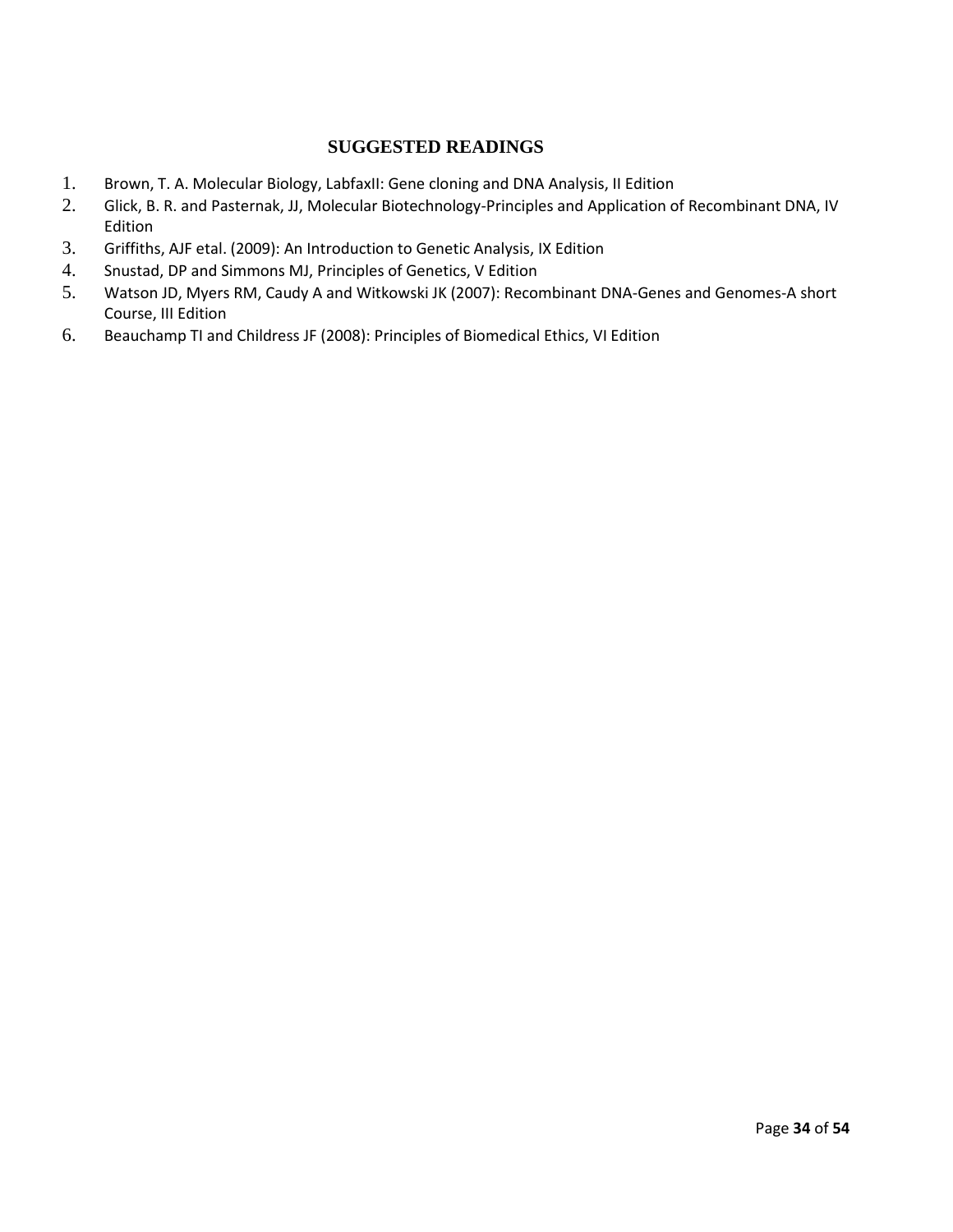## **DISCIPLINE SPECIFIC ELECTIVE III MICROBIOLOGY (CREDITS: THEORY-4, PRACTICALS-2)**

## **THEORY**

- **Unit 1:**Historyof Microbiology; Microbial World– Characterization, Classification and identification ofmicrobes.
- **Unit 2:**Prokaryotes: General morphologyandclassification ofbacteria, theircharactersand economicimportance; Gram-positive and Gram-negativebacteria.Eukaryotes: General morphologyof Protista and Fungi– classification and economic importance.
- **Unit3:**Viruses:structure,genome,replicationcycle;Epidemiologyofinfectiousdiseaseswith referenceofhumanhosts–Bacterial(Tuberculosis),Viral(Hepatitis),Protozoan (Amoebiasis) and Fungal(anyone)disease.

**Unit4:**Microbeinteractions-ImmuneResponses-Antibioticsandotherchemotherapeutic agents; Appliedmicrobiologyinthefields of food, agriculture, industryand environment.

## **PRACTICAL**

- 1. Cleaningofglasswares,sterilisationprincipleandmethods-moistheat-dryheatand filtration methods.
- 2. Mediapreparation:Liquidmedia,Solidmedia,Agarslants,Agarplates.Basal,enriched, selectivemediapreparation-qualitycontrolofmedia,growthsupportingproperties, sterilitycheck of media.
- 3. Pureculturetechniques:Streak plate, pourplateand decimal dilution.
- 4. Culturalcharacteristicsofmicroorganisms:Growthondifferentmedia,growth characteristics and description and demonstration ofpigment production.
- 5. Stainingtechniques:Smearpreparation,simplestaining,Gram'sstaining,Acidfast stainingand stainingformetachromaticgranules.
- 6. Morphologyof microorganisms.
- 7. Antibioticsensitivitytesting: Discdiffusion test- Qualitycontrol with standard strains
- 8. Physiology characteristics:IMViCtest,H2S,Oxidase,catalase,ureasetest,Carbohydrate fermentation,Maintenanceofpureculture,Paraffinmethod,Stabcultureand maintenanceof mold culture.

- 1. Ahsan Jand Sinha SP(2010)A Hand book on EconomicZoology. S Chand, NewDelhi.
- 2. AroraDRandAroraB(2001)MedicalParasitology.2<sup>nd</sup>Edition.CBSPublicationsand Distributers.
- 3. AtwalAS(1993)AgriculturalPestsofIndiaandSouthEastAsia.KalyaniPublishers,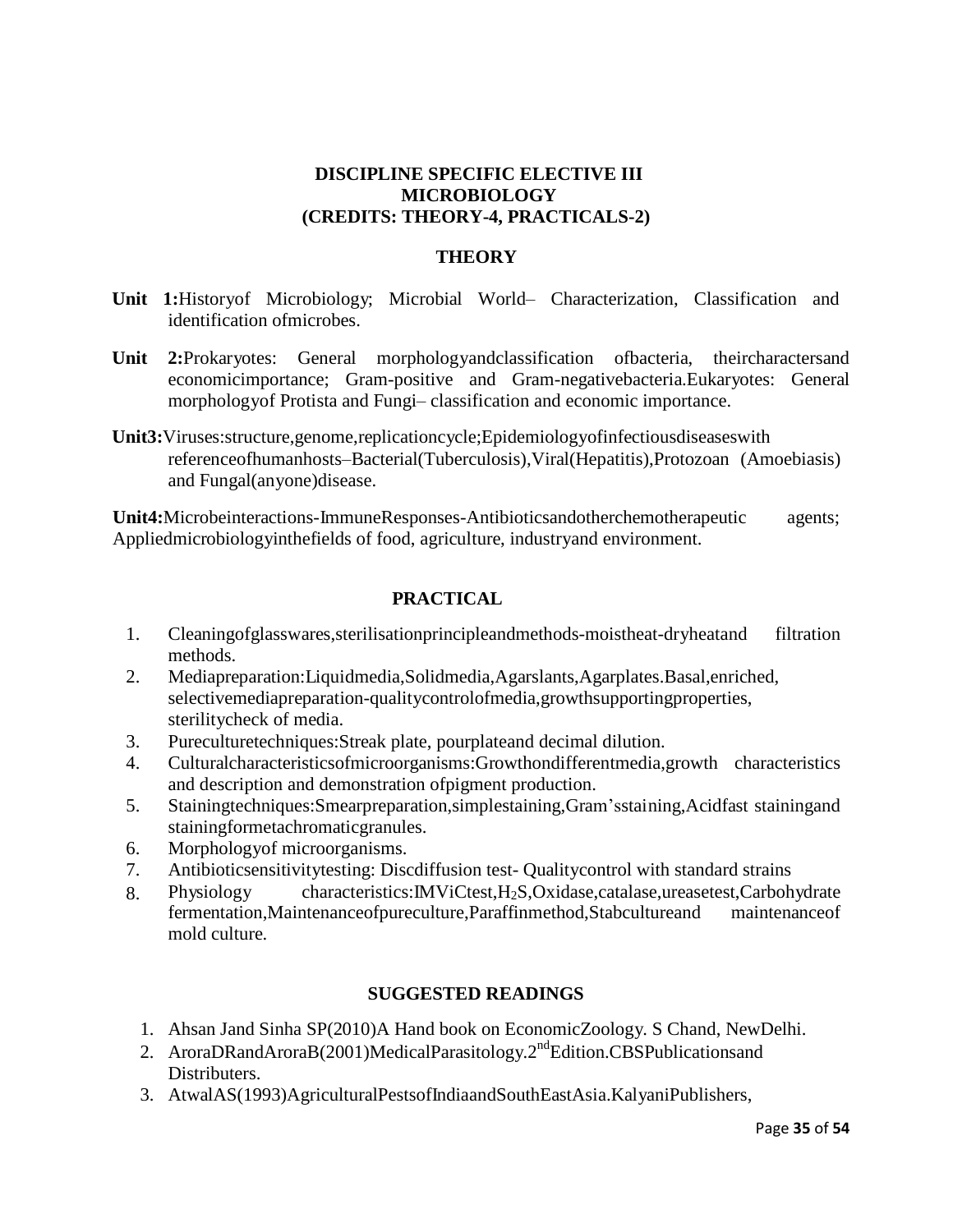Ludhiana.

4. [DubeyR](https://www.schandpublishing.com/author-details/-r-c-dubey/145)Cand [MaheshwariD](https://www.schandpublishing.com/author-details/-d-k-maheshwari/311)K(2013)ATextbookofMicrobiology.S.Chand,New Delhi.

5. Dunham RA(2004) Aquaculture and Fisheries Biotechnology Genetic Approaches. CABIpublications.

6. PelczarMJ,ChanECSandKriegNR(1993)Microbiology.5thEdition,TataMcGraw Hill PublishingCo.Ltd.

7. Pradhan, S (1983)InsectPests of Crops. National Book Trust ofIndia, New Delhi.

8. Shrma P.D. Microbiology, RastogiPublication,Meerut.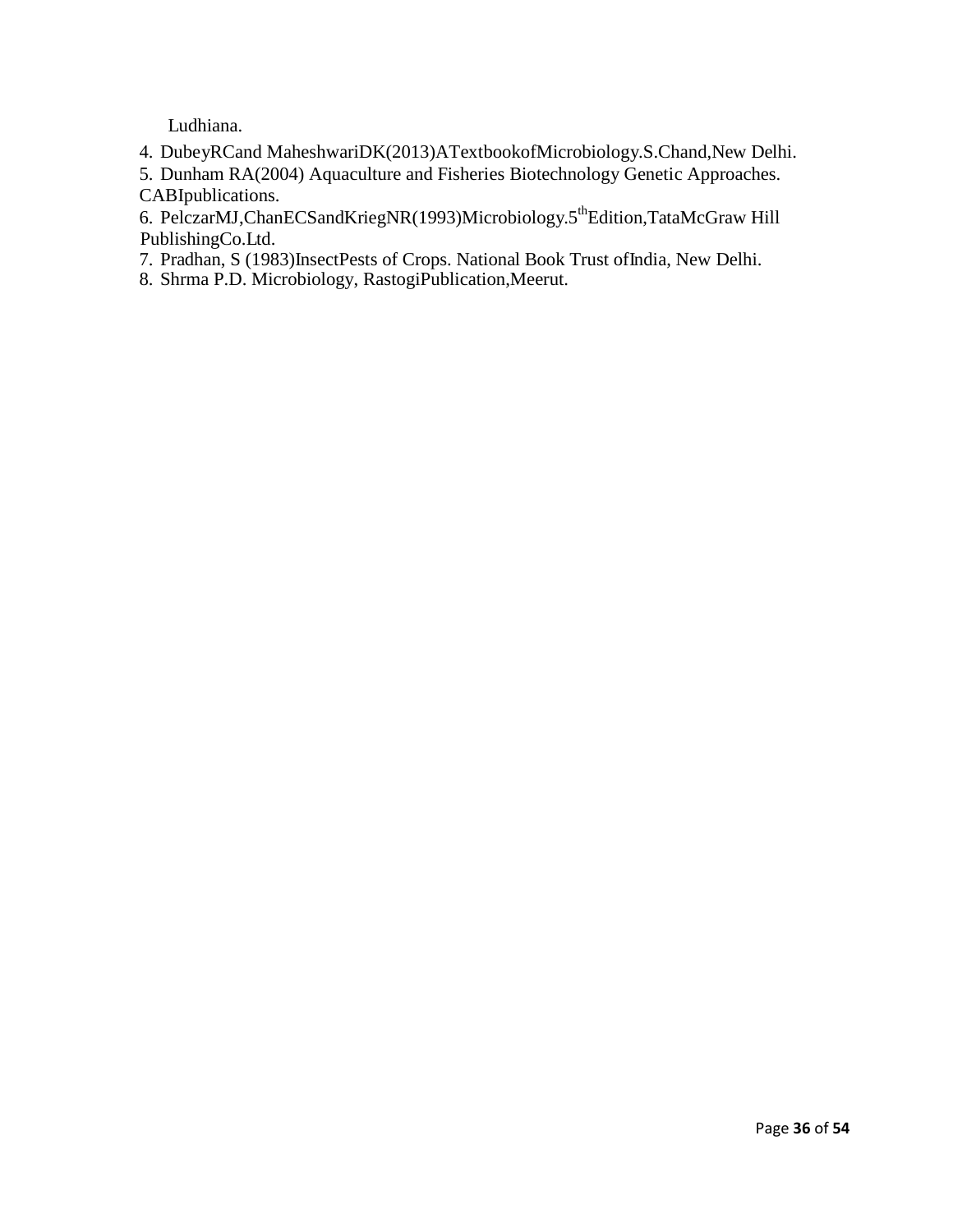# **GENERIC ELECTIVE -I ANIMAL DIVERSITY (THEORY-4, PRACTICALS-2)**

## **THEORY**

#### **Unit 1:**

General characters of Protozoa; Life cycle of plasmodium General characters & canal system in Porifera General characters of Cnidarians & Polymorphism in hydrozoa General characters of Helminthes **;** Life cycle of *Taeniasolium* General characters ofNemathelminthes ; Parasitic adaptation

#### **Unit 2:**

General characters &Metamerismin Annelida ; General characters of Arthropoda ; Social life in insects General characters of Mollusca ; Pearl formation General characters of Echinoderms ; Water vascular system in Starfish

#### **Unit 3:**

Salient features of Protochordates Osmoregulation , Migration of Fishes General characters of Amphibians ; Adaptation of Amphibians for terrestrial life Parental care in Amphibia

#### **Unit 4:**

Origin of Reptiles ; Terrestrial adaptations in Reptiles Origin of Birds ; Flight adaptation in birds Early evolution of Mammals ; Primates ; Dentition in Mammal

## **PRACTICALS**

#### **1.Study of following specimens :**

#### **Non chordates**

**:***Euglena,Noctiluca,Paramecium,Sycon,Physalia,Tubipora,Metridium,Taenia,Ascaris, Nereis,Aphrodite,Leech,Peripatus,Limulus,*Hermitcrab*,Daphnia,*Millipede,Centipede, *Beetle,Chiton,Dentalium,Octopus, Asterias,Antedon* **Chordates :** *Balanoglossus,Amphioxus,Petromyzon,Pristis,Hippocampus,Labeo,Icthyophis,*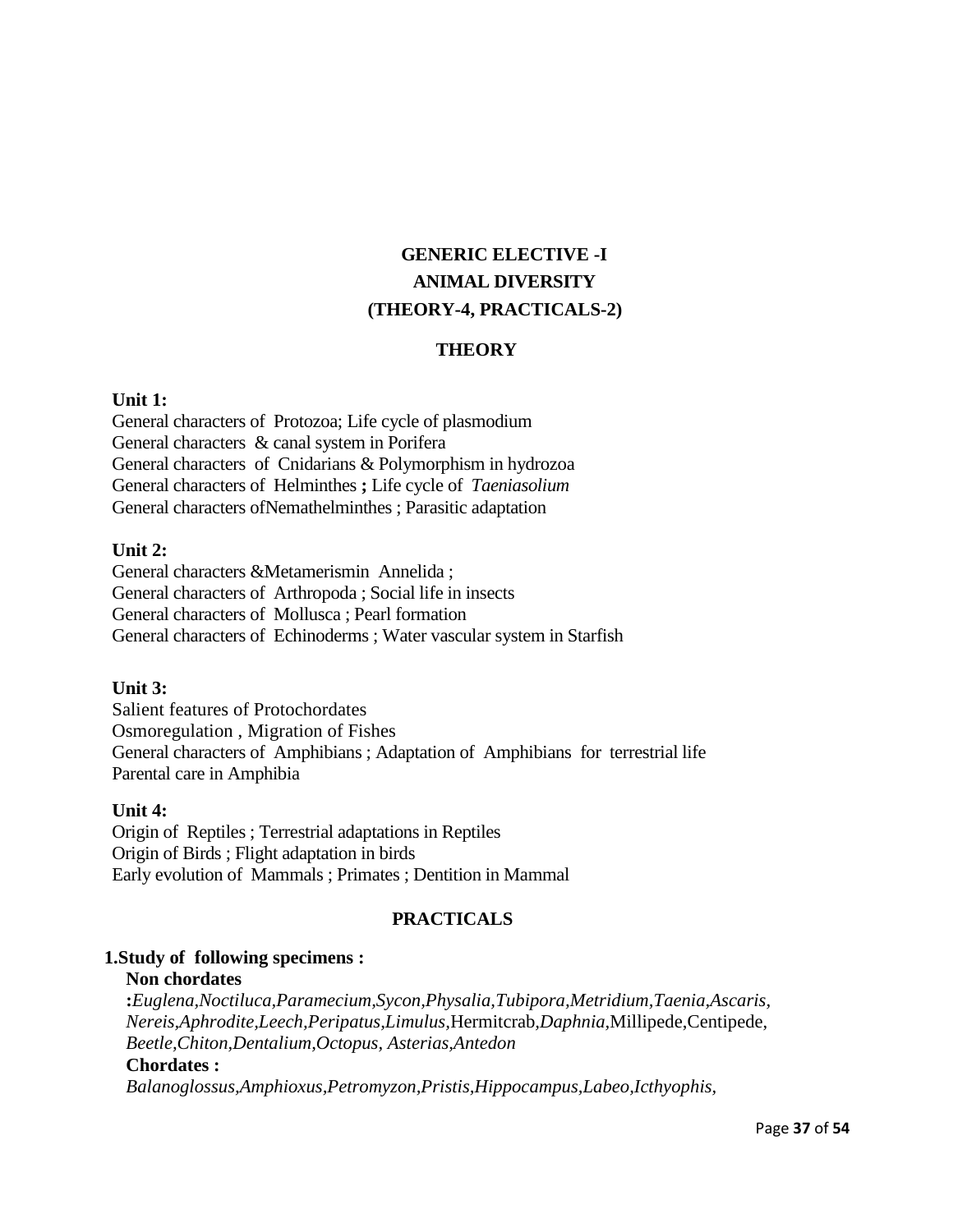*Salamander,Rhacophorus,Draco,Uromastix,Naja,Viper,Model of Archaeopteryx,* Crow,Duck,Owl,Squirrel,Bat

#### **2. Study of permanent slides :**

C.S of Sycon, Sea anemone,Ascaris

T.S of Earthworm passing through pharynx,gizzard,typhlosolar region of intestine Bipinnaria&Pluteus larva

#### 3. **Temporary mount** of

 Septal & Pharyngeal nephridia of Earthworm Placoid, cycloid,ctenoid scales

#### 4. **Dissection** of

 Digestive & Nervous system of Prawn,Cockroach. Urinogenital system of Rat, Calotes.

#### **SUGGESTED BOOKS**

- 1. Barnes,R.D.(1992). Invertebrate Zoology. Saunders college Pub. USA.
- 2. Ruppert, Fox & Barnes (2006) Invertebrate Zoology.A functional Evolutionary Approach  $7<sup>th</sup>$  Edition, Thomson Books/Cole
- 3. Campbell & Reece (2005). Biology,Pearson Education, (Singapore) Pvt. Ltd.
- 4. Kardong,K.V.(2002). Vertebrates Comparative Anatomy , Function and Evolution. Tata MeGraw Hill Publishing Company, New Delhi .
- 5. Raven, P.H. and Johnson, G.B.,  $(2004)$ . Biology,  $6<sup>th</sup>$  edition, Tata MeGraw Hill Publications.New Delhi.
- 6. Arora MP (2006) Non-Chordata-I&II, 1<sup>st</sup> edition. Himalaya Publishing House, New Delhi.
- 7. Arors MP (2006) Chordata- I.1<sup>st</sup> edition. Himalaya Publishing House, New Delhi.
- 8. Jordan EL AndVerma PS (1963) Invertebrate Zoology. Revised Edition, S.Chand, New Delhi.
- 9. Jordan EL And Verma PS (1963) Chordate Zoology. Revised Edition, S.Chand, New Delhi.
- 10. Agarwal VK (2011) Zoology For Degree students. S.Chand, New Delhi.
- 11. Kotpal R.L Modern Text Book of Zoology, Invertebrates. RastogiPublication,Meerut.
- 12. Kotpal R.L. (2015) Modern Text Book of Zoology, Vertebrates, RastogiPublication,Meer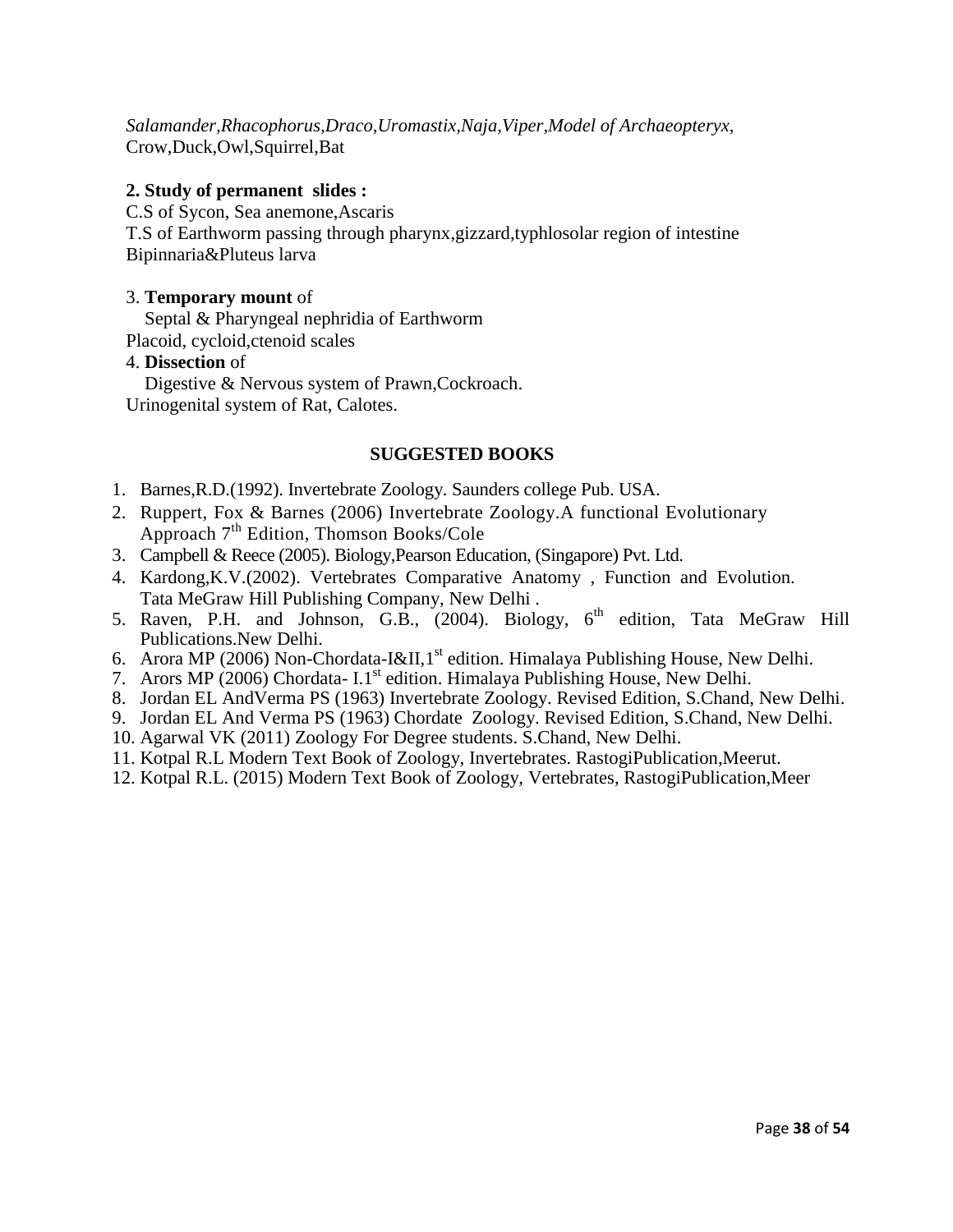## **GENERIC ELECTIVE – II ENVIRONMENT AND PUBLIC HEALTH (CREDITS: THEORY-4, PRACTICALS-2)**

## **THEORY**

#### **Unit 1:Bee-keeping and BeeEconomy (Apiculture)**

VarietiesofhoneybeesandBeepasturage;Settingupanapiary:Langstroth's/Newton's hive, beeveil, broodandstoragechambers, ironframes and combsheets, drone excluder, rearingequipments,handlingofbees,artificialdiet;Diseasesofhoneybee,American andEuropeanFoulbrood,andtheirmanagement;Honeyextractiontechniques;Physicochemicalanalysisofhoney;Otherbeneficialproductsfrombee;Visittoanapiculture institute and honeyprocessingUnits.

#### **Unit 2:Silk andSilk Production (Sericulture)**

DifferenttypesofsilkandsilkwormsinIndia;Rearingof*Bombyxmori,*Rearingracks andtrays,disinfectants,rearingappliances,blackboxing,Chawkirearing,bedcleaning, mountages,harvestingofcocoons;Silkwormdiseases:Pebrine,Flacherie,Grasserie, MuscardineandAspergillosis,andtheirmanagement;Silkwormpestsandparasites:Uzi fly,Dermestidbeetlesandtheirmanagement;SilkreelingtechniquesandQuality assessment ofsilk fibre.

#### **Unit 3:AquacultureI**

Broodstockmanagement;Inducedbreedingoffish;Managementofhatcheryoffish; Managementofnursery,rearingandstockingponds;Preparationandmaintenanceoffish aquarium;Preparationofcompounddietsforfish;Roleofwaterqualityinaquaculture; Fishdiseases:Bacterial,viralandparasitic;Preservationandprocessingofharvestedfish; Fisheryby-products.

#### **Unit 4:DairyandPoultryFarming**

Introduction;Indigenousandexoticbreeds;Rearing,housing,feedandrationing; Commercialimportanceofdairyandpoultryfarming;Varietalimprovementtechniques; Diseasesandtheirmanagement;Dairyorpoultryfarmmanagementandbusinessplan; Visit to anydairyfarm orPoultryfarm.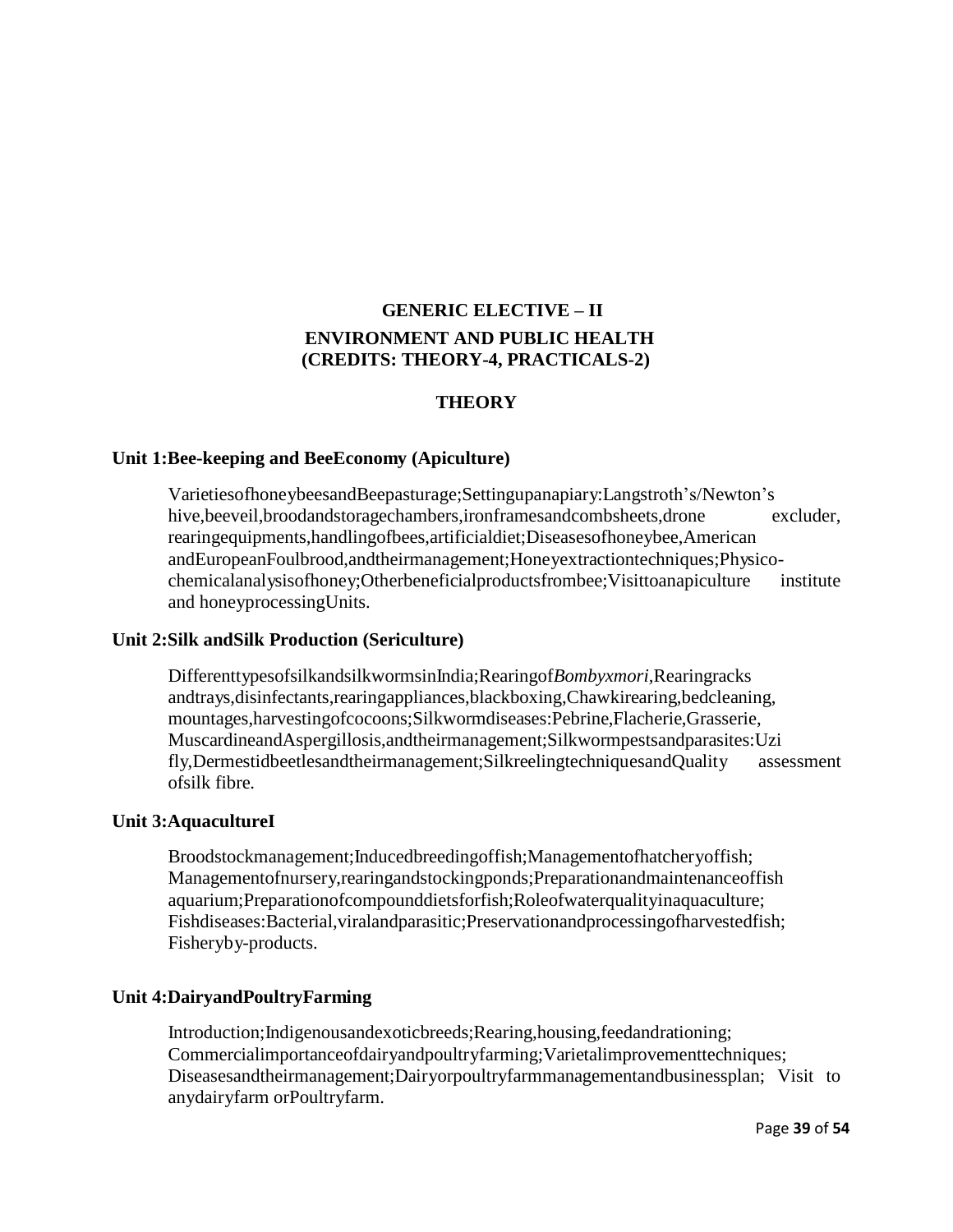\* Submission of report on anyone field visits mentioned above.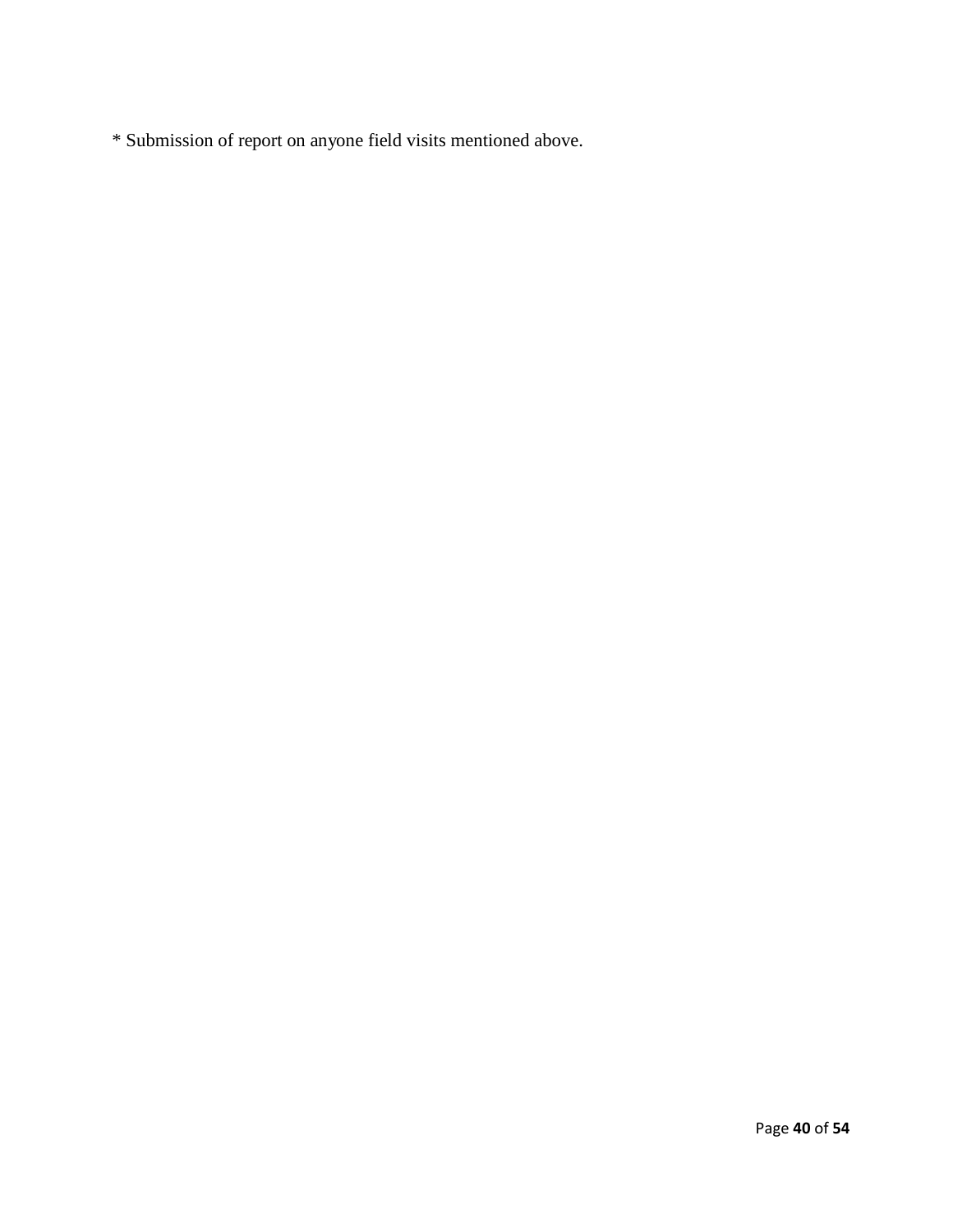## **PRACTICAL**

- 1. Studyof differenttypes ofbees (Queens,Dronesand Worker bees).
- 2. Studyof differenttypes of silk moths.
- 3. Studyof differenttypes of pearls.
- 4. Studyof differenttypes offish diseases.
- 5. Identification ofdifferent types ofscales in fishes.
- 6. Studyof differenttypes offins.
- 7. Studyofdifferentmodifiedstructuresoffishes(Sawofsawfish,Hammerofhammer head fish, tail of sharksetc.)
- 8. Identification ofvarious types of natural silks.

- 1.Dhyan Singh Bisht,Apiculture,ICAR Publication.
- 2.Dunham RA(2004)Aquacultureand Fisheries Biotechnology–GeneticApproaches. CABIpublications, U.K.
- 3.HafezESE (1962) Reproduction in Farm Animals.Lea and Fabiger Publishers.
- 4.Knobil E and NeillJD(2006)ThePhysiologyofReproduction.Vol. 2. Elsevier Publishers, USA.
- 5.MohantyPK(2000)Illustrated DictionaryofBiology. Kalyani Publishers,Ludhiana.
- 6.Prost PJ(1962)Apiculture. Oxford andIBH,NewDelhi.
- 7.Singh S. BeekeepinginIndia,Indian council ofAgricultural Research,New Delhi.
- 8.SrivastavaCBL(1999) FisheryScience andIndian Fisheries. KitabMahalpublications, India.
- 9. Shukla G.S & Upadhyay V.B(2013), Economic Zoology,  $5<sup>th</sup>$ Edition, Rastogi publication, Meerut.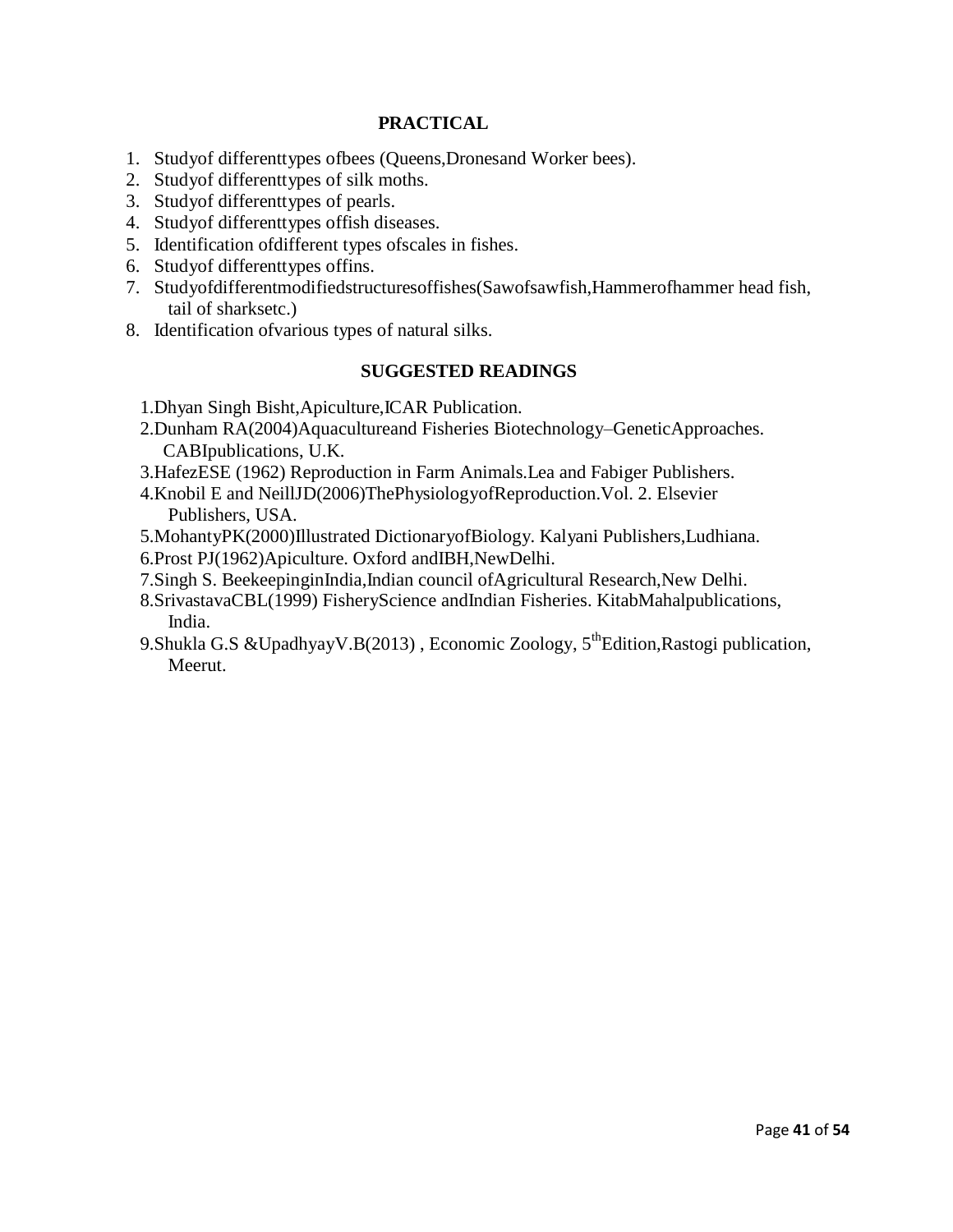# **SYLLABUS**

# **for**

# **B.Sc. ZOOLOGY (Regular)**

*Under ChoiceBased Credit System (CBCS)*



**BERHAMPUR UNIVERSITY BHANJA BIHAR**

Page **42** of **54**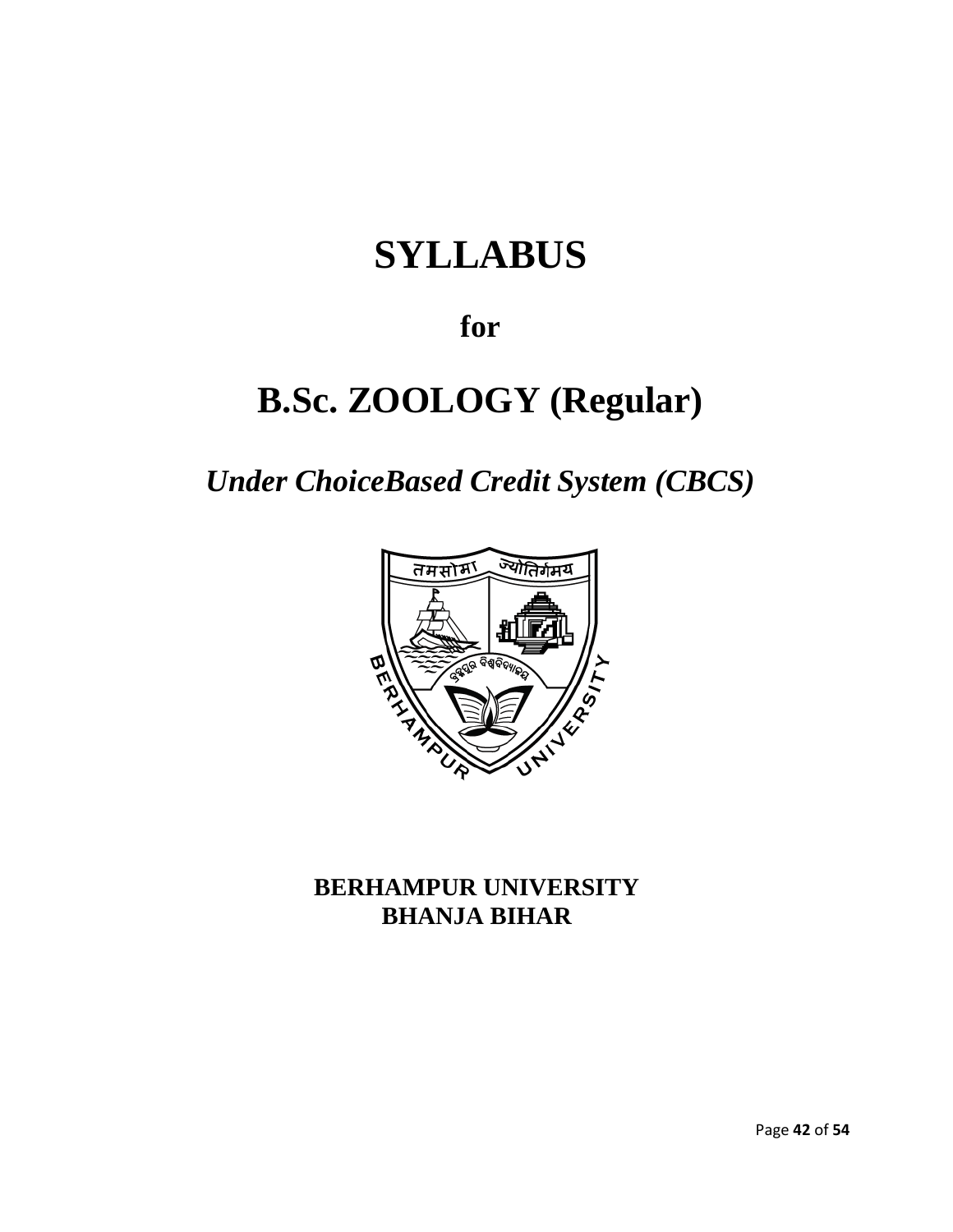# **B.Sc Zoology (Regular) under CBCS with effect from the Academic Year 2016/17**

| Semester-I                                       |                                                    | <b>Credits</b> |
|--------------------------------------------------|----------------------------------------------------|----------------|
| Core A-1                                         | Biology of Non-Chordata                            | 4              |
|                                                  | Practical A-1                                      | $\overline{2}$ |
| Core B-1                                         | <from other="" subject=""></from>                  | 6              |
| Core C-1                                         | <from other="" subject<="" td=""><td>6</td></from> | 6              |
| AECC-1 (Ability<br><b>Enhancement Compulsory</b> | <b>Environmental Studies</b>                       | $\overline{2}$ |
| Semester-II                                      |                                                    | <b>Credits</b> |
| Core A-2                                         | <b>Biology of Chordata</b>                         | 4              |
|                                                  | <b>Practical A-2</b>                               | $\overline{2}$ |
| Core B-2                                         | <from other="" subject=""></from>                  | 4              |
| Core C-2                                         | <from other="" subject=""></from>                  | 6              |
| AECC-2 (Ability<br><b>Enhancement Compulsory</b> | <b>MIL Communication</b>                           | $\overline{2}$ |
|                                                  | Semester-III                                       | <b>Credits</b> |
| Core A-3                                         | <b>Cytogenetics and Molecular Biology</b>          | 4              |
|                                                  | <b>Practical A-3</b>                               | 2              |
| Core B-3                                         | <from other="" subject=""></from>                  | 6              |
| Core C-3                                         | <from other="" subject=""></from>                  | 6              |
| SEC-1 (Skill Enhancement<br>Course)              | From the pool of SEC courses                       | $\overline{2}$ |
| Semester-IV                                      |                                                    | <b>Credits</b> |
| Core A-4                                         | Physiology and Biochemistry                        | 4              |
|                                                  | Practical A-4                                      | $\overline{2}$ |
| Core B-4                                         | <from other="" subject=""></from>                  | 6              |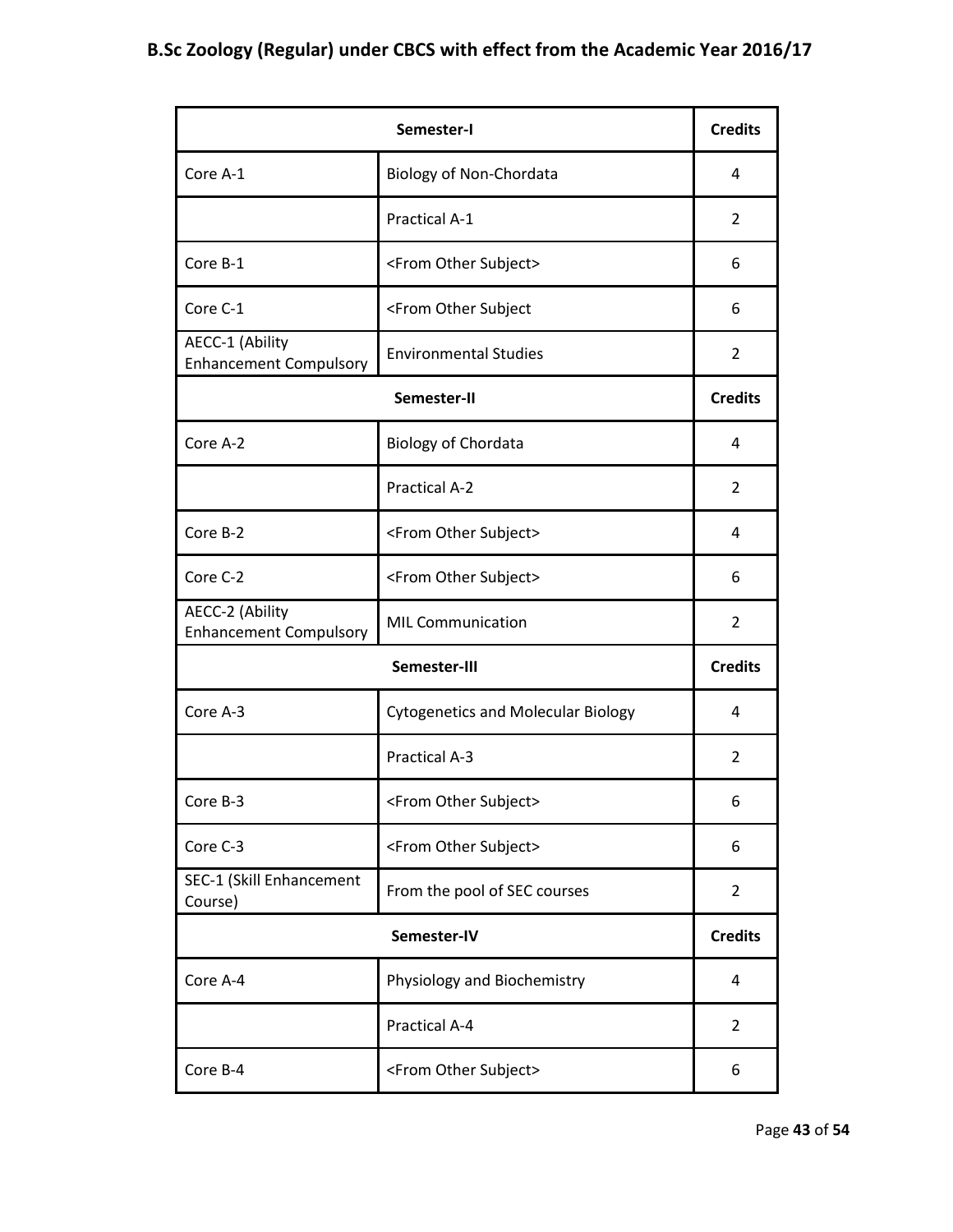| Core C-4    | <from other="" subject=""></from> | 6              |
|-------------|-----------------------------------|----------------|
| SEC-2       | From the pool of SEC courses      | 2              |
| Semester-V  |                                   | <b>Credits</b> |
| DSE-A1      | Developmental Biology             | 4              |
|             | <b>Practical DSE-A1</b>           | 2              |
| DSE-B1      | <from other="" subject=""></from> | 6              |
| DSE-C1      | <from other="" subject=""></from> | 6              |
| SEC-3       | From the pool of SEC courses      | $\overline{2}$ |
| Semester-VI |                                   | <b>Credits</b> |
| DSE-A2      | Biotechnology                     | 4              |
|             | <b>Practical DSE-A2</b>           | 2              |
| DSE-B1      | <from other="" subject=""></from> | 6              |
| DSE-C1      | <from other="" subject=""></from> | 6              |
|             |                                   |                |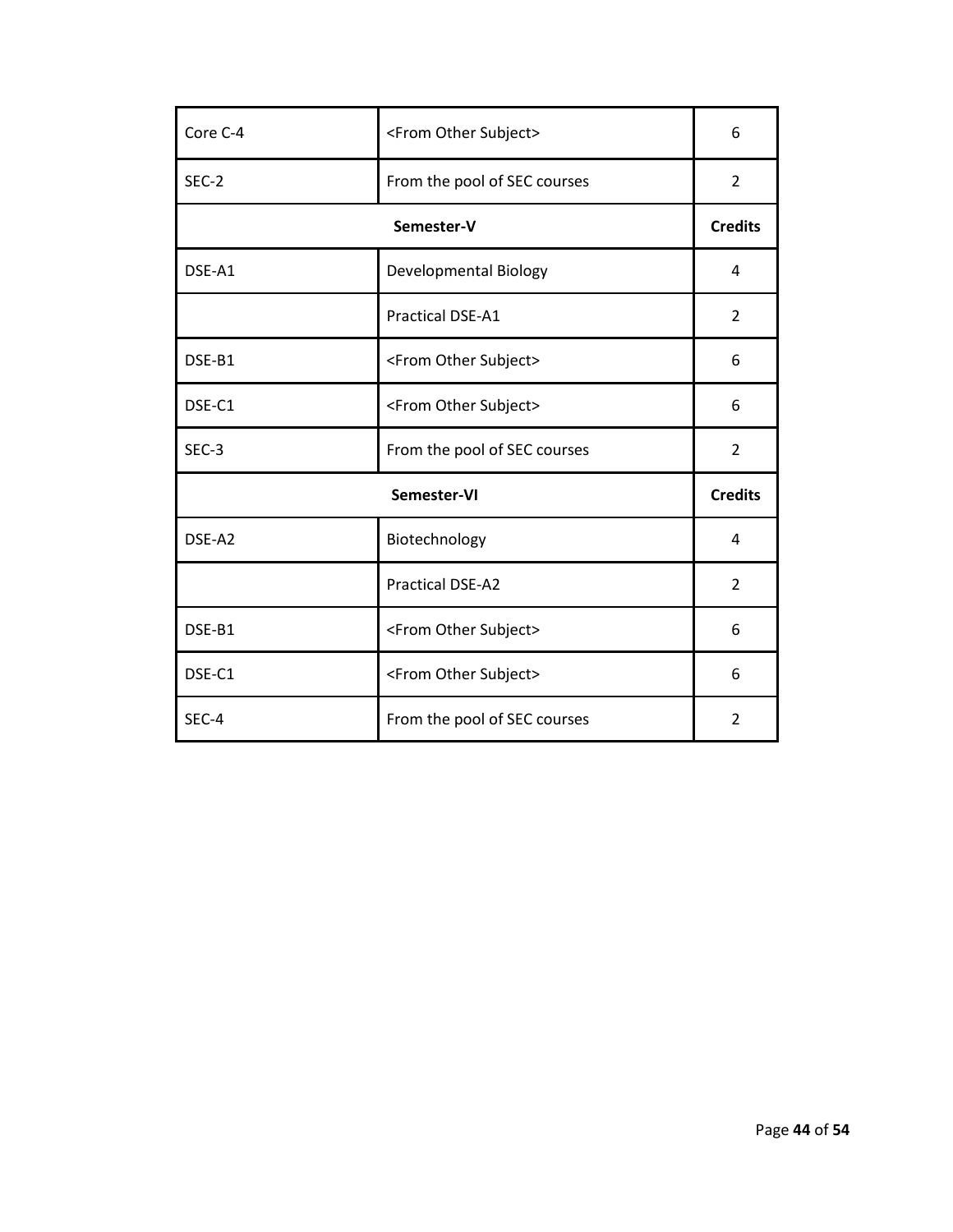## **CORE COURSE: A1 Biology of Non-Chordata (CREDITS: THEORY-4, PRACTICALS-2)**

### **THEORY**

#### **Unit 1:PhylumProtozoa, Parazoa andMetazoa**

Generalcharacteristicsandclassificationuptoclasses; Lifecycle,pathogenicityand prophylaxisof*Plasmodiumvivax,Trypanosomagambiense*and*Entamoebahistolytica;*  Locomotion and reproduction in Protozoa, origin of Metazoa.

## **Unit 2:PhylumPorifera and Ctenophora,Cnidaria, Helminthes**

Generalcharacteristicsandclassificationuptoclasses;Canal systeminsponges;Evolutionarysignificance of Ctenophora,Polymorphism in Cnidaria; Corals andcoral reefs,Lifecycle,pathogenicityand prophylaxis of *Fasciola hepatica* and *Ascarislumbricoides;*Parasiticadaptations

#### **Unit 3:PhylumAnnelida, Arthropoda and Onychophora**

Generalcharacteristicsandclassificationuptoclasses;EvolutionofCoelom; Metamerism and Excretion in Annelida, VisioninArthropoda;Larvalforms in Crustacea, Generalcharacteristics and affinities of*Peripatus.*

#### **Unit 4:PhylumMollusca and Echinodermata**

Generalcharacteristicsandclassificationuptoclasses;Torsion inGastropoda, Evolutionarysignificance of trochophorelarva.Water-vascularsystemin Asteroidea;LarvalformsinEchinodermataand its Evolutionarysignificance

Note:Classification to befollowed from "BarnesRD (1982)InvertebrateZoology. 5<sup>th</sup>Edition."

## **PRACTICALS**

#### **Phylum Protozoa**

9. Morphologyof*Paramecium,*Binaryfission andConjugation in *Paramecium.*

10. Lifestagesof*Plasmodiumvivax,Trypanosmagambiense*and*Entamoebahistolytica* (Slides/Micro-photographs).

11. Examination of pond waterfor protists.

#### **PhylumPorifera**

- 12. Studyof*Sycon*(includingT.S. andL.S.),*Hyalonema,* and *Euplectella.*
- 13. Temporarymounts of spicules, gemmulesand sponginfibres.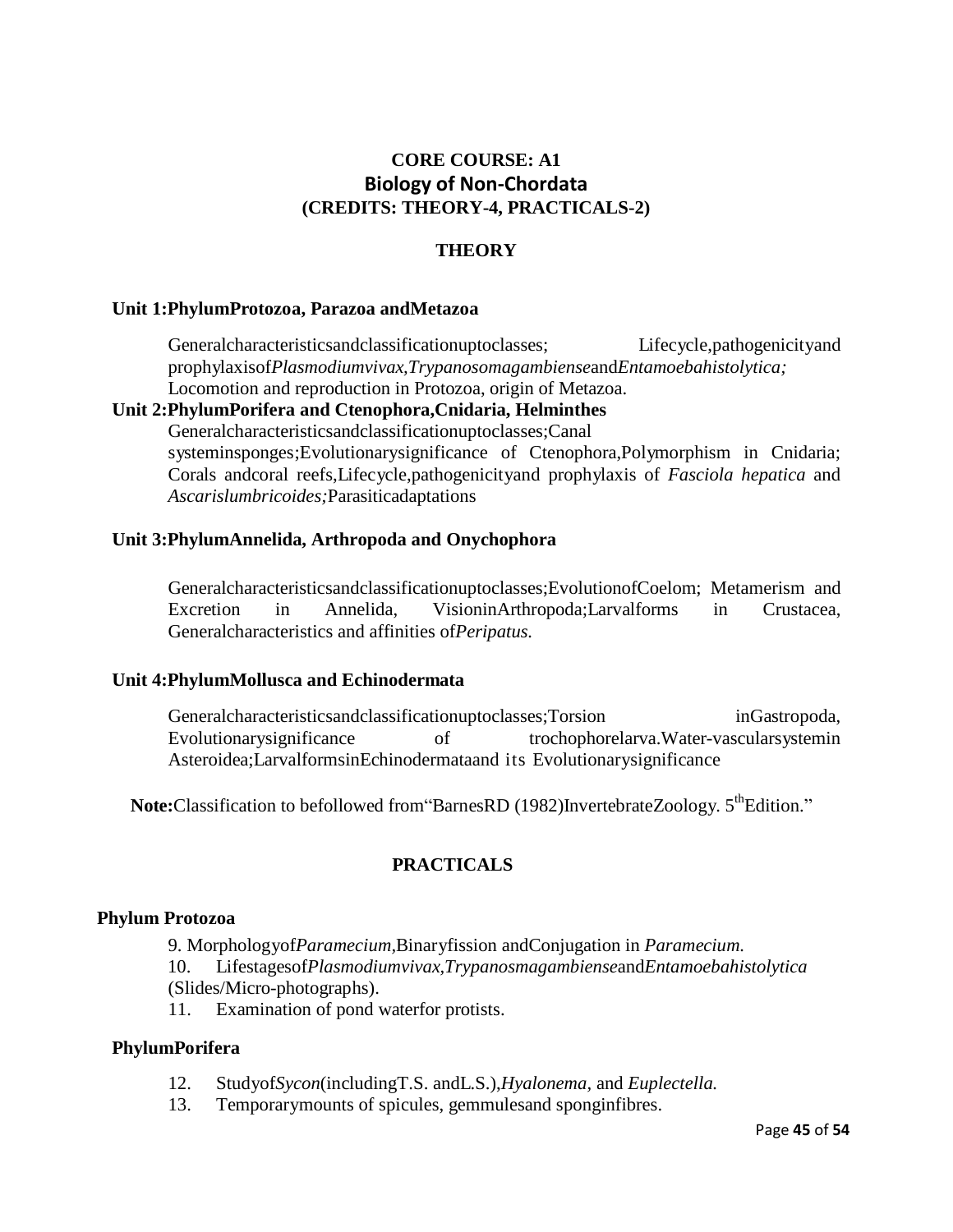## **PhylumCnidaria**

14. Studyof*Obelia,Physalia,Millepora,Aurelia,*Ephyralarva*,Tubipora,Corallium, Alcyonium, Gorgonia*and *Metridium*(includingT.S.andL.S.).

## **PhylumCtenophora**

15. Anyonespecimen/slide.

## **Phylum Helminthes**

16. Study of adult *Fasciolahepatica*, *Taeniasolium*and their life stages (Slides/ microphotographs).Studyof adult*Ascarislumbricoides,Wuchereriabancrofti*andtheirlifestages(Slides/ microphotographs).

## **PhylumAnnelida**

17. Studyof*Aphrodite,Nereis,Heteronereis,Sabella, Terebella,Serpula,Chaetopterus, Pheretimaand Hirudinaria.*T.S. through pharynx, gizzard,and typhlosolarintestineofearthworm.T.S. through cropof leech

## **PhylumArthropoda**

18. Study of *Limulus*, *Palamnaeus, Palaemon, Daphnia*, *Balanus*, *Sacculina*, *Cancer*, *Eupagurus*, *Scolopendra*, *Julus*, termite, louse, honeybee, silk moth, waspand dragon fly.

## **PhylumOnychophora**

19. Anyonespecimen/slide.

## **PhylumMollusca**

*12.* Study of *Chiton, Dentalium, Pila, Doris, Helix, Unio, Ostrea, Mytilus, Loligo, Sepia,Octopus*and *Nautilus* and *Cypraea*(cowrie).

## **PhylumEchinodermata**

- 13 Studyof echinodermlarvae.
- *14* Study of *Pentaceros, Asterias, Ophiura, Clypeaster, Echinus, Echinocardium, Cucumaria*and *Antedon.*

**Note:**Classification to be followed from BarnesRD (1982)InvertebrateZoology. 5<sup>th</sup>Edition."

- 11. AroraMP (2006) Non-Chordata-I. 1<sup>st</sup>edition. HimalayaPublishing House,New Delhi.
- 12. AroraMP (2008)Non-Chordata-II.1<sup>st</sup>edition. HimalayaPublishingHouse,New Delhi.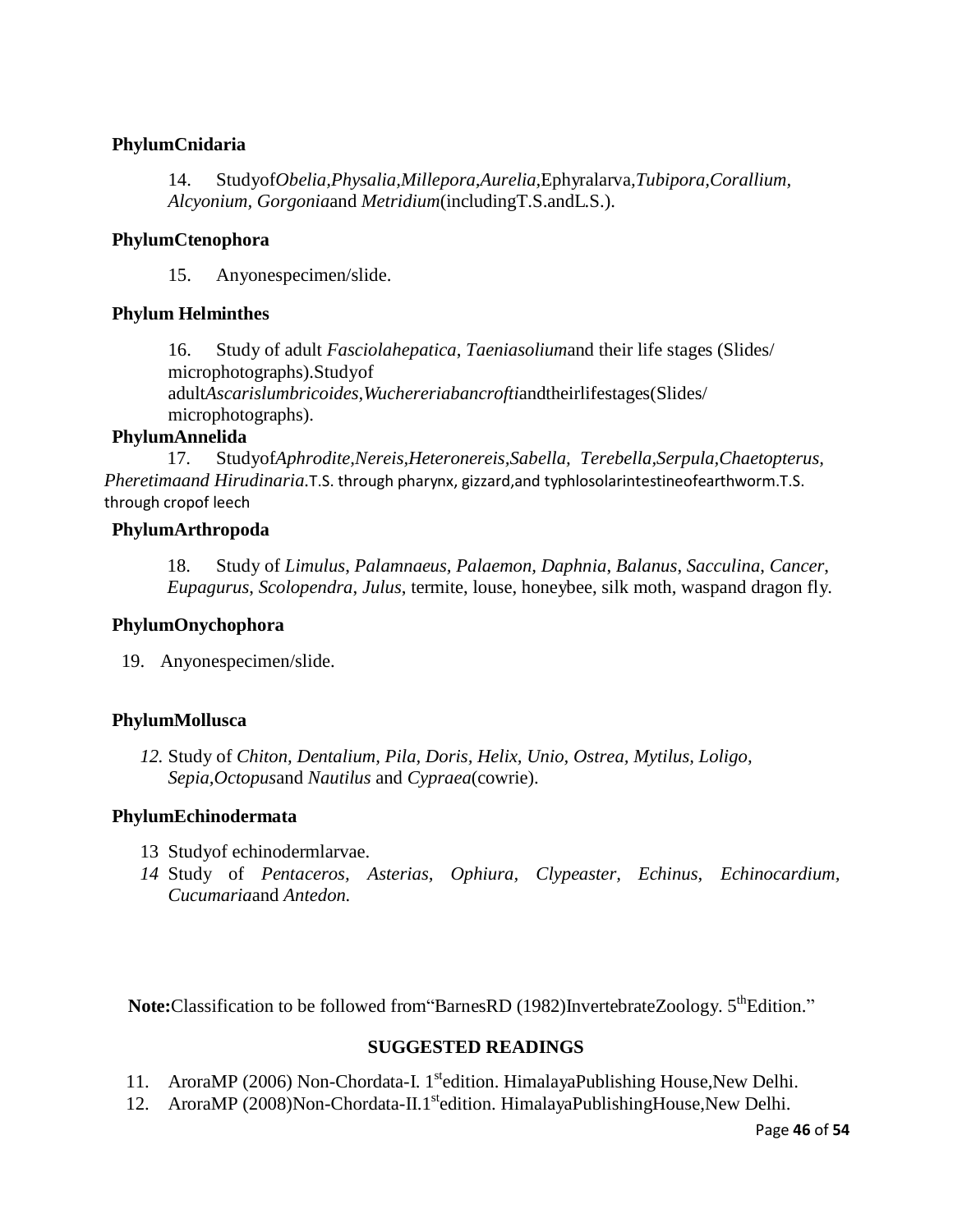- 13. Barnes RD(1982)InvertebrateZoology.6<sup>th</sup>Edition. Holt SaundersInternational Edition.
- 14. BarnesRSK,CalowP,OlivePJW,GoldingDW& SpicerJI(2002)TheInvertebrates:A NewSynthesis. 3<sup>rd</sup>Edition. Blackwell Science, USA.
- 15. Barrington EJW(1979)Invertebrate Structure and Functions. 2<sup>nd</sup> Edition. ELBS and Nelson.
- 16. BoradaleLAand Potts EA (1961)Invertebrates:AManual fortheuseofStudents. Asia PublishingHome.
- 17. [Jordan E](https://www.schandpublishing.com/author-details/-el-jordan/413)Lan[dVermaP](https://www.schandpublishing.com/author-details/-p-s-verma/131)S(1963)InvertebrateZoology.RevisedEdition.S.Chand,New Delhi.
- 18. MohantyPK(2000)Illustrated DictionaryofBiology. Kalyani Publishers,Ludhiana.
- 19. Kotpal R.L Modern Text Book of Zoology, Invertebrates. RastogiPublication,Meerut.
- 20. Singh.H.S. &Rastogi.P., Parasitology,RastogiPublication,Meerut.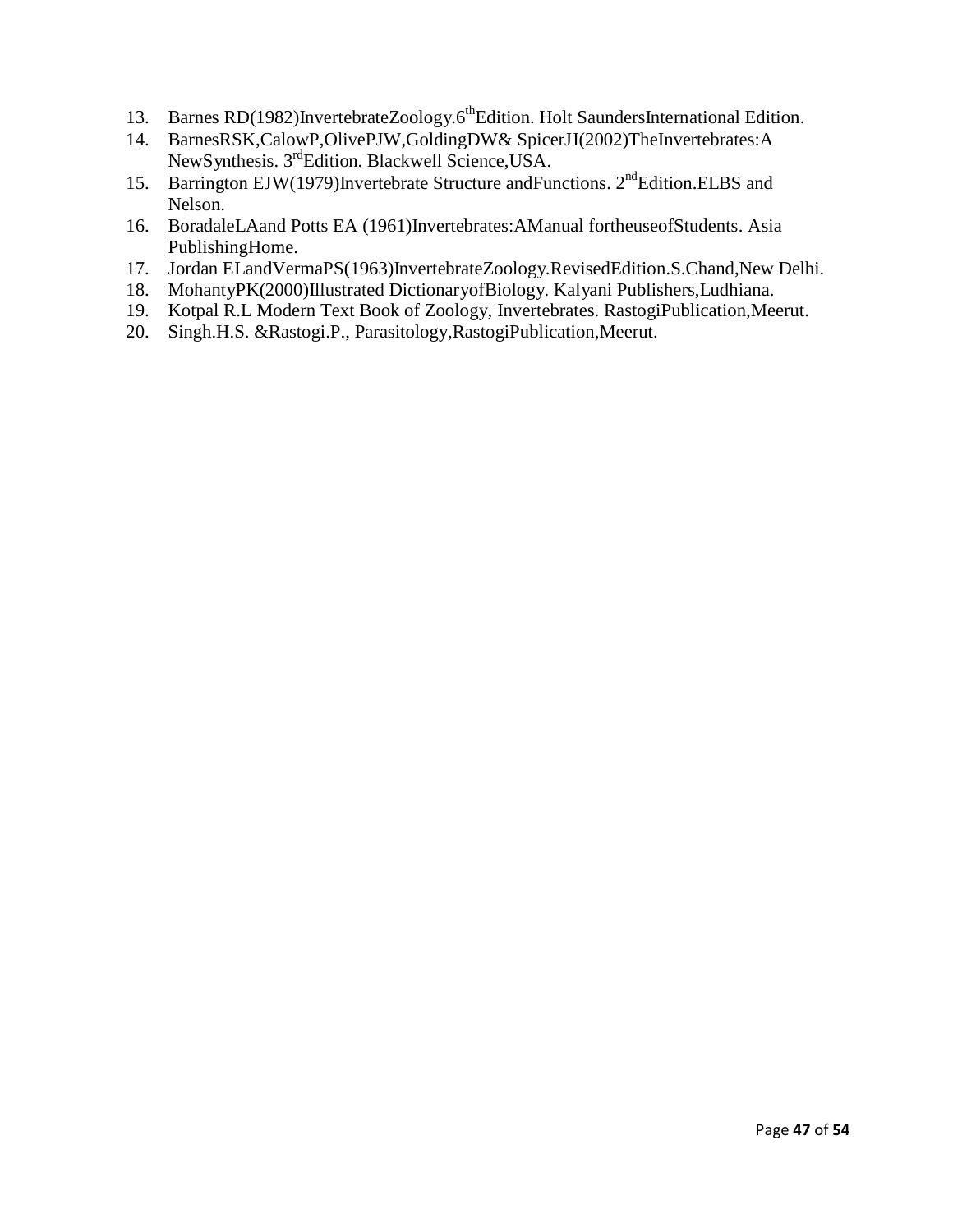## **CORE COURSE: A2 Biology of Chordata (CREDITS: THEORY-4, PRACTICALS-2) THEORY**

#### **Unit 1:Protochordataand Cyclostomata**

GeneralcharactersofHemichordata,UrochordataandCephalochordata;Retrogressivemetamo rphosisinUrochordata;Generalcharactersand classificationofcyclostomesuptoclass;Structuralpeculiaritiesandaffinitiesof *Petromyzon*  and *Myxine.*

#### **Unit 2:Pisces and Amphibia**

GeneralcharactersofChondrichthyesandOsteichthyesandclassificationuptoorder; Migration;Osmoregulationinfishes;Scalesinfishes;Originof *Tetrapoda*(Evolutionofterrestrialectotherms);Generalcharactersandclassificationup to orderand Parentalcarein Amphibians.

#### **Unit 3:Reptilia and Aves**

Generalcharactersandclassificationuptoorder;Affinitiesof *Sphenodon*;PoisonapparatusandBitingmechanisminsnakes;Generalcharactersand classificationuptoorder;Flightadaptations; *Archaeopteryx*-a connectinglink and Migration in birds.

#### **Unit 4:Mammals**

Generalcharactersandclassificationuptoorder;Affinitiesof PrototheriaandMetatheria;Dentitioninmammals;Adaptiveradiationwithreferencetolocomo toryappendages;

#### **PRACTICAL**

#### **2. Protochordata**

- 1. *Balanoglossus, Herdmania, Branchiostoma*and Colonial Urochordata.
- 2. Sections of*Balanoglossus*through proboscis andbranchiogenitalregions.
- 3. Sections of*Amphioxus* through pharyngeal, intestinal and caudal regions.
- 4. Permanent slide ofspicules of*Herdmania*.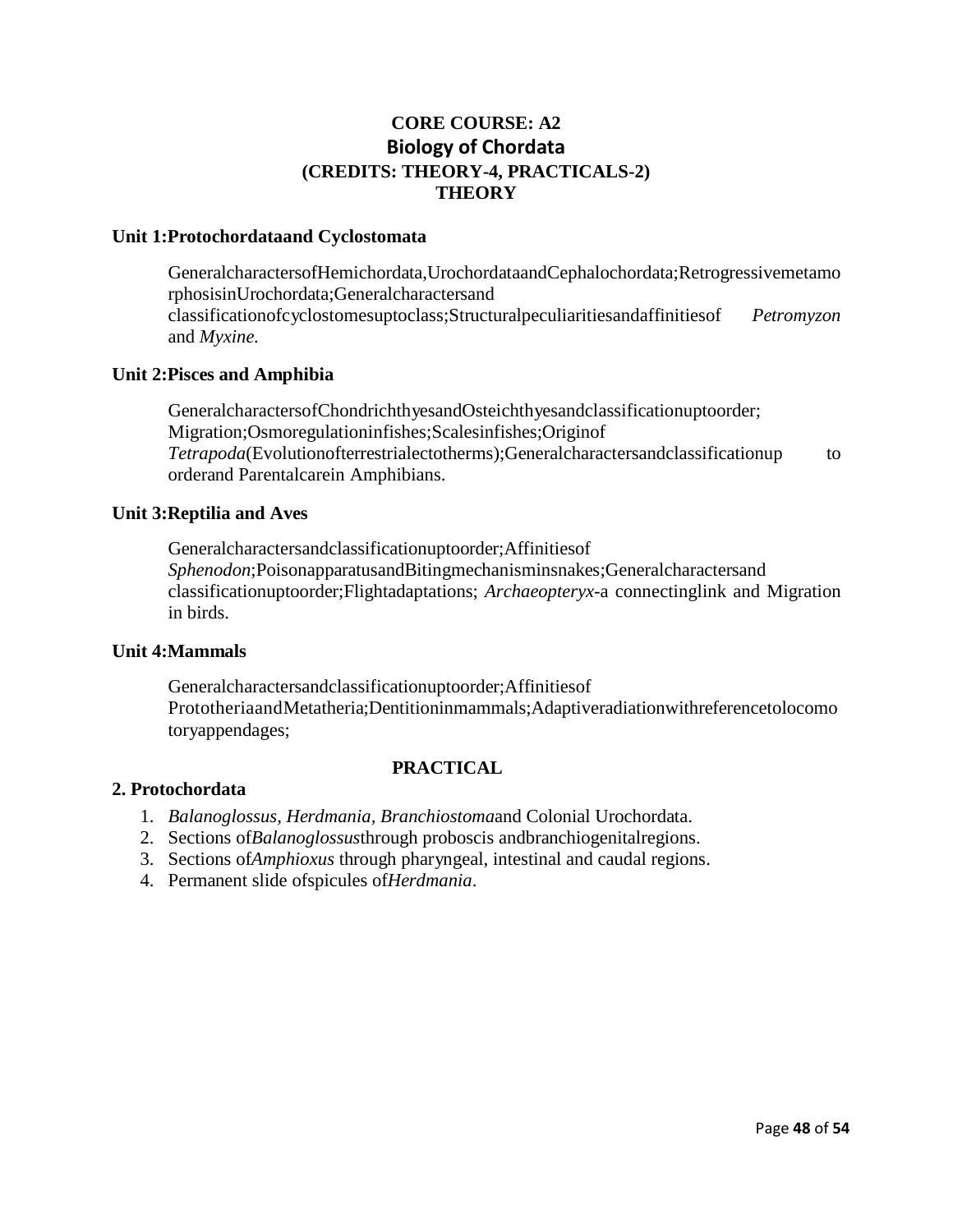## **2.Agnatha**

*5. Petromyzon* and *Myxine.*

## **3. Fishes**

6. *Sphyrna, Pristis, Trygon, Torpedo, Chimaera, Notopterus, Mystus, Heteropneustes, Hippocampus, Exocoetus, Echeneis, Anguilla, Tetrodon,Diodon, Anabas* and Flat fish.

## **4.Amphibia**

*7. Ichthyophis/Ureotyphlus, Necturus, Duttaphrynus, Polypedates, Hyla, Alytes* and *Salamandra.*

## **8. Reptiles**

- *8. Chelone, Trionyx, Hemidactylus, Varanus, Uromastix, Chamaeleon, Draco, Ophiosaurus, Bungarus, Vipera, Naja, Hydrophis, Zamenis*and *Crocodylus.*
- 9. KeyforIdentificationofpoisonous and non-poisonous snakes.

## **9. Aves**

- 10. Studyof sixcommon birds from different orders.
- 11. Types of beaksand claws.
- 12. Types offeathers.

## **10. Mammalia**

*13.Sorex*, Bat (Insectivorous and Frugivorous), *Funambulus, Loris, Herpestes*and *Hemiechenis.*

- 8. Agarwal VK (2011)Zoologyfor degreestudents.S. Chand, New Delhi.
- 9. AroraMP (2006) Chordata-1. 1<sup>st</sup>Edition. HimalayaPublishingHouse, NewDelhi.
- 10. Hall BKand Hallgrimsson B(2008)*Strickberger's Evolution*. 4<sup>th</sup>Edition.Jones and Bartlett PublishersInc.,USA.
- 11. [Jordan E](https://www.schandpublishing.com/author-details/-el-jordan/413)Land [VermaP](https://www.schandpublishing.com/author-details/-p-s-verma/131)S(1963)ChordateZoology.RevisedEdition.S.Chand,New Delhi.
- 12. MohantyPK(2000)Illustrated DictionaryofBiology. Kalyani Publishers,Ludhiana.
- 13. YoungJZ(2004)*TheLifeof Vertebrates*. 3rd Edition. OxfordUniversityPress, USA.
- 14. Kotpal R.L. (2015) Modern Text Book of Zoology, Vertebrates, RastogiPublication,Meerut.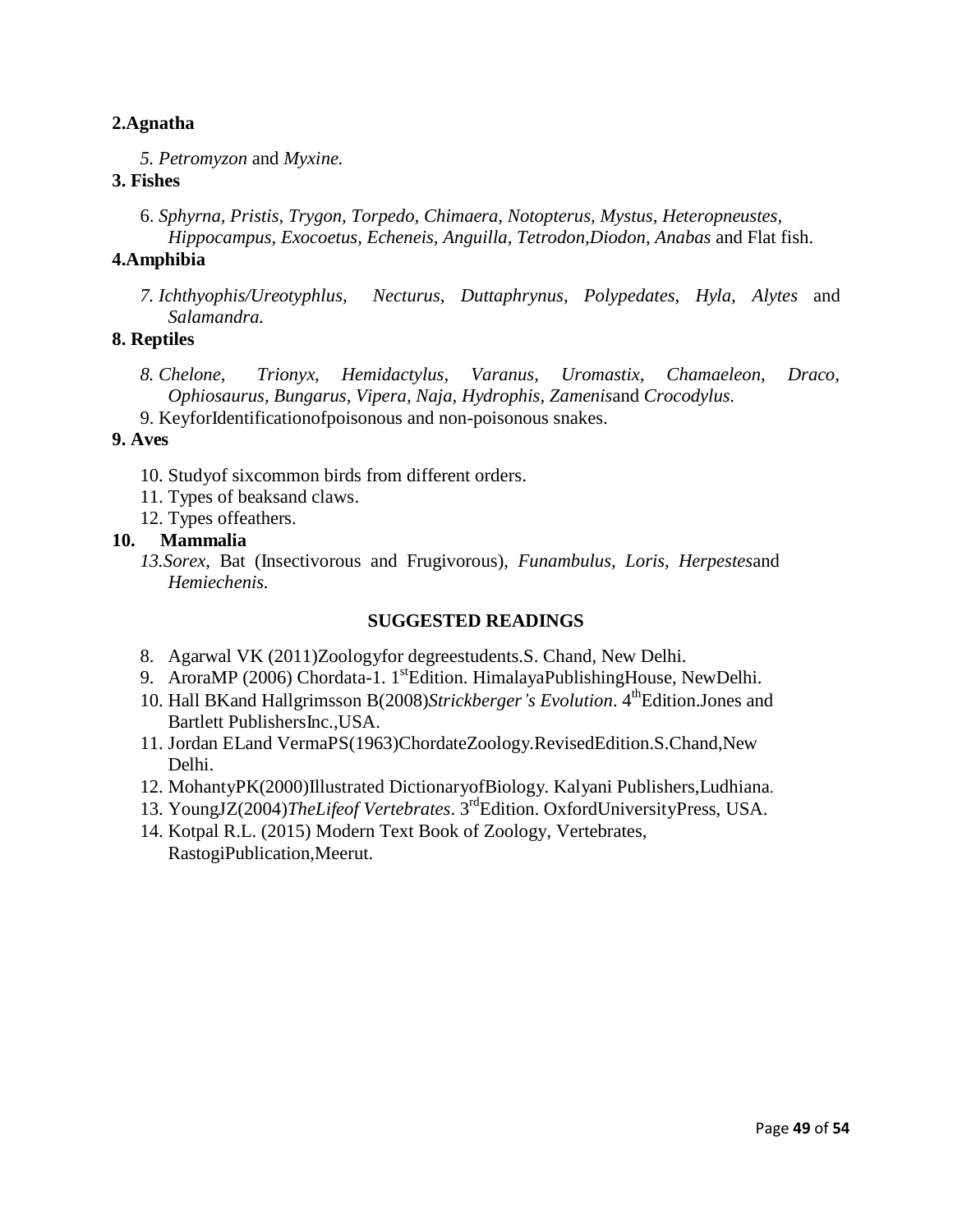## **CORE COURSE: A3 Cytogenetics and Molecular Biology (CREDITS: THEORY-4, PRACTICALS-2)**

### **. THEORY**

### **Unit 1: Cytology**

Prokaryotic andEukaryotic cells;Plasma Membrane and Fluid Mosaic Model Transport across cell membrane, Cell cycle, Endomembranes: TheEndoplasmicReticulum;Golgiapparatus;Lysosomes;Peroxisomes

## **Unit 2:Mendelian Genetics andits Extension**

Principlesofinheritance;Incompletedominanceandco-dominance;Multiplealleles, Lethalalleles; Epistasis;Pleiotropy; Sex-linked inheritance.Linkageandcrossingover, Sex determination

#### **Unit 3:Molecular Biology-I**

Structure of Nucleic Acid, Watson and Crick DNA Model, MechanismofDNA replication (Prokaryote and Eukaryotes),

#### **Unit4: Transcriptionand Translation**

RNApolymeraseandtranscriptionUnit;Mechanismoftranscriptioninprokaryotesand Eukaryotes;SynthesisofrRNAandmRNA; Transcriptionfactorsandregulationof transcription, Geneticcode,Wobble Hypothesis;Processofprotein synthesisinprokaryotes and Eukaryotes, Gene Mutation

- 6. Gram's stainingtechniqueforvisualization ofprokaryotic cells.
- 7. Studyvarious stages ofmitosis from permanent slides.
- 8. Studyvarious stages ofmeiosis from permanentslides.
- 9. StudythepresenceofBarrbodyinhumanfemalebloodcells/cheekcells.(Preparationof permanent slides).
- 10. Cytochemical demonstration (Preparation ofpermanent slides).
	- i. DNAbyFeulgen reaction.
	- ii. MucopolysaccharidesbyPAS reaction.
	- iii. ProteinsbyMercurobromophenol blue.
	- iv. DNAand RNAbyMethylGreenPyronin.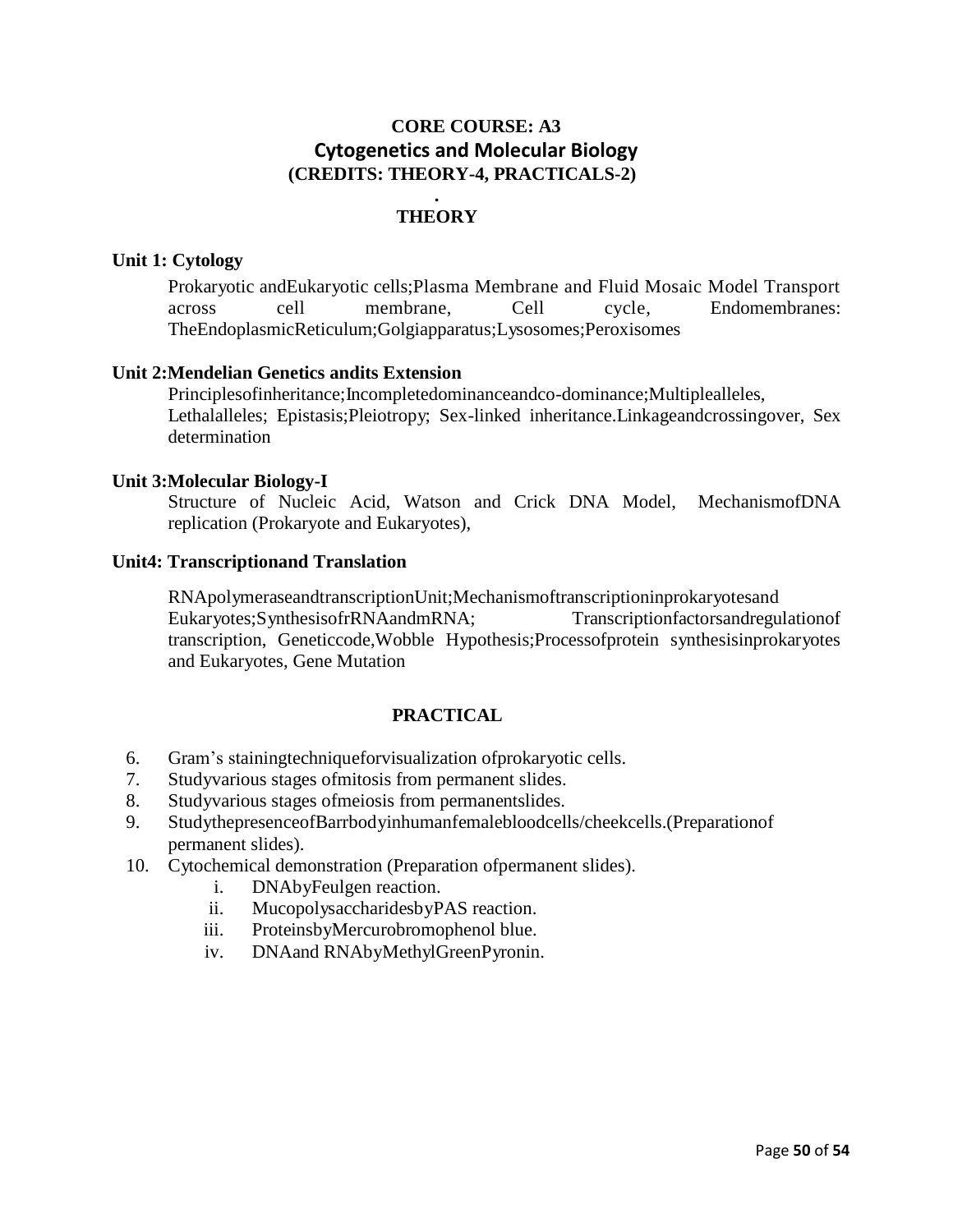- 8. StudyofDNAreplicationusingPhotographsorslidesandspecialcases,e.g.,Polyteny usingpermanent slides of polytene chromosomes.
- 9. Preparation ofliquid culturemedium (LB)andraise cultureof*E. coli*.
- 10. Estimation of the growthkinetics of*E.coli* byturbiditymethod.
- 9. TostudytheMendelianlawsandgeneinteractionsandtheirverificationbyChisquareanalyses usingseeds/beads/*Drosophila*.
- 10. Identification ofvariousmutants of *Drosophila*.
- 11. Tocalculate allelic frequenciesbyHardy-WeinbergLaw.
- 12. Linkagemaps based on datafrom crosses of*Drosophila*.
- 13. Studyof human karyotype(normal andabnormal).
- 14. Pedigree analysis of somehuman inherited traits.
- 15. Preparation ofpolytenechromosomes from larvaof*Chironomous*/*Drosophila*.
- 16. To studyMutagenicityin*Salmonella/E. coli*byAmes test.

- 1. Becker WM, KleinsmithLJ, Hardin Jand Bertoni GP (2009) The World of the Cell. 7<sup>th</sup> Edition. Pearson Benjamin CummingsPublishing,San Francisco.
- 2. BruceAlberts, AlexanderJohnson,Julian Lewis,Martin Raff, Keith Roberts, Peter Walter(2008)MolecularBiologyof theCell, 4<sup>th</sup>Edition. Garland publishingInc.,New York.
- 3. CooperGM and Hausman RE (2007)TheCell: AMolecularApproach**.** 4 thEdition, ASM Press, USA.
- 4. DeRobertis EDP and DeRobertis EMF(2006)Cell and MolecularBiology.  $8<sup>th</sup>$ Edition. Lippincott Williams andWilkins,Philadelphia.
- 5. Karp G(2010)Cell and Molecular Biology: Concepts and Experiments. 6<sup>th</sup>Edition.John Wileyand Sons.Inc., USA.
- 6. MohantyPK(2000)Illustrated DictionaryofBiology. KalyaniPublishers,Ludhiana.
- 7. Craig N. & Cohen-fix.O., Molecular Biology, Oxford UniversityPress,U.K.
- 8. Pal.J.K. &Ghaskadbi S.S., Fundamentals Of MolecularBiology,OxfortUniversity,U.K.
- 8. Gardner EJ, SimmonsMJ, Snustad DP (2008) Principles of Genetics.  $8<sup>th</sup>$  Edition. Wiley India.
- 9. Griffiths AJF, WesslerSR,Lewontin RC and Carroll SB.Introduction toGenetic Analysis. 9<sup>th</sup>Edition. W.H. Freeman and Co., New York.
- 10. KlugWS, CummingsMR, Spencer CA and Palladino MA (2012)Concepts of Genetics. 10<sup>th</sup>Edition. Pearson Edsucation, Inc., USA.
- 11. MohantyPK(2000)Illustrated DictionaryofBiology.Kalyani Publishers,Ludhiana.
- 12. Russell PJ(2009) Genetics-A MolecularApproach. 3<sup>rd</sup>Edition. BenjaminCummings, USA.
- 13. Snustad DP and Simmons MJ(2012)Principles of Genetics. 6<sup>th</sup>Edition.John Wileyand SonsInc., USA.
- 14. [VermaP](https://www.schandpublishing.com/author-details/-p-s-verma/131)S and [AgarwalV](https://www.schandpublishing.com/author-details/-v-k-agarwal/195)K $(2010)$  Genetics. 9<sup>th</sup>Edition. S. Chand, New Delhi.
	- 9. Becker WM, KleinsmithLJ, Hardin Jand Bertoni G P (2009): the World of the Cell. 7<sup>th</sup>Edition. Pearson Benjamin CummingsPublishing,San Francisco.
	- 10. BruceAlbert, BrayDennis,Levis Julian, RaffMartin, Roberts Keith and Watson James  $(2008)$ MolecularBiologyof theCell.  $5<sup>th</sup>$ Edition.Garland publishingInc.,New York.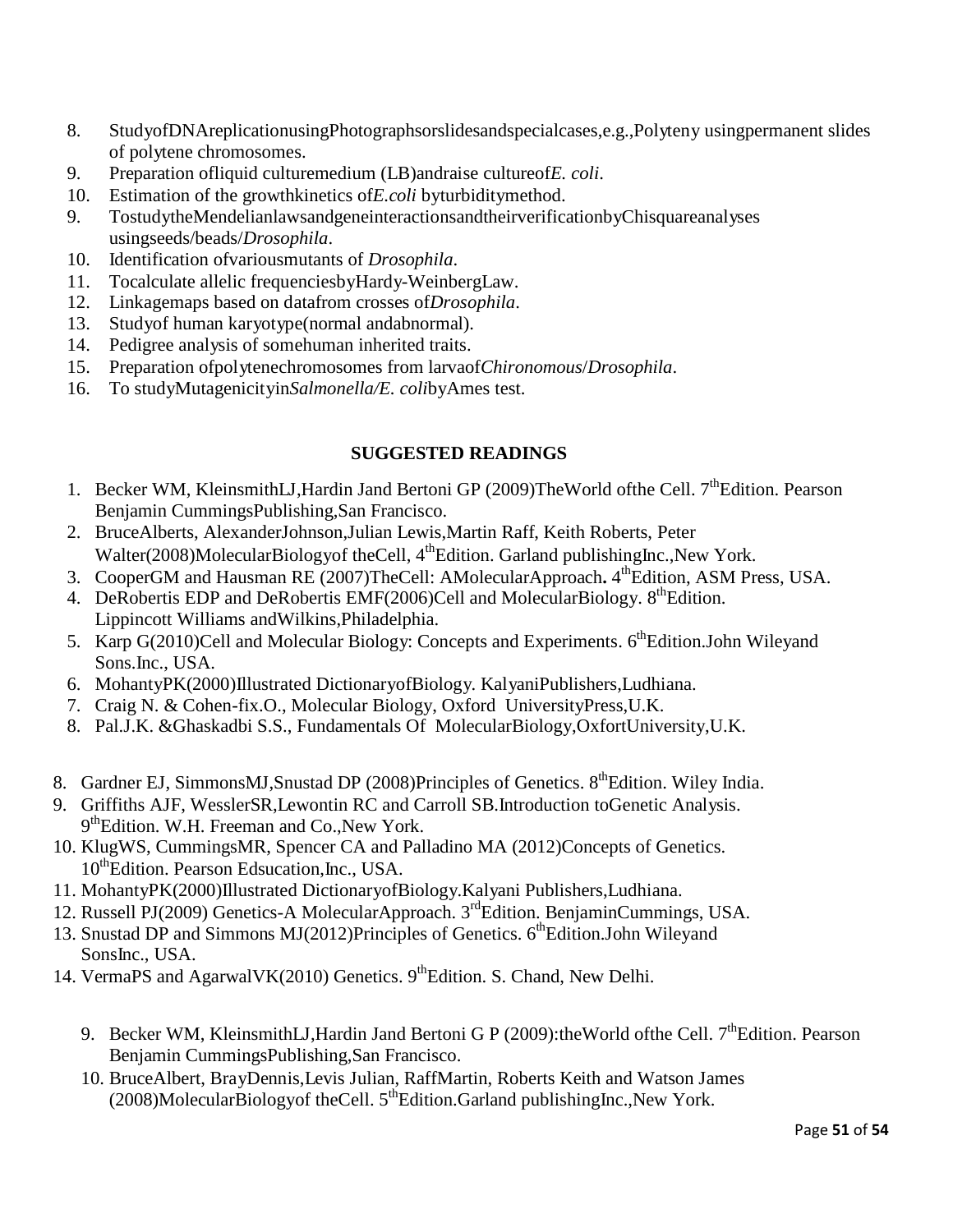- 11. CooperGM and Hausman RE (2009)TheCell: AMolecularApproach. 5<sup>th</sup>Edition. ASM Press, Washington D.C.
- 12. DeRobertis EDP and DeRobertis EMF(2006)Cell and MolecularBiology.  $8<sup>th</sup>$ Edition. Lippincott Williams andWilkins,Philadelphia.
- 13. Karp G(2010)Cell and Molecular Biology: Concepts and Experiments. 6<sup>th</sup>Edition. John Wileyand Sons.Inc.,USA.
- 14. MohantyPK(2000)Illustrated DictionaryofBiology. Kalyani Publishers,Ludhiana.
- 15. Debasena.T. Cell Biology,Oxford University Press,U.K.
- 16. Gupta.P.K., Cell & Molecular Biology, RastogiPublication,Meerut.

# **DISCIPLINE SPECIFIC ELECTIVE A1 DEVELOPMENTALBIOLOGY (CREDITS: THEORY-4, PRACTICALS-2)**

## **Unit 1:Early Embryonic Development**

Gametogenesis(Spermatogenesis,Oogenesis);Typesofeggs;Eggmembranes; Fertilization:Changesingametes,monospermyandpolyspermy;Planesandpatternsof cleavage;earlydevelopmentoffrogandchickuptogastrulation;Fatemaps;embryonic induction andorganizers.

**Unit 2:LateEmbryonicDevelopment**

Fateofgermlayers;Extra-embryonicmembranesinbirds;Implantationofembryoin humansand Placenta(Structure, types andfunctions of placenta).

## **Unit 3:PostEmbryonicDevelopment**

Metamorphosis:Changes,hormonalregulationsinamphibians;Regeneration:Modesof regeneration(epimorphosis,morphallaxisandcompensatoryregeneration);Ageing: Concepts and models.

## **Unit 4:Implications ofDevelopmental Biology**

Teratogenesis:Teratogenicagentsandtheireffectsonembryonicdevelopment;*invitro* Fertilization;Stem cell cultureandAmniocentesis.

- 1. Studyofwholemountsandsectionsofdevelopmentalstagesoffrogthroughpermanent slides:Cleavagestages,blastula,gastrula,neurula,tail-budstage,tadpole(externaland internal gill stages).
- 2. Studyofwholemountsofdevelopmentalstagesofchickthroughpermanent slides:Primitivestreak(13and18hours),21,24,28,33,36,48,72,and96hoursof incubation(HamiltonandHamburger stages).
- 3. Studyofdevelopmentalstages(abovementioned)byraisingchickembryointhe laboratory.
- 4. Studyof thedevelopmental stages and lifecycleof*Drosophila* from stock culture.
- 5. Studyof differenttypes ofplacenta.
- 6. Project report on*Drosophila* culture/chick embryo development.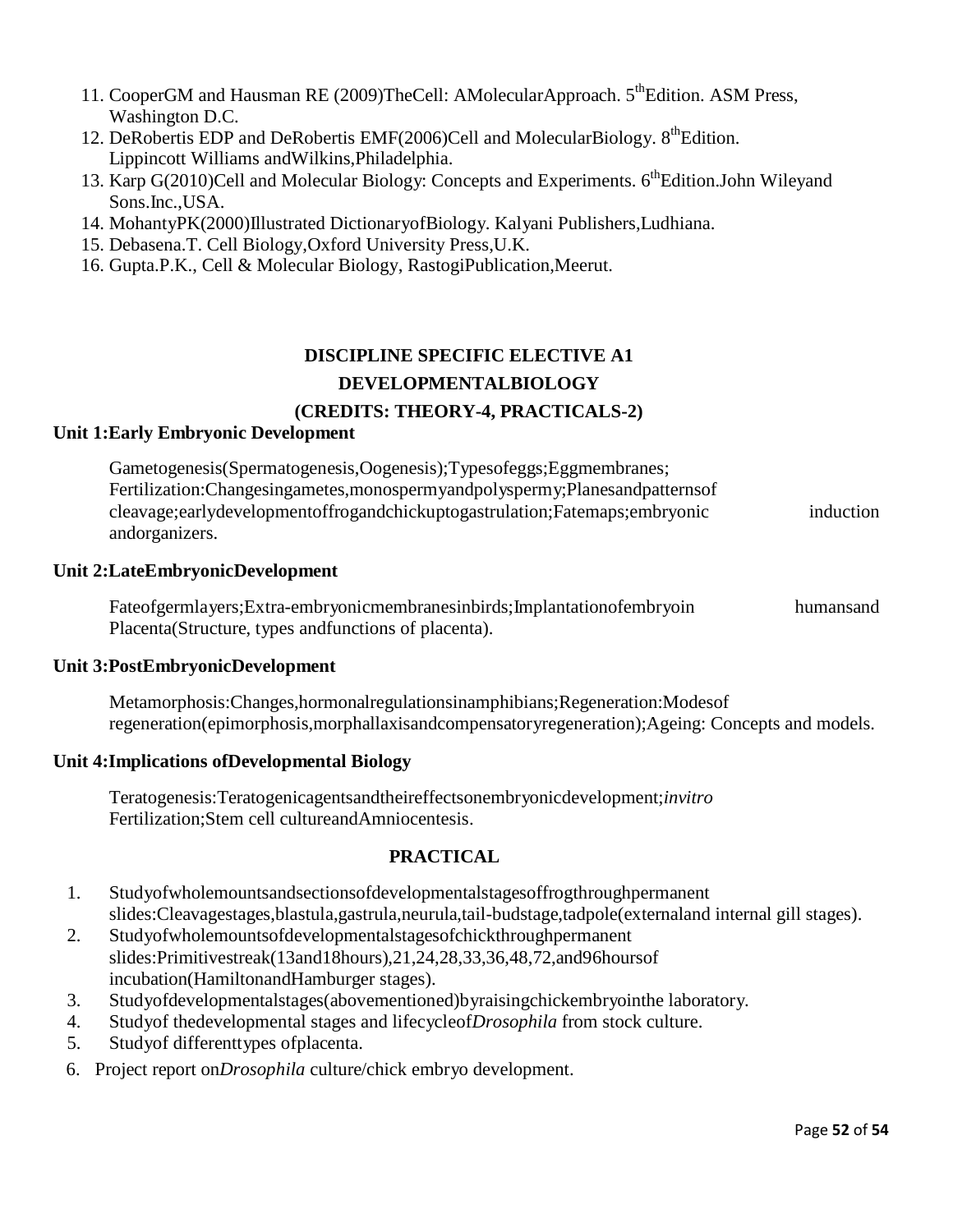## **SUGGESTED READINGS**

- 1. BalinskyBIandFabianBC (1981)AnIntroduction to Embryology.5<sup>th</sup>Edition. International ThompsonComputerPress.
- 2. Gilbert SF(2010)Developmental Biology. 9<sup>th</sup>Edition. SinauerAssociates, Inc., USA.
- 3. Kalthoff(2008) Analysis of Biological Development. 2<sup>nd</sup>Edition. McGraw-Hill, New York.
- 4. MohantyPK(2000)Illustrated DictionaryofBiology. Kalyani Publishers,Ludhiana.
- 5. WolpertL, BeddingtonR,Jessell T, LawrenceP,MeyerowitzEand Smith J(2002) Principles of Development. 1<sup>st</sup>Edition, Oxford UniversityPress, New York.
- 6. Sastry K.V & Shukla Vinita, Developmental Biology, RastogiPublication,Meerut.

## **DISCIPLINE SPECIFIC ELECTIVE A2 ANIMAL BIOTECHNOLOGY (CREDITS: THEORY-4, PRACTICALS-2)**

#### **THEORY**

- **Unit 1:**Concept and scope of Biotechnology, Cloning vectors (Types and characteristics), Restriction enzymes: Nomenclature, detailed study of Type-II.
- **Unit 2:**Transformation techniques: Calcium chloride method and electroporation, Construction of genomic and cDNA libraries and screening, Bloting techniques, DNA sequencing, Polymerase Chain Reaction, DNA finger printing and DNA microarray
- **Unit3:**Production of cloned and transgenic animals: Nuclear transplantation, retroviral method, DNA microinjection, Applications of Transgenic animals: production of pharmaceuticals, knock out mice, donor organs, production of transgenic plants: Agrobacterium mediated transformation, Application of Transgenic plants: insect and herbicide resistant plants.
- **Unit4:**Animal cell culture, Expression of cloned genes, molecular diagnosis of genetic diseases (Cystic fibrosis/Sickle cell anemia), Recombinant DNA in medicine: insulin/growth hormone, Gene therapy.

## **PRACTICAL**

- 1. Genomic DNA isolation from E. Coli.
- 2. Plasmid DNA isolation.
- 3. Restriction digestion
- 4. Construction of circular and linear restriction map
- 5. Calculation of transformation efficiency from the data provided
- 6. To study the following technique through photographs

Southern Bloting NothernBloting DNA sequencing PCR DNA fingerprinting

7. Project report on animal cell culture